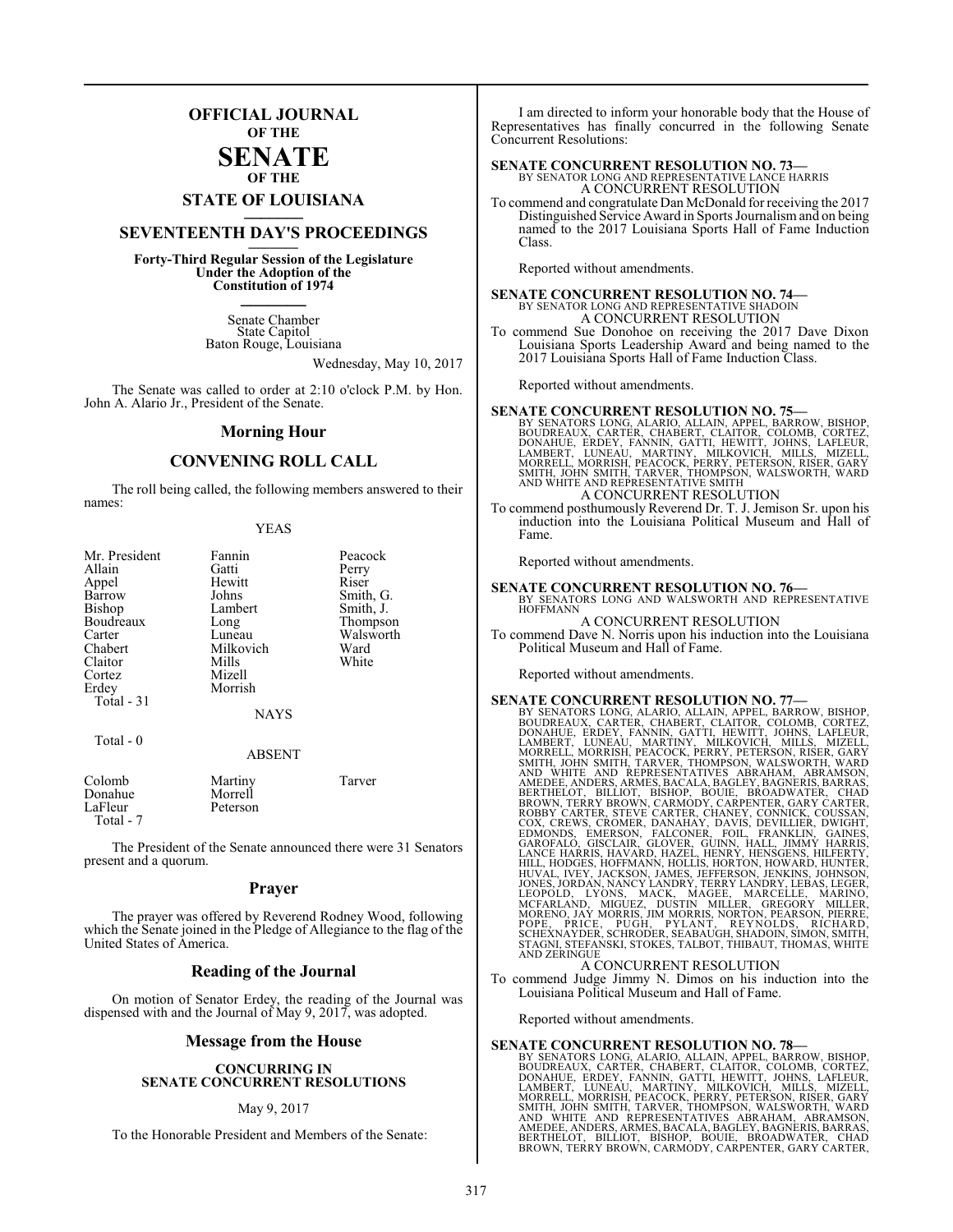# **Page 2 SENATE 17th DAY'S PROCEEDINGS**

## May 10, 2017

ROBBY CARTER, STEVE CARTER, CHANEY, CONNICK, COUSSAN, COX, CREWS, CROMER, DANAHAY, DAVIS, DEVILLIER, DWIGHT, GAINES, GAROFALO, GISCLAIR, GLOVER, GUINN, HALL, JIMMY HARRIS, GAROFALO, GISCLAIR, GLOVER, GUINN, HALL, JIMMY HAR

A CONCURRENT RESOLUTION To commend James C. "Jim" Beam upon his induction into the Louisiana Political Museum and Hall of Fame.

Reported without amendments.

- **SENATE CONCURRENT RESOLUTION NO. 79—** BY SENATOR LONG AND REPRESENTATIVE HUVAL A CONCURRENT RESOLUTION
- To commend Calvin Borel on being named to the 2017 Louisiana Hall of Fame Induction Class.

Reported without amendments.

**SENATE CONCURRENT RESOLUTION NO. 80**<br>BY SENATORS LONG, ALARIO, ALLAIN, APPEL, BARROW, BISHOP, BOUDREAUX, CARTER, CHAIBERT, CLAITOR, COLOMB, CORTEZ,<br>DONAHUE, ERDEY, FANNIN, GATTI, HEWITT, JOHNS, LAFLEUR,<br>LAMBERT, LUNEAU, M A CONCURRENT RESOLUTION

To commend posthumously Maurice L. "Bud" Mapes on his induction into the Louisiana Political Museum and Hall of Fame.

Reported without amendments.

## **SENATE CONCURRENT RESOLUTION NO. 81—** BY SENATOR LONG AND REPRESENTATIVE LEGER A CONCURRENT RESOLUTION

To commend and congratulate Jim Henderson upon receiving the 2017 Distinguished Service Award in Sports Journalism and on being named to the 2017 Louisiana Sports Hall of Fame Induction Class.

Reported without amendments.

- **SENATE CONCURRENT RESOLUTION NO. 82—** BY SENATOR THOMPSON AND REPRESENTATIVE SCHEXNAYDER A CONCURRENT RESOLUTION
- To commend the Office of Soil and Water Conservation and support its efforts to improve Louisiana's soil health, water quality, and agricultural and natural resources.

Reported without amendments.

## **SENATE CONCURRENT RESOLUTION NO. 84—** BY SENATOR BOUDREAUX AND REPRESENTATIVE EMERSON A CONCURRENT RESOLUTION

To commend John J. Finan Jr. upon receiving the Lifetime Achievement Award from the Catholic Health Association of the United States.

Reported without amendments.

Respectfully submitted, ALFRED W. SPEER Clerk of the House of Representatives

#### **Introduction of Senate Resolutions**

#### **SENATE RESOLUTION NO. 100—**

BY SENATOR MILKOVICH

A RESOLUTION To commend Reverend R. Henry Martin for twenty-eight years of outstanding leadership as the executive director of the Shreveport-Bossier Rescue Mission.

The resolution was read by title and placed on the Calendar for a second reading.

#### **SENATE RESOLUTION NO. 101—** BY SENATOR MILKOVICH

A RESOLUTION

To commend the Reverend Frances Duron for her lifetime of dedicated and selfless gospel ministry and for her unflinching faith in the task she was assigned by her Lord to preach the message of God to all who were searching for His love and understanding.

The resolution was read by title and placed on the Calendar for a second reading.

#### **Introduction of Senate Concurrent Resolutions**

#### **SENATE CONCURRENT RESOLUTION NO. 88—** BY SENATOR MILKOVICH

A CONCURRENT RESOLUTION

To urge and request the Board of Regents to study the benefits of consolidating academic programs and disciplines and research activities and programs in and among the state's public colleges and universities, and report its findings, including any potential savings to the state, to the Senate and House committees on education no later than January 1, 2018.

The resolution was read by title and placed on the Calendar for a second reading.

#### **Senate Resolutions on Second Reading**

## **SENATE RESOLUTION NO. 94—**

BY SENATOR CARTER A RESOLUTION To commend Harold Clay Jr. on his many accomplishments.

On motion of Senator Carter the resolution was read by title and adopted.

#### **SENATE RESOLUTION NO. 95—** BY SENATOR CARTER

A RESOLUTION

To commend Coach Brice Brown on his many accomplishments and recognize the Edna Karr High School football team on winning the LHSAA District 4A 2016 State Championship.

On motion of Senator Carter the resolution was read by title and adopted.

#### **SENATE RESOLUTION NO. 96—**

BY SENATOR CARTER A RESOLUTION

To commend Edna Karr High School on its many accomplishments.

On motion of Senator Carter the resolution was read by title and adopted.

#### **SENATE RESOLUTION NO. 97—**

BY SENATOR BARROW A RESOLUTION

To designate May 14 through 20, 2017, as "Tracheostomy Tube Awareness Week" in the state of Louisiana.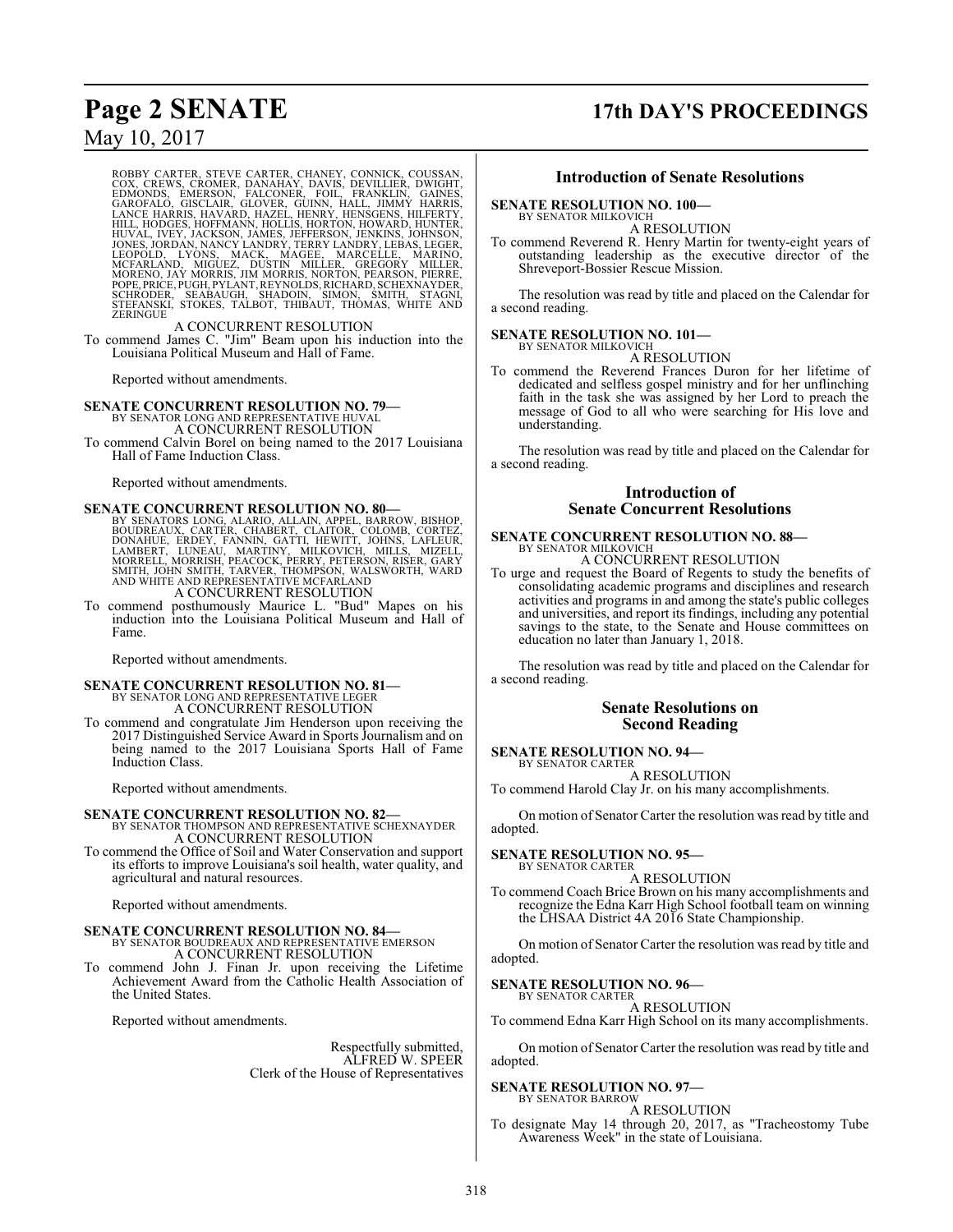# **17th DAY'S PROCEEDINGS Page 3 SENATE**

On motion of Senator Barrow the resolution was read by title and adopted.

### **SENATE RESOLUTION NO. 98—**

BY SENATOR PERRY A RESOLUTION

To commend and congratulate Lillian Bernard LeBlanc on the occasion of her 100<sup>th</sup> birthday.

On motion of Senator Perry the resolution was read by title and adopted.

#### **Senate Concurrent Resolutions on Second Reading**

#### **SENATE CONCURRENT RESOLUTION NO. 85—** BY SENATOR WALSWORTH

A CONCURRENT RESOLUTION To commend Alton Ralph "Red" Sims on his many years of public service.

The concurrent resolution was read by title. Senator Walsworth moved to adopt the Senate Concurrent Resolution.

#### **ROLL CALL**

The roll was called with the following result:

#### YEAS

| Mr. President<br>Allain<br>Appel<br>Barrow<br>Bishop<br>Boudreaux<br>Carter | Erdey<br>Fannin<br>Gatti<br>Hewitt<br>Johns<br>Lambert<br>Long | Morrish<br>Peacock<br>Perry<br>Peterson<br>Riser<br>Smith, G.<br>Tarver |
|-----------------------------------------------------------------------------|----------------------------------------------------------------|-------------------------------------------------------------------------|
| Chabert<br>Claitor<br>Cortez<br>Donahue<br>Total $-31$                      | Luneau<br>Milkovich<br>Mills<br>Mizell<br><b>NAYS</b>          | Walsworth<br>White                                                      |
| Total $-0$                                                                  | <b>ABSENT</b>                                                  |                                                                         |
| Colomb<br>LaFleur<br>Martiny<br>Total - 7                                   | Morrell<br>Smith, J.<br>Thompson                               | Ward                                                                    |

The Chair declared the Senate adopted the Senate Concurrent Resolution and ordered it sent to the House.

#### **SENATE CONCURRENT RESOLUTION NO. 86—**

BY SENATOR PERRY AND REPRESENTATIVE HENSGENS A CONCURRENT RESOLUTION To commend North Vermilion High School LadyPatriots on winning the Class 3A girls' softball state championship title.

The concurrent resolution was read by title. Senator Perry moved to adopt the Senate Concurrent Resolution.

# May 10, 2017

#### **ROLL CALL**

The roll was called with the following result:

#### YEAS

| Mr. President     | Erdey         | Morrish   |
|-------------------|---------------|-----------|
|                   |               |           |
| Allain            | Fannin        | Peacock   |
| Appel             | Gatti         | Perry     |
| Barrow            | Hewitt        | Peterson  |
| Bishop            | Johns         | Riser     |
| Boudreaux         | Lambert       | Smith, G. |
| Carter            | Long          | Smith, J. |
| Chabert           | Luneau        | Tarver    |
| Claitor           | Milkovich     | Walsworth |
| Cortez            | Mills         | Ward      |
| Donahue           | Mizell        | White     |
| <b>Total - 33</b> |               |           |
|                   | <b>NAYS</b>   |           |
| Total $-0$        |               |           |
|                   | <b>ABSENT</b> |           |
|                   |               |           |

Colomb Martiny Thompson Total - 5

LaFleur

The Chair declared the Senate adopted the Senate Concurrent Resolution and ordered it sent to the House.

#### **SENATE CONCURRENT RESOLUTION NO. 87—** BY SENATOR PERRY AND REPRESENTATIVE HENSGENS A CONCURRENT RESOLUTION

To commend Vermilion Catholic High School Lady Eagles upon being state runner-up in the Division IV state softball championship tournament.

The concurrent resolution was read by title. Senator Perry moved to adopt the Senate Concurrent Resolution.

#### **ROLL CALL**

The roll was called with the following result:

#### YEAS

| Mr. President | Fannin        | Peacock   |
|---------------|---------------|-----------|
| Appel         | Gatti         | Perry     |
| Barrow        | Hewitt        | Peterson  |
| <b>Bishop</b> | Johns         | Riser     |
| Boudreaux     | Lambert       | Smith, G. |
| Carter        | Long          | Smith, J. |
| Chabert       | Luneau        | Tarver    |
| Claitor       | Milkovich     | Walsworth |
| Cortez        | Mills         | Ward      |
| Donahue       | Mizell        | White     |
| Erdey         | Morrish       |           |
| Total - 32    |               |           |
|               | <b>NAYS</b>   |           |
| Total - 0     |               |           |
|               | <b>ABSENT</b> |           |
| Allain        | LaFleur       | Morrell   |
| Colomb        | Martiny       | Thomnson  |

Total - 6

Martiny Thompson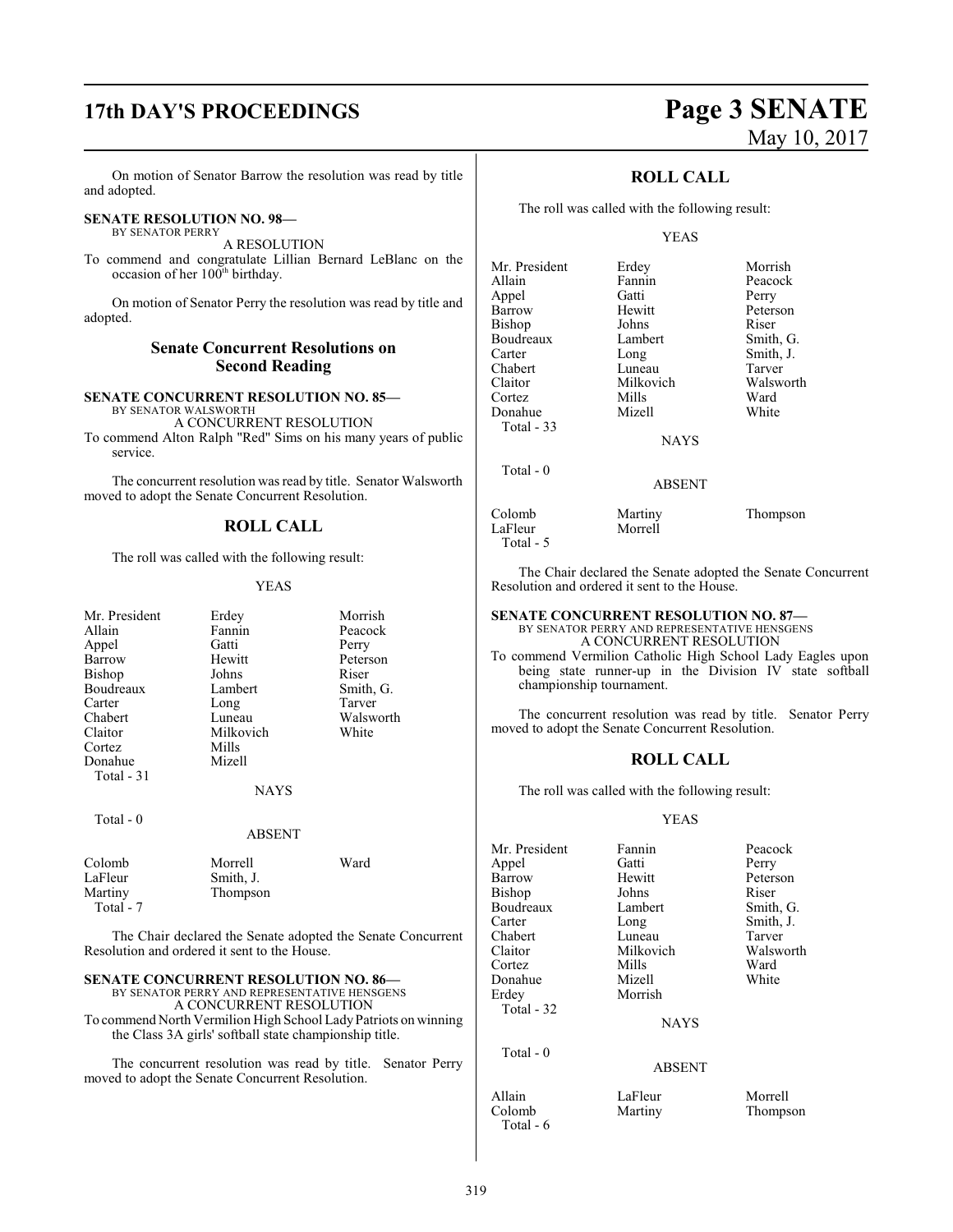The Chair declared the Senate adopted the Senate Concurrent Resolution and ordered it sent to the House.

#### **Rules Suspended**

Senator Perry asked for and obtained a suspension of the rules to take up at this time:

#### **Senate Resolutions on Second Reading, Subject to Call**

#### **Called from the Calendar**

Senator Perry asked that Senate Resolution No. 88 be called from the Calendar.

SENATE RESOLUTION NO. 88—<br>BY SENATORS PERRY, ALARIO, ALLAIN, APPEL, BARROW, BISHOP, BOUDREAUX, CARTER, CHABERT, CLAITOR, COLOMB, CORTEZ,<br>DONAHUE, ERDEY, FANNIN, GATTI, HEWITT, JOHNS, LAFLEUR,<br>LAMBERT, LONG, LUNEAU, MARTINY

#### A RESOLUTION

To express the sincere condolences of the Senate of Louisiana to the family of U.S. Army Staff Sergeant Matthew Mackey upon his death, July 28, 2010, while in the service of his country.

On motion of Senator Perry the resolution was read by title and adopted.

#### **Called from the Calendar**

Senator Perry asked that Senate Resolution No. 89 be called from the Calendar.

**SENATE RESOLUTION NO. 89—**<br>BY SENATORS PERRY, ALARIO, ALLAIN, APPEL, BARROW, BISHOP, BOUDREAUX, CARTER, CHABERT, CLAITOR, COLOMB, CORTEZ,<br>DONAHUE, ERDEY, FANNIN, GATTI, HEWITT, JOHNS, LAFLEUR,<br>LAMBERT, LONG, LUNEAU, MARTI

#### A RESOLUTION

To express the sincere condolences of the Senate of the Legislature of Louisiana to the family of United States Marine Corps Lance Corporal Evan Burnett upon his death while serving in the armed forces of his country.

On motion of Senator Perry the resolution was read by title and adopted.

#### **Called from the Calendar**

Senator Perry asked that Senate Resolution No. 90 be called from the Calendar.

SENATE RESOLUTION NO. 90—<br>BY SENATORS PERRY, ALARIO, ALLAIN, APPEL, BARROW, BISHOP, BOUDREAUX, CARTER, CHABERT, CLAITOR, COLOMB, CORTEZ,<br>DONAHUE, ERDEY, FANNIN, GATTI, HEWITT, JOHNS, LAFLEUR,<br>LAMBERT, LONG, LUNEAU, MARTINY

#### A RESOLUTION

To extend the sincere condolences of the Senate of the Legislature of Louisiana to the family of United States Air Force Master Sergeant Austin Dallie Bennett upon his death while in the service of his country.

On motion of Senator Perry the resolution was read by title and adopted.

# **Page 4 SENATE 17th DAY'S PROCEEDINGS**

#### **Recess**

On motion of Senator Thompson, the Senate took a recess at 3:20 o'clock P.M. until 3:30 o'clock P.M.

#### **After Recess**

The Senate was called to order at 3:40 o'clock P.M. by the President of the Senate.

### **ROLL CALL**

The roll being called, the following members answered to their names:

#### PRESENT

Mr. President Fannin Perry<br>Allain Gatti Peters Barrow Johns<br>Bishop Lambert Boudreaux Long Smith,<br>Carter Luneau Tarver Carter Luneau<br>
Chabert Martiny Claitor Milkovich<br>Cortez Mills Donahue<br>Erdey Total - 31

Mills White<br>Mizell Peacock

Morrish

Gatti Peterson<br>
Iohns Riser Lambert Smith, G.<br>
Long Smith, J. Walsworth<br>Ward

#### ABSENT

Appel LaFleur Thompson Colomb<br>Hewitt Total - 7

The President of the Senate announced there were 31 Senators present and a quorum.

#### **Senate Business Resumed After Recess**

#### **Message from the House**

#### **ASKING CONCURRENCE IN HOUSE BILLS AND JOINT RESOLUTIONS**

#### May 9, 2017

To the Honorable President and Members of the Senate:

I am directed to inform your honorable body that the House of Representatives has finally passed and asks your concurrence in the following House Bills and Joint Resolutions:

| HB No. 126        | HB No. 147 | HB No. 200 |
|-------------------|------------|------------|
| HB No. 251        | HB No. 276 | HB No. 473 |
| <b>HB</b> No. 593 | HB No. 617 |            |

Respectfully submitted, ALFRED W. SPEER Clerk of the House of Representatives

#### **House Bills and Joint Resolutions on First Reading**

**HOUSE BILL NO. 126—** BY REPRESENTATIVE BACALA

AN ACT To amend and reenact R.S. 13:2590(A)(introductory paragraph), (B), and (C) and  $3921(A)$  and to enact R.S.  $13:2590(D)$ , relative to collection of costs or fees; to provide relative to processing fees prior to payment to a creditor; to provide relative to fees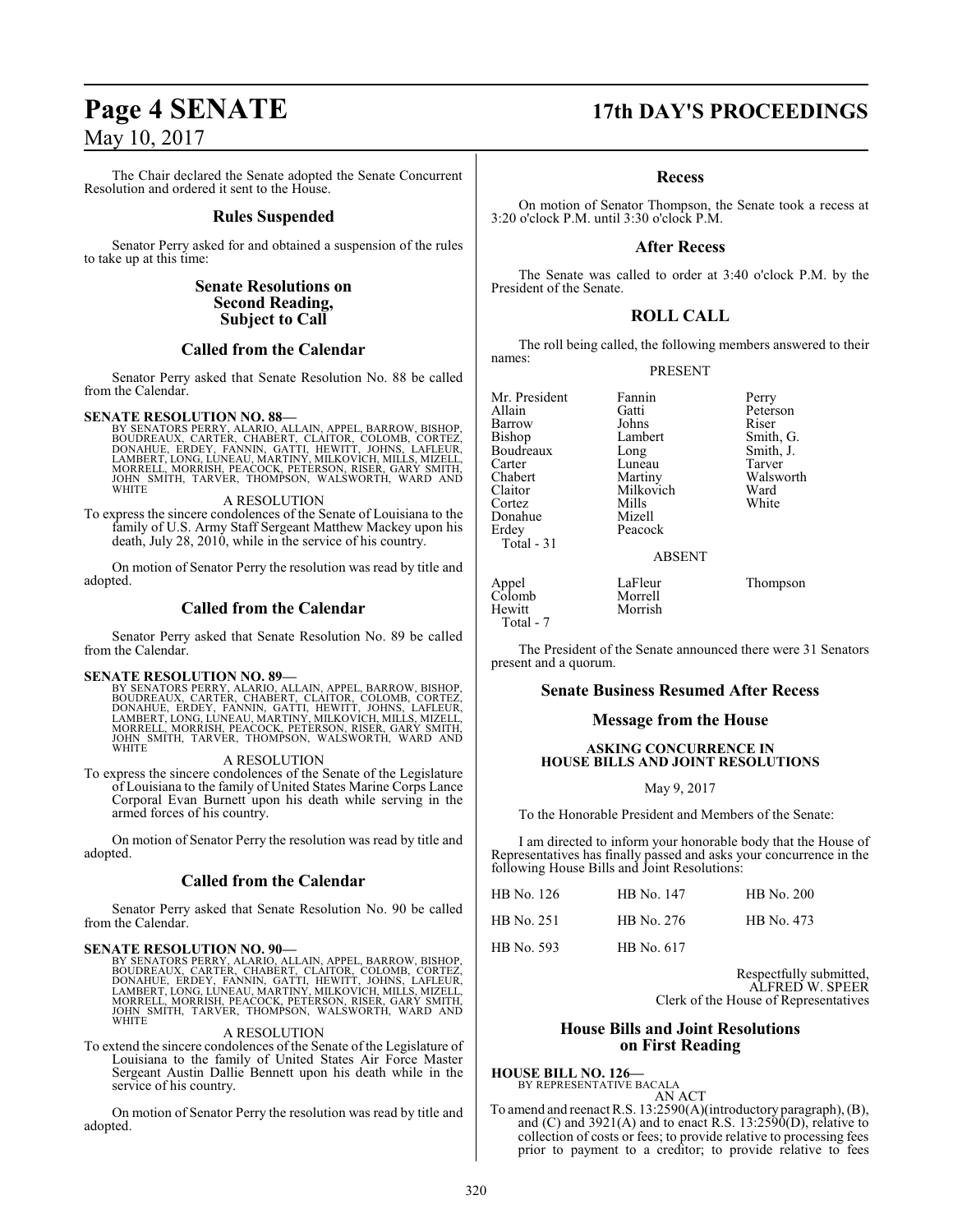# **17th DAY'S PROCEEDINGS Page 5 SENATE**

# May 10, 2017

collected by constables of justice of the peace courts; and to provide for related matters.

The bill was read by title and placed on the Calendar for a second reading.

**HOUSE BILL NO. 147—** BY REPRESENTATIVE GAROFALO

AN ACT

To amend and reenact R.S. 33:1236(21)(b) and (30)(b), relative to St. Bernard Parish; to authorize the parish governing authority to enact ordinances requiring property owners to remove deleterious growths, trash, debris, and other noxious matter; to provide relative to liens granted in favor of the parish governing authority with respect to such properties; and to provide for related matters.

The bill was read by title and placed on the Calendar for a second reading.

# **HOUSE BILL NO. 200—** BY REPRESENTATIVE FALCONER

AN ACT

To amend and reenact Section 3 of Act No. 164 of the 1984 Regular Session of the Legislature, relative to the city of Mandeville; to provide relative to the municipal police civil service system; to provide relative to the personnel director responsible for the administration of such system; to provide relative to the appointment of such director; and to provide for related matters.

The bill was read by title and placed on the Calendar for a second reading.

#### **HOUSE BILL NO. 251—**

BY REPRESENTATIVE SCHEXNAYDER AN ACT

To amend and reenact R.S. 3:2452(B) and to enact R.S. 3:2452(C), relative to the declaration of abandoned animals after a declared emergency; to provide requirements for declaring an animal abandoned after a declared emergency; and to provide for related matters.

The bill was read by title and placed on the Calendar for a second reading.

#### **HOUSE BILL NO. 276—**

BY REPRESENTATIVE JAMES AN ACT

To amend and reenact R.S.  $40:2531(B)(4)(b)$ , relative to law enforcement officers; to provide for officer-involved incidents; to provide relative to securing representation for officerinvolved incident investigations; and to provide for related matters.

The bill was read by title and placed on the Calendar for a second reading.

#### **HOUSE BILL NO. 473—**

BY REPRESENTATIVES GAINES, BAGNERIS, GARY CARTER, JIMMY HARRIS, JACKSON, AND JAMES

AN ACT

To amend and reenact R.S.  $40:2405(H)(2)(a)$ ,  $(I)(2)$ , and  $(J)$ , relative to peace officers; to provide relative to peace officer certification; to provide for annual training requirements for peace officers to maintain P.O.S.T. certification; to provide relative to impediments to P.O.S.T. certification; to provide for revocation of P.O.S.T. certification; to provide for grounds for revocation; to provide for revocation hearings; and to provide for related matters.

The bill was read by title and placed on the Calendar for a second reading.

#### **HOUSE BILL NO. 593—**

BY REPRESENTATIVE PUGH AN ACT

To amend and reenact R.S. 3:2358.1, 2358.2(B), 2358.3, 2358.7(A), and 2358.13, to enact R.S. 3:2358.4(D), and to repeal R.S. 3:2358.5, 2358.6, 2358.7(B), 2358.8, 2358.9, 2358.10, 2358.11, and 2358.12, relative to the regulation of turtles; to provide for rules and regulations; to provide for definitions; to provide for licensing fees; to provide for records; to provide for violations; and to provide for related matters.

The bill was read by title and placed on the Calendar for a second reading.

#### **HOUSE BILL NO. 617—**

BY REPRESENTATIVE LEBAS AN ACT

To amend and reenact R.S. 48:600.1(B)(1) and (4) and 600.2(B)(1) and (4), relative to district five and six road commissions of St. Landry Parish; to provide relative to the appointment of the commissioners of the boards of district five and six road commissions of St. Landry Parish; and to provide for related matters.

The bill was read by title and placed on the Calendar for a second reading.

#### **House Bills and Joint Resolutions on Second Reading**

**HOUSE BILL NO. 9—** BY REPRESENTATIVE ABRAHAM

AN ACT

To amend and reenact R.S. 11:2252(9)(a), relative to calculation of contributions and benefits in the Firefighters' Retirement System; to provide for the definition of earnable compensation; and to provide for related matters.

The bill was read by title and referred by the President to the Committee on Retirement.

# **HOUSE BILL NO. 11—** BY REPRESENTATIVE BARRAS

AN ACT

To enact R.S. 11:1441(E), relative to benefits for surviving spouses from the Assessors' Retirement Fund; to provide for Back-Deferred Retirement Option Program benefits payable to surviving spouses of members of the fund under certain circumstances; and to provide for related matters.

The bill was read by title and referred by the President to the Committee on Retirement.

#### **HOUSE BILL NO. 35—**

BY REPRESENTATIVE CARPENTER AN ACT

AN ACT 
$$
11.2255
$$

To amend and reenact R.S. 11:2258(D), relative to disability retirement benefits of members of the Firefighters' Retirement System; to provide for reporting; to provide a presumption; and to provide for related matters.

The bill was read by title and referred by the President to the Committee on Retirement.

#### **HOUSE BILL NO. 46—**

BY REPRESENTATIVE ROBBY CARTER AN ACT

To amend and reenact R.S. 33:423.17, relative to the Amite City Police Department; to provide that the police chiefshall appoint, promote, discipline, and discharge police personnel subject to limitations; and to provide for related matters.

The bill was read by title and referred by the President to the Committee on Local and Municipal Affairs.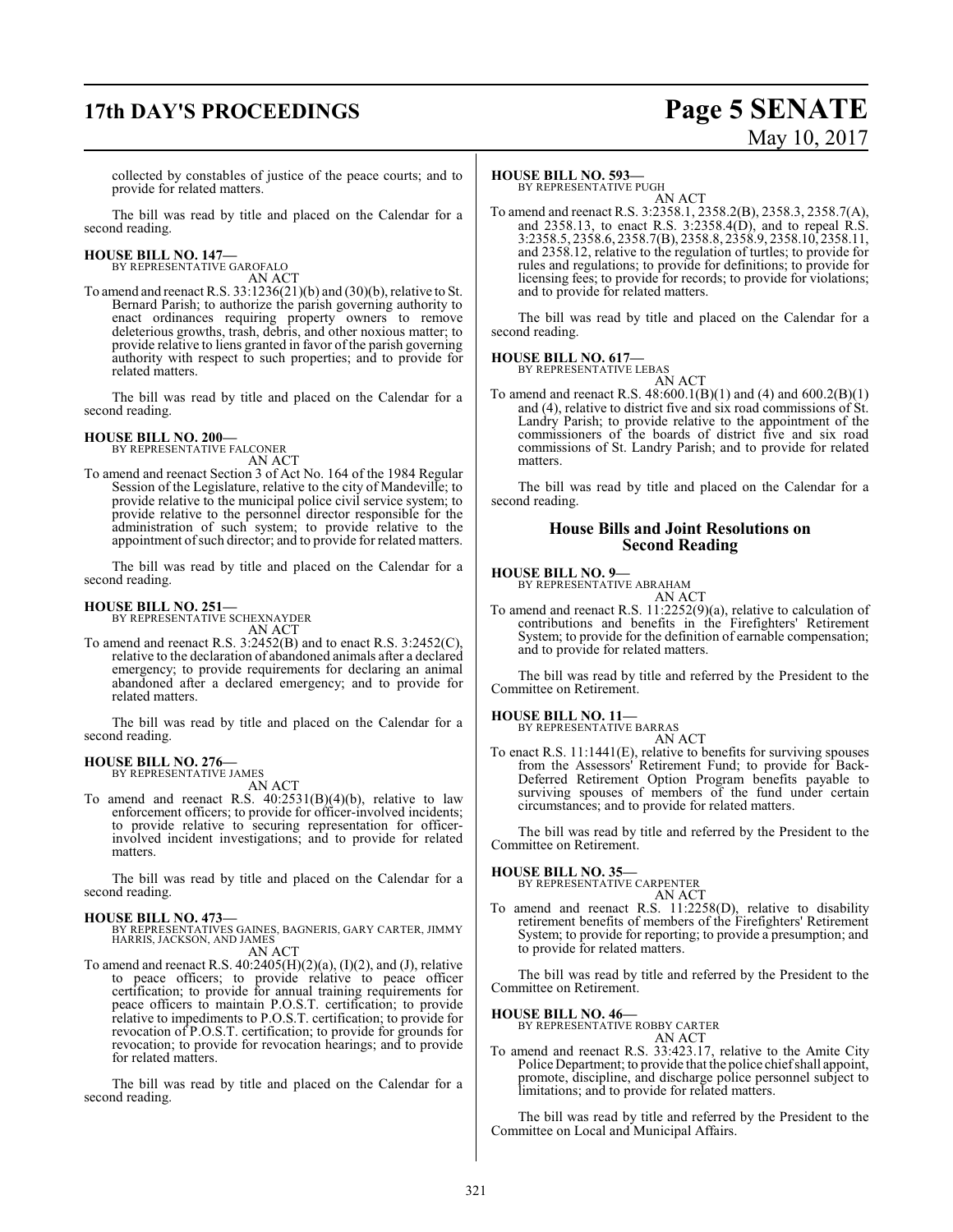# **Page 6 SENATE 17th DAY'S PROCEEDINGS**

**HOUSE BILL NO. 58—** BY REPRESENTATIVE PUGH

AN ACT

To amend and reenact R.S. 33:4169(C), relative to Sewerage District No. 1 for Tangipahoa Parish; to provide relative to the collection of fees imposed by the district; to require certain water system operators to collect such fees; and to provide for related matters.

The bill was read by title and referred by the President to the Committee on Local and Municipal Affairs.

# **HOUSE BILL NO. 62—** BY REPRESENTATIVE HALL

AN ACT

To enact R.S. 13:5554(FF), relative to payment of group insurance premiums for retirees from the Rapides Parish Sheriff's Office; to provide for qualifications for and payment of certain insurance premiums; and to provide for related matters.

The bill was read by title and referred by the President to the Committee on Judiciary B.

#### **HOUSE BILL NO. 70—** BY REPRESENTATIVE HORTON

AN ACT

To amend and reenact R.S. 33:2495.3(A) and to enact R.S. 33:2555.2, relative to the cities of Baton Rouge, Bossier City, and Lafayette and Fire Protection District No. 2 of Ward 4 of Calcasieu Parish; to provide relative to the classified fire service; to provide relative to persons selected for appointment to entry-level positions; to provide relative to the formal training of such persons; and to provide for related matters.

The bill was read by title and referred by the President to the Committee on Local and Municipal Affairs.

# **HOUSE BILL NO. 72—** BY REPRESENTATIVE LEOPOLD

AN ACT

To amend and reenact R.S. 13:5554(N) and 5554.3(B), (C), (D), (E), and (F) and to repeal R.S. 13:5554.3(G), relative to the Plaquemines Parish Sheriff's Office; to provide for the payment of certain group insurance premiums for retirees of the Plaquemines Parish Sheriff's Office; to provide for the qualifications for payment of certain insurance premiums; to provide relative to the Plaquemines Parish Retired Employees' Insurance Fund; to provide for sheriff contributions; to provide for limitations on withdrawal; to provide for limitations on investments; to provide for membership and election of the advisory board; to provide relative to the requirement for the advisory board and certain positions; and to provide for related matters.

The bill was read by title and referred by the President to the Committee on Judiciary B.

**HOUSE BILL NO. 87—** BY REPRESENTATIVE DEVILLIER AN ACT

To amend and reenact R.S.  $33:2551(4)(b)$  and  $(8)(b)$ ,  $2554(C)(2)$ (introductory paragraph), and  $2558(B)$ , relative to the city of Eunice; to provide relative to the classified police service; to provide relative to departmental and promotional seniority; to provide relative to the establishment and maintenance of employment lists; to provide relative to the certification and appointment of eligible persons; to provide relative to the abolition of classes of positions; and to provide for related matters.

The bill was read by title and referred by the President to the Committee on Local and Municipal Affairs.

#### **HOUSE BILL NO. 97—**

BY REPRESENTATIVE BACALA AN ACT

To amend and reenact R.S. 40:2405.8(B), relative to homicide investigator training; to provide an exception to homicide investigator training requirements for peace officers investigating vehicular homicide; and to provide for related matters.

The bill was read by title and referred by the President to the Committee on Judiciary B.

**HOUSE BILL NO. 114—** BY REPRESENTATIVE CHAD BROWN

AN ACT

To amend and reenact R.S.  $26:351(2)(a)$  and  $(4)(a)$ , relative to alcoholic beverages; to provide relative to the sale and shipment of certain alcoholic beverages; to provide for container size limitations of certain alcoholic beverages; and to provide for related matters.

The bill was read by title and referred by the President to the Committee on Judiciary B.

#### **HOUSE BILL NO. 182—**

BY REPRESENTATIVE JIMMY HARRIS AN ACT

To amend and reenact R.S. 33:9078(D) and (F)(2) and (4), relative to Orleans Parish; to provide relative to the Kenilworth Improvement District; to provide relative to the governing board of the district; to provide relative to the membership of the board; to provide relative to the parcel fee imposed within the district; to provide relative to the maximum rate, expiration, and renewal of the fee; and to provide for related matters.

The bill was read by title and referred by the President to the Committee on Local and Municipal Affairs.

#### **HOUSE BILL NO. 190—**

BY REPRESENTATIVE DWIGHT

- AN ACT
- To amend and reenact Code of Criminal Procedure Article 892(A) and (B)(2), relative to post-sentence statements by sheriffs; to provide relative to statements prepared by the sheriff indicating the amount of time a defendant has spent in custody prior to conviction; to provide for the cases in which such statements must be prepared; to provide with respect to the duties of the clerk of court relative to the sheriff's statement and other documents; to provide relative to the dissemination of the sheriff's statement and other documents; and to provide for related matters.

The bill was read by title and referred by the President to the Committee on Judiciary B.

#### **HOUSE BILL NO. 216—**

BY REPRESENTATIVE JONES AN ACT

To amend and reenact R.S. 13:2005(D), 2005.1(B), 2013(A), and 2488.77(B), relative to city courts; to provide for the city courts of Morgan City, New Iberia, Jeanerette, and Breaux Bridge; to provide relative to fees collected for purposes of indigent defense; to authorize a portion of those fees to be deposited into a special fund; to remove mandatory language; and to provide for related matters.

The bill was read by title and referred by the President to the Committee on Judiciary B.

# **HOUSE BILL NO. 232—** BY REPRESENTATIVE THOMAS

AN ACT To amend and reenact R.S. 3:903 and 904(B), relative to the mislabeling of fresh fruits and vegetables; to clarify certain authority of the commissioner; and to provide for related matters.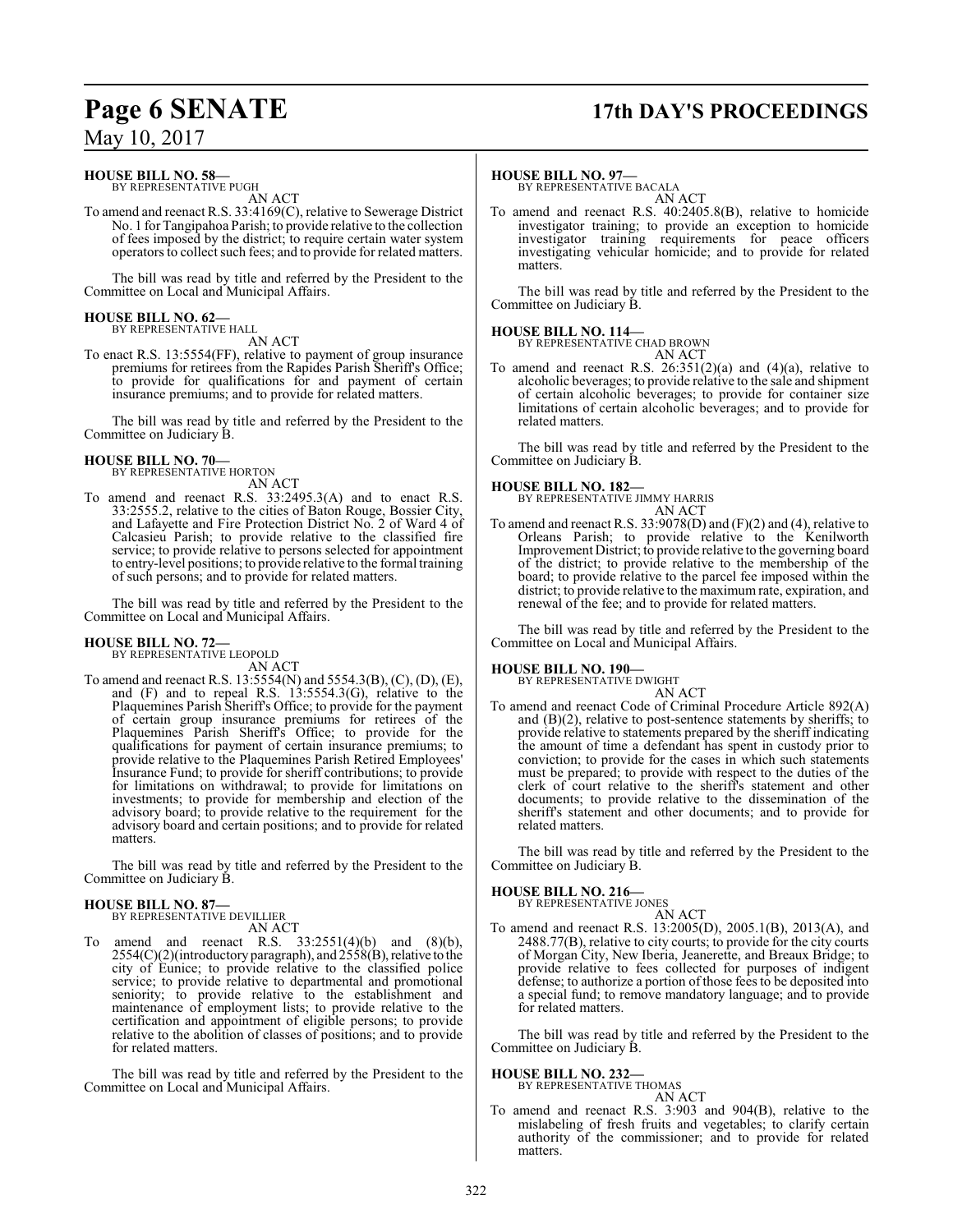# **17th DAY'S PROCEEDINGS Page 7 SENATE**

# May 10, 2017

The bill was read by title and referred by the President to the Committee on Agriculture, Forestry, Aquaculture, and Rural Development.

**HOUSE BILL NO. 252—** BY REPRESENTATIVE SCHEXNAYDER

AN ACT

To amend and reenact R.S. 36:628(C)(1) and (E), relative to animal health and food safety for commercial feeds; to provide clarification regarding the regulation of commercial feeds; and to provide for related matters.

The bill was read by title and referred by the President to the Committee on Agriculture, Forestry, Aquaculture, and Rural Development.

#### **HOUSE BILL NO. 260—**

BY REPRESENTATIVE TERRY BROWN AN ACT

To repeal Subpart B-6-A of Part IV of Chapter 1 of Title 33 of the Louisiana Revised Statutes of 1950, comprised of R.S. 33:130.161 through 130.169, relative to the Grant Parish Economic and Industrial Development District; to repeal provisions relative to the creation, powers, and governance of the district; to provide for an effective date; and to provide for related matters.

The bill was read by title and referred by the President to the Committee on Local and Municipal Affairs.

#### **HOUSE BILL NO. 291—**

BY REPRESENTATIVE DANAHAY AN ACT

To amend and reenact R.S.  $46:1053(C)(2)(d)$ , relative to the CalcasieuCameron Hospital Service District; to provide relative to the per diem paid to members of the board of commissioners of the district; and to provide for related matters.

The bill was read by title and referred by the President to the Committee on Local and Municipal Affairs.

#### **HOUSE BILL NO. 297—**

BY REPRESENTATIVE ROBBY CARTER AN ACT

To amend and reenact R.S. 3:1743(A), relative to membership on the Sweet Potato Advertising and Development Commission; to provide for a decrease in membership on the Sweet Potato Advertising and Development Commission; and to provide for related matters.

The bill was read by title and referred by the President to the Committee on Agriculture, Forestry, Aquaculture, and Rural Development.

# **HOUSE BILL NO. 298—** BY REPRESENTATIVE ROBBY CARTER

AN ACT

To amend and reenact R.S. 3:3246(D)(3), relative to certification and licensing of agricultural consultants; to provide relative to a decrease in the amount of college credit required for certification and licensing of agricultural consultants; and to provide for related matters.

The bill was read by title and referred by the President to the Committee on Agriculture, Forestry, Aquaculture, and Rural Development.

#### **HOUSE BILL NO. 309—**

BY REPRESENTATIVE MORENO AN ACT

To amend and reenact R.S. 46:1842, 1843, and 1844(A)(2)(b), (L),  $(M)(1)$  and (2), and (O) and to enact R.S. 46:1845 and 1845.1, relative to crime victims; to provide relative to eligibility; to provide relative to a return of property; to provide for notification of pardon or parole; to provide additional rights for victims of sexual assault; to provide for notification of rights; to provide for duties and responsibilities; to provide for a sexual assault advocate; to provide relative to the right to privacy; to provide procedures and requirements; to provide definitions; and to provide for related matters.

The bill was read by title and referred by the President to the Committee on Judiciary B.

**HOUSE BILL NO. 382—** BY REPRESENTATIVE BERTHELOT AN ACT

To amend and reenact R.S. 39:1305(F), relative to budget adoption procedures in certain municipalities; to limit the authority of the governing authorities of certain municipalities to amend a proposed budget; and to provide for related matters.

The bill was read by title and referred by the President to the Committee on Local and Municipal Affairs.

## **HOUSE BILL NO. 431—** BY REPRESENTATIVE SCHEXNAYDER

AN ACT

To amend and reenact R.S. 3:121, 124, and 125(1), relative to cooperative marketing associations; to provide for an expansion and clarification of the purposes of a co-operative marketing association; to provide for an expansion of the powers of a cooperative marketing association; to provide for definitions; and to provide for related matters.

The bill was read by title and referred by the President to the Committee on Agriculture, Forestry, Aquaculture, and Rural Development.

# **HOUSE BILL NO. 455—** BY REPRESENTATIVE ABRAMSON

AN ACT To amend and reenact R.S.  $15:541(7)$ ,  $544(A)$ ,  $(B)(1)$  and (2)(introductory paragraph), and  $(E)(1)$ ,  $(2)$ ,  $(3)(e)$ , and  $(4)$ , 544.1, 544.2(A) $(1)$ (introductory paragraph), (a), and (c),  $(B)$ (introductory paragraph), (2), and (3), (C), (D), (E), (F), (G), and (H) and to enact R.S.  $15:544.2(B)(4)$ , (I), (J), and (K), relative to sex offender registration and notification; to provide relative to the definition of "conviction" for purposes of sex offender registration and notification; to provide relative to the duration of the registration and notification requirements; to provide relative to the procedure by which an offender may be relieved of the registration and notification requirements for maintaining a "clean record"; to provide relative to the duties of the office of state police, district attorney, and the Sexual Predator Apprehension Team of the Department of Justice relative to these procedures; to provide relative to petitions for injunctive relief or declaratory judgments regarding the application or interpretation of the sex offender registration and notification requirements; to provide relative to the determination of an offender's registration and notification end date; to provide relative to the procedure for appealing these determinations and the effect of those determinations that are not timely appealed; and to provide for related matters.

The bill was read by title and referred by the President to the Committee on Judiciary B.

#### **HOUSE BILL NO. 483—**

BY REPRESENTATIVES JACKSON, BAGNERIS, BILLIOT, BOUIE,<br>TERRY BROWN, COX, GISCLAIR, JIMMY HARRIS, HUNTER,<br>JEFFERSON, JENKINS, JOHNSON, JORDAN, LEBAS, LYONS,<br>MARCELLE,NORTON,PIERRE,POPE,RICHARD,SMITH,AND STAGNI<br>AN ACT

To amend and reenact R.S. 40:1105.10(B) and to enact R.S. 40:5.12, 1105.8.1, and 1105.8.2, relative to collection, maintenance, and reporting of data on cancer by the Louisiana Tumor Registry of the Louisiana State University System; to provide authorizations and restrictions concerning reporting of data by the registry; to provide relative to requests for registry data by the office of public health of the Louisiana Department of Health; to provide for cooperation between the registry and the office of public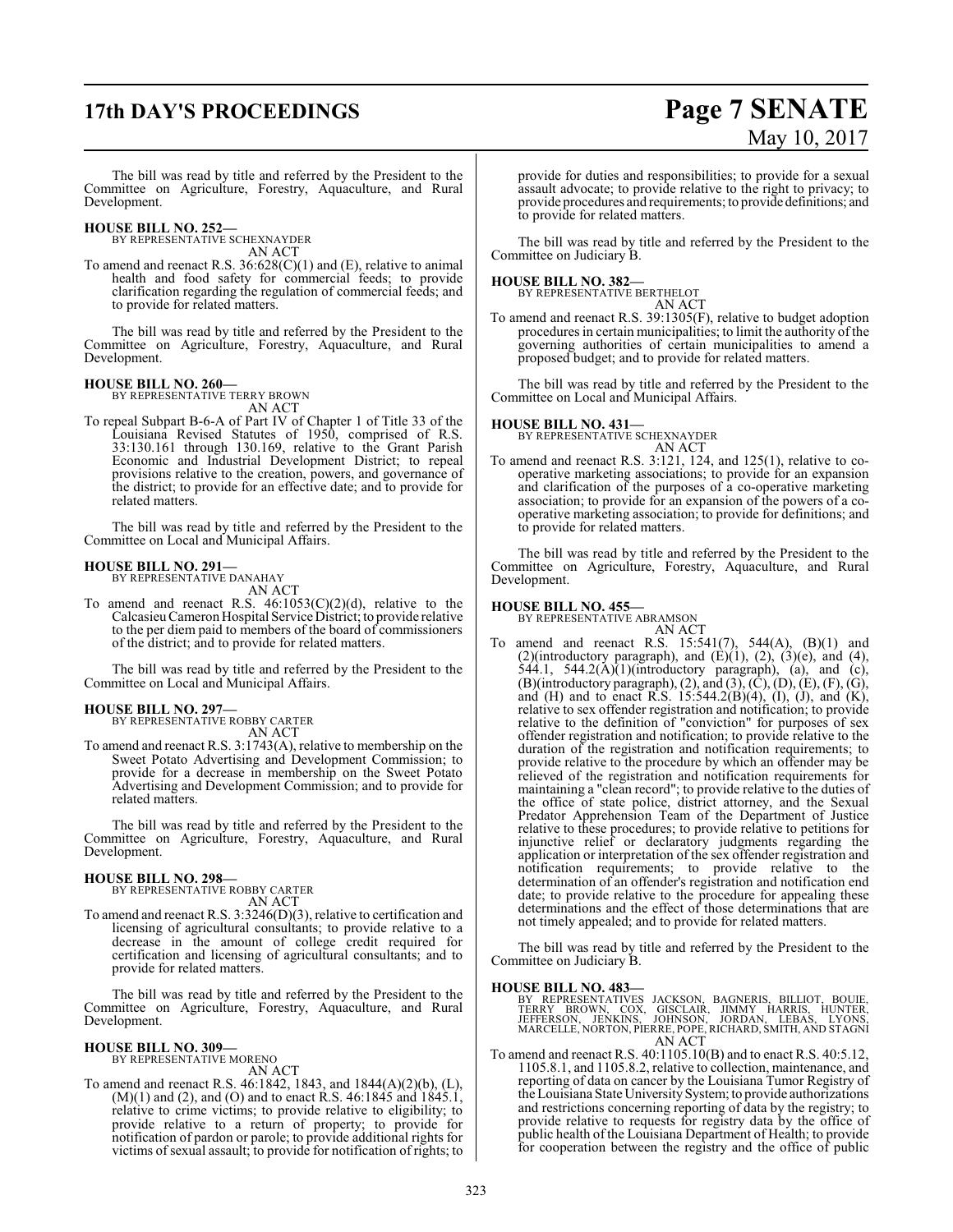# **Page 8 SENATE 17th DAY'S PROCEEDINGS**

May 10, 2017

health in certain functions; to provide for state cancer investigation and intervention functions; to establish procedures for processing of data requests submitted to the registry; to provide for duties of the research committee of the registry; to provide standards for the data collection process of the registry and for maintenance of data collected; to provide for annual reports of cancer data to designated parties; to provide for electronic notifications and reports concerning cancer data; and to provide for related matters.

The bill was read by title and referred by the President to the Committee on Health and Welfare.

#### **HOUSE BILL NO. 490—**

BY REPRESENTATIVES LEGER, BAGNERIS, AND HOFFMANN AND SENATOR MILLS

AN ACT

To enact R.S. 49:219.5, relative to the Drug Policy Board's Advisory Council on Heroin and Opioid Prevention and Education; to establish the Advisory Council on Heroin and Opioid Prevention and Education within the Drug Policy Board; to provide for the membership, powers, and duties of the council; to require an Interagency Heroin and Opioid Coordination Plan; to provide for the content of the plan; to require staffing support for the council; to provide for meetings and official actions of the council; and to provide for related matters.

The bill was read by title and referred by the President to the Committee on Health and Welfare.

**HOUSE BILL NO. 493—** BY REPRESENTATIVES MAGEE, BAGLEY, HORTON, RICHARD, AND STAGNI

- AN ACT
- To enact R.S. 40:31.39, relative to powers and duties of the office of public health of the Louisiana Department of Health; to provide for authority of the office with respect to enforcement of the state sanitary code; to provide for assessment of fees by the office; to establish and provide for a reinspection fee; to provide the amount and procedures for assessment of the fee; to provide for definitions; to provide for effectiveness; and to provide for related matters.

The bill was read by title and referred by the President to the Committee on Health and Welfare.

#### **HOUSE BILL NO. 509—**

BY REPRESENTATIVE SCHRODER AN ACT

To amend and reenact R.S. 14:79(A)(1)(a), (B), and (C) and Code of Criminal Procedure Article  $320(\overrightarrow{G})$ , relative to the issuance and violation of protective orders; to provide for penalties for violations of temporary restraining orders; to provide relative to the issuance of protective orders and the prohibition on communication and contact as conditions of release on bail for certain offenses; and to provide for related matters.

The bill was read by title and referred by the President to the Committee on Judiciary C.

#### **HOUSE BILL NO. 531—**

BY REPRESENTATIVE HOFFMANN AN ACT

To amend and reenact R.S. 17:240(A) and (B), relative to use of tobacco products on school property; to provide for definitions; to repeal the authorization for designated smoking areas on school property; to prohibit the use of tobacco products on school property; to provide for exceptions; and to provide for related matters.

The bill was read by title and referred by the President to the Committee on Education.

#### **HOUSE BILL NO. 540—**

BY REPRESENTATIVE DEVILLIER AN ACT

To enact R.S. 33:423.27, relative to the Eunice police department; to provide that the board of aldermen may authorize the police chief to appoint, discipline, and discharge police personnel; and to provide for related matters.

The bill was read by title and referred by the President to the Committee on Local and Municipal Affairs.

# **HOUSE BILL NO. 542—** BY REPRESENTATIVE STOKES

AN ACT To enact Subpart E of Part IV of Chapter 4 of Title 22 of the Louisiana Revised Statutes of 1950, to be comprised of R.S. 22:1351 through 1358, relative to travel insurance; to provide for definitions; to provide for deposits, assessments, fees, and taxes; to provide for sales practices; to provide for travel protection plans; to provide for travel administrators; to provide for promulgation of regulations; and to provide for related

The bill was read by title and referred by the President to the Committee on Insurance.

#### **HOUSE BILL NO. 544—**

matters.

BY REPRESENTATIVE DANAHAY

AN ACT

To amend and reenact R.S. 18:3(A)(3), 18(A)(introductory paragraph) and (8)(b), 25(B), 59.4(E)(2)(c), 104, 107(B),  $114(F)(2)$ ,  $196(C)(1)$  and  $(2)$ ,  $402(G)(2)$ ,  $424(C)(1)$ ,  $425(C)(1)$ , 425.1(A), 427(B), 431(A)(4) and (B)(2), 434(A)(1), 469(D)(2), 564(B)(5)(b), 566.2(C) and (F)(3) through (9), 571(A)(5),  $572(A)(1)(introductory paragraph)$  and  $(a)(i)$ ,  $574(F)$ , 1286.1(A), 1300.7(A), 1307(C) and (G), 1310(D)(2), 1313(F)(9) and (G)(11), 1363(B), (D), (G), and (H), 1373(A)(1), and 1402(C), to enact R.S. 18:107(F), 425(B)(3)(c), 566.2(F)(10), and  $1354(B)(8)$ , and to repeal R.S. 18:176(D), 200, 431(A)(5), and  $1313(F)(11)$ , relative to the Louisiana Election Code; to revise the system of laws comprising the Louisiana Election Code; to provide relative to petitions submitted to registrars of voters for certification; to provide relative to the annual voter registration week; to provide for reporting by the State Board of Election Supervisors; to provide relative to compensation, education, and training of registrars of voters, chief deputy registrars, and confidential assistants; to provide relative to political party affiliation; to provide for transfer and cancellation of registration; to provide relative to the inactive list of voters; to provide for voting by a person on the list; to provide for advanced election dates; to provide for the date of elections when the votes cast in a primary are void because of the death of a candidate; to provide for the duties of commissioners; to provide for qualifications of commissioners; to prohibit certain persons from serving as commissioners in certain elections; to provide for the powers and duties of watchers; to provide for courses of instruction for commissioners; to provide for the duties of clerks of court relative to such instruction; to provide for the selection of commissioners and alternate commissioners; to provide relative to assistance of voters at polling places; to provide relative to the duties of commissioners relative to such assistance; to provide relative to procedures and requirements for counting provisional ballots; to provide for the determination of whether a provisional ballot is to be counted; to provide for when provisional ballots are counted; to provide relative to the duties of the parish board of election supervisors relative to provisional ballots; to provide for procedures for and duties of commissioners after the termination of voting; to provide for the printing of results from voting machines; to provide for the compilation and promulgation of election returns; to provide for when promulgation occurs; to provide relative to recall elections; to provide for the issuance of a proclamation by the governor to order a recall election to be held; to provide for the deadline for issuing a proclamation; to provide for voting absentee by mail; to provide relative to application to vote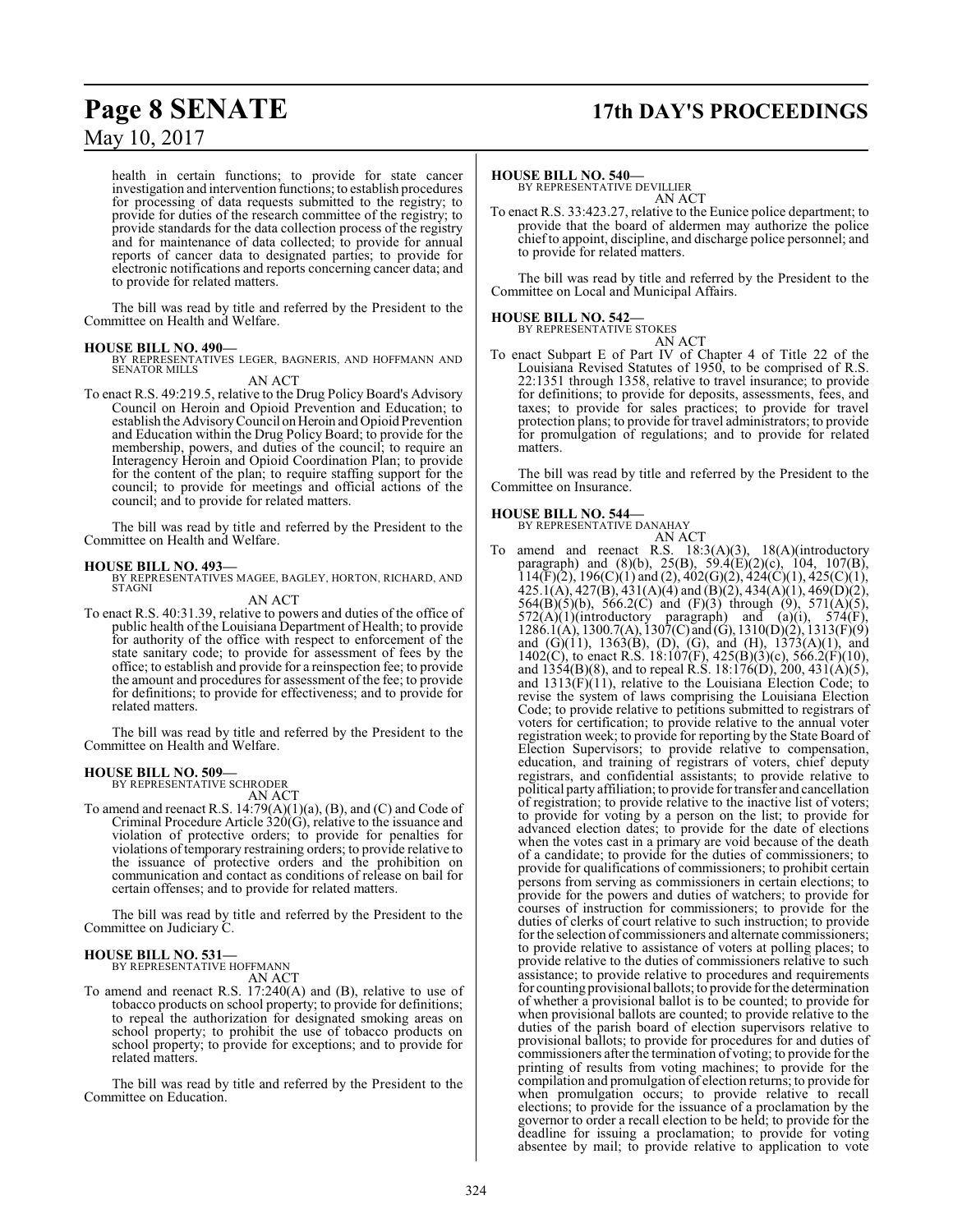absentee by mail; to provide for the ongoing validity of applications by certain applicants; to provide relative to the counting of absentee by mail ballots; to provide for the counting of damaged ballots; to provide for the duties of the parish custodian of voting machines; to provide for the duties of qualifying officials; to provide for information given to candidates at the time of qualifying; to provide for the content of the application for voter registration; to provide procedures and requirements for voter registration at driver's license facilities; to provide relative to spoiled and replacement ballots; to provide for the counting ofsuch ballots; to provide relative to consolidation of polling places; to provide for the determination ofthe number of votingmachines allocated to polling places and used in elections; to provide for the proper parties in an action objecting to candidacy and an action contesting an election; and to provide for related matters.

The bill was read by title and referred by the President to the Committee on Senate and Governmental Affairs.

**HOUSE BILL NO. 557—** BY REPRESENTATIVES SEABAUGH AND EDMONDS AN ACT

To amend and reenact R.S. 15:587.1(D)(2), R.S. 17:15(A)(1)(b), 407.42 and 407.71, and Section 3 of Act No. 646 of the 2016 Regular Session of the Legislature and to repeal R.S. 17:407.41 and Section 2 of Act No. 646 of the 2016 Regular Session of the Legislature, relative to the Department of Education; to authorize the department to request criminal history information on certain personnel of school boards, nonpublic schools, early learning centers, registered family child care providers, registered in-home child care providers; to provide requirements relative to processing fees; to authorize the department to charge a fee; to provide relative to fingerprinting; to provide relative to effectiveness; to provide relative to implementation; and to provide for related matters.

The bill was read by title and referred by the President to the Committee on Education.

#### **HOUSE BILL NO. 576—**

BY REPRESENTATIVE THIBAUT AN ACT

To amend and reenact R.S.  $46:1053(V)(2)$ , relative to Hospital Service District No. 1 ofthe parish of Pointe Coupee; to provide relative to the governing board of the district; to provide relative to the membership of the board; to reduce the number of members of the governing authority of Pointe Coupee Parish who may serve on the board; and to provide for related matters.

The bill was read by title and referred by the President to the Committee on Local and Municipal Affairs.

## **HOUSE BILL NO. 596—**

BY REPRESENTATIVES LEGER AND BISHOP AN ACT

To amend and reenact R.S. 49:214.6.2(A) and to enact R.S. 49:214.7, relative to the Coastal Protection and Restoration Authority; to authorize the use of outcome-based performance contracts by the Coastal Protection and Restoration Authority for integrated coastal protection; and to provide for related matters.

The bill was read by title and referred by the President to the Committee on Natural Resources.

#### **HOUSE BILL NO. 675— (Substitute for House Bill No. 440 by Representative Davis)**

BY REPRESENTATIVE DAVIS AN ACT

To amend and reenact R.S. 37:2175.1(A)(1) and 2175.3(A)(9), to enact R.S. 37:2171.3, and to repeal R.S. 37:2175.3(A)(11), relative to contractors; to require the provision of name, license, classification, and insurance information to certain persons; to provide for penalties; to require certain information be included

in home improvement contracting agreements; to provide for prohibited acts; and to provide for related matters.

The bill was read by title and referred by the President to the Committee on Commerce, Consumer Protection, and International Affairs.

#### **House Concurrent Resolutions on Second Reading**

## **HOUSE CONCURRENT RESOLUTION NO. 63—** BY REPRESENTATIVE HOFFMANN A CONCURRENT RESOLUTION

To commend Louisiana's pregnancy resource centers, adoption agencies, social services, pro-life organizations, and pro-life citizens, and to recognize Thursday, May 11, 2017, as Pro-Life Day at the state capitol.

The resolution was read by title. Senator Walsworth moved to concur in the House Concurrent Resolution.

## **ROLL CALL**

The roll was called with the following result:

YEAS

Mr. President Fannin Peacock<br>Allain Gatti Perry Allain Gatti<br>
Appel Hewitt Barrow Johns Riser<br>Bishop Lambert Smith G. Bishop Lambert Smith, G.<br>Boudreaux Long Smith, J. Boudreaux Long Smith,<br>Carter Luneau Tarver Carter Luneau<br>Chabert Martiny Chabert Martiny Thompson<br>Claitor Milkovich Walsworth Cortez Mills<br>Donahue Mizell Donahue<br>Erdey Morrish Total - 34 Total - 0

Hewitt Peterson<br>
Iohns Riser Milkovich Walsworth Walsworth

NAYS

## ABSENT

| Colomb    | Morrell |
|-----------|---------|
| LaFleur   | Ward    |
| Total - 4 |         |

The Chair declared the Senate concurred in the House Concurrent Resolution and ordered it returned to the House.

#### **Reports of Committees**

The following reports of committees were received and read:

#### **REPORT OF COMMITTEE ON**

#### **COMMERCE, CONSUMER PROTECTION AND INTERNATIONAL AFFAIRS**

Senator Daniel R. Martiny, Chairman on behalf of the Committee on Commerce, Consumer Protection and International Affairs, submitted the following report:

#### May 10, 2017

To the President and Members of the Senate:

I am directed by your Committee on Commerce, Consumer Protection and International Affairs to submit the following report: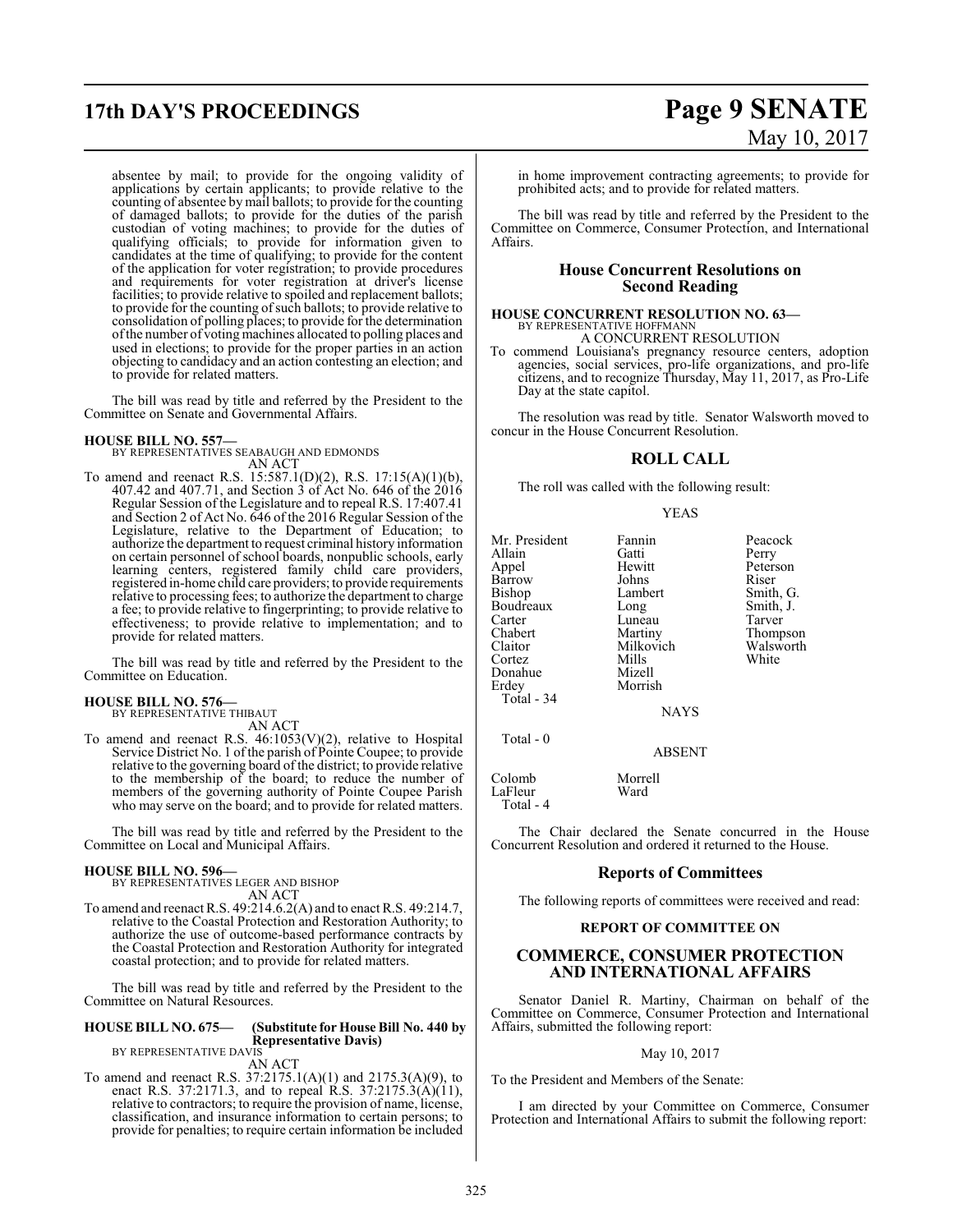#### **HOUSE BILL NO. 128—**

BY REPRESENTATIVE CARMODY AN ACT

To amend and reenact R.S.  $45:164(E)(2)(a)$  and (c) and (3), relative to carriers of household goods; to impose certain requirements on the operation of a household goods carrier business; to authorize the commission to suspend or cancel a household goods carrier certificate in certain circumstances; to remove provisions related to the promulgation of rules and regulations; and to provide for related matters.

Reported favorably.

#### **HOUSE BILL NO. 167—**

BY REPRESENTATIVES CARMODY, BAGLEY, BISHOP, COX, DAVIS,<br>DWIGHT, FALCONER, GLOVER, HENSGENS, HOFFMANN, HORTON,<br>MIGUEZ, REYNOLDS, SEABAUGH, SHADOIN, STAGNI, STEFANSKI,<br>THIBAUT, AND THOMAS

AN ACT

To amend and reenact R.S.  $32:1261(A)(1)(k)$ , relative to unauthorized acts regarding motor vehicles; to modify certain requirements regarding sales or offers to sell made directly to a consumer; and to provide for related matters.

Reported with amendments.

#### **HOUSE BILL NO. 211—** BY REPRESENTATIVE FOIL

AN ACT

To amend and reenact R.S. 12:1-401(C) and (F), 1-403(B)(2),  $204(B)$ (introductory paragraph),  $236(C)(1)(a)$ ,  $308(A)(1)$ ,  $1306(A)(3)$ (introductory paragraph) and  $(F)$ ,  $1308(A)(2)(b)$ ,  $1350(A)(1)(c)$  and  $(B)(2)$  and R.S.  $51:215(A)(1)$ , to enact R.S. 12:1308.3(C)(8)(c), and to repeal R.S. 12:315 and 1356, relative to regulations by the secretary of state with respect to filings of business entities; to provide relative to corporations, partnerships, and certain limited liability companies; to provide relative to agents for service of process; to repeal certain penalties applicable to foreign limited liability companies; to provide technical changes; and to provide for related matters.

Reported favorably.

#### **HOUSE BILL NO. 290—** BY REPRESENTATIVE COX

AN ACT

To amend and reenact R.S. 37:3415.10(D), relative to appraisal management company license applications and renewals; to change a sunset provision; and to provide for related matters.

Reported favorably.

#### **HOUSE BILL NO. 299—**

BY REPRESENTATIVE COUSSAN AN ACT

To repeal Chapter 31 of Title 51 of the Louisiana Revised Statutes of 1950, comprised of R.S. 51:2101 and 2102, relative to the Louisiana Immersive Technologies Enterprise; to dissolve the Louisiana Immersive Technologies Enterprise Commission; to transfer the ownership of certain property; to provide for certain authority; and to provide for related matters.

Reported favorably.

#### **HOUSE BILL NO. 310—** BY REPRESENTATIVES REYNOLDS AND FOIL AN ACT

To amend and reenact R.S. 12:1-140(25B), 1-402(C), 1-727(A), 1- 728(A), 1-1435(I), 1-1436(E) and (F), and 1-1444(A)(2) and  $(F)(1)$  and to enact R.S. 12:1-742.2 and 1-742.3, relative to corporations; to provide relative to quorum and voting requirements; to provide for the reservation of a terminated corporation's name; to provide with respect to shareholder meetings for the election of directors; to provide for personal jurisdiction over nonresident directors; to provide for venue in derivative proceedings; to provide with respect to an oppressed shareholder's right to withdrawand the judicial determination of

# **Page 10 SENATE 17th DAY'S PROCEEDINGS**

fair value and payment terms; to provide for the reinstatement of a terminated corporation; and to provide for related matters.

Reported favorably.

HOUSE BILL NO. 460-<br>BY REPRESENTATIVES BERTHELOT, ABRAHAM, AMEDEE, BACALA,<br>BAGNERIS, BARRAS, BILLIOT, CHAD BROWN, TERRY BROWN,<br>CARMODY, ROBBY CARTER, STEVE CARTER, CHANEY, CONNICK,<br>COX, DEVILLIER, EDMONDS, FALCONER, FOIL,

AN ACT

To enact R.S. 22:347(A)(1)(c) and R.S. 40:1593.1, relative to the authority of the state fire marshal to purchase group insurance; to provide for disposition of monies; to provide for definitions; to provide for legislative findings; to authorize the purchase of certain group insurance; to require certain qualifications for benefit eligibility; to limit eligibility; to provide for procedure; and to provide for related matters.

Reported favorably.

Respectfully submitted, DANIEL R. MARTINY Chairman

#### **REPORT OF COMMITTEE ON**

### **INSURANCE**

Senator John Smith, Chairman on behalf of the Committee on Insurance, submitted the following report:

May 10, 2017

To the President and Members of the Senate:

I am directed by your Committee on Insurance to submit the following report:

### **HOUSE BILL NO. 233—**

BY REPRESENTATIVE THOMAS AN ACT

To enact R.S. 22:436(B)(4), relative to approved unauthorized insurers; to provide for placement on the list of approved unauthorized insurers; to provide filing requirements of surplus lines insurers; to require evidence fromthe insurer's domiciliary jurisdiction; and to provide for related matters.

Reported favorably.

#### **HOUSE BILL NO. 289—**

BY REPRESENTATIVE THOMAS AN ACT

To enact R.S. 22:41.2, relative to the disclosure of contact information; to require that each risk-bearing entity transmit accurate contact information to the commissioner; to provide guidelines for whom the contact information is needed; and to provide for related matters.

Reported favorably.

#### **HOUSE BILL NO. 378—**

- BY REPRESENTATIVE ANDERS
- AN ACT To amend and reenact R.S. 22:2083(A)(4) and to enact  $22:2083(B)(2)(k)$ , relative to the Louisiana Life and Health Insurance Guaranty Association; to exclude a person acquiring rights to receive payments through a "structured settlement factoring transaction" from guaranty fund coverage; and to provide for related matters.

Reported favorably.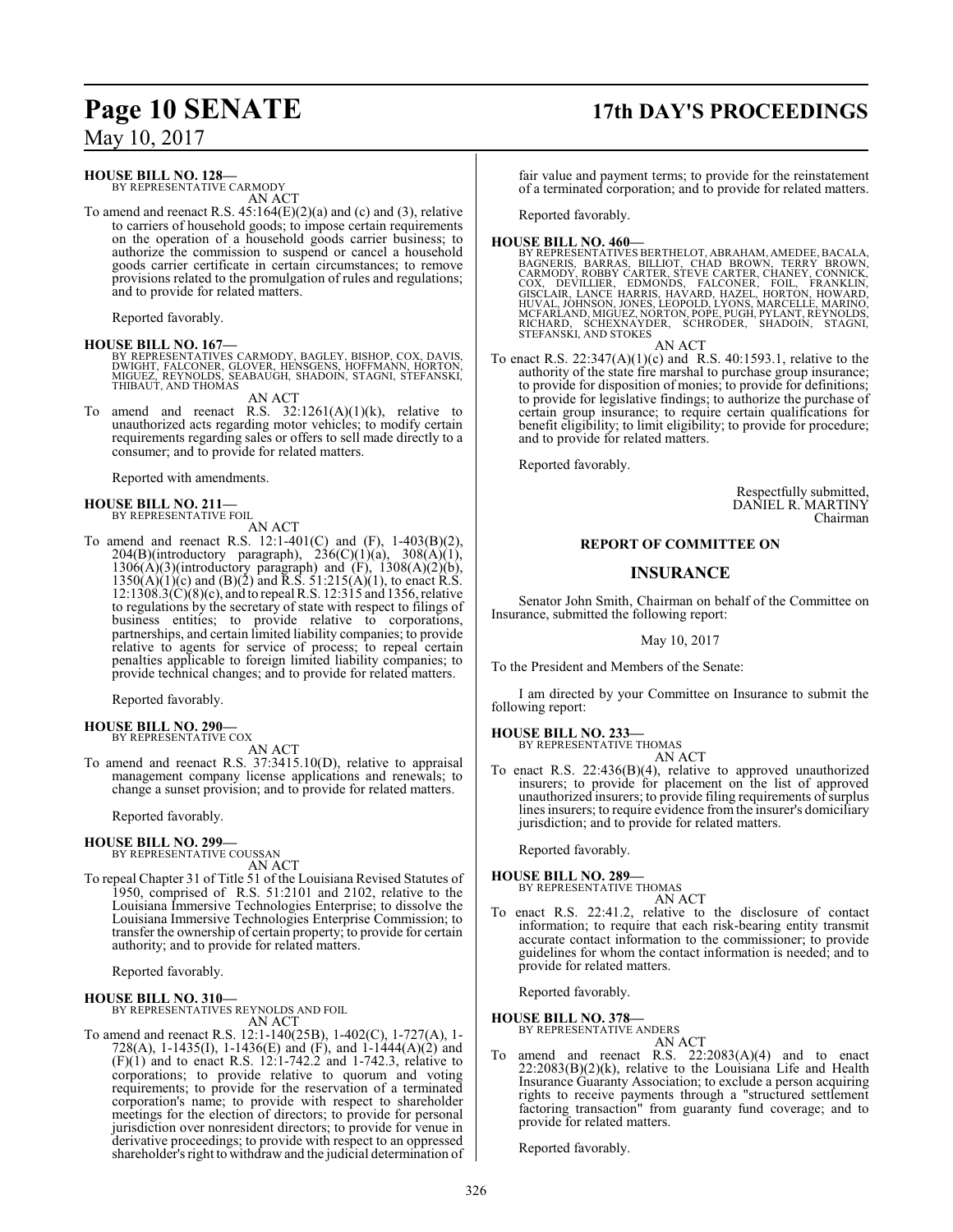# **17th DAY'S PROCEEDINGS Page 11 SENATE**

# May 10, 2017

**HOUSE BILL NO. 393—**

BY REPRESENTATIVES CONNICK, MARCELLE, ARMES, BERTHELOT,<br>BILLIOT, BOUIE, CARPENTER, STEVE CARTER, FOIL, LANCE HARRIS,<br>HAVARD, HOFFMANN, IVEY, JORDAN, LYONS, MARINO, JAY<br>MORRIS, POPE, PYLANT, RICHARD, SCHEX AN ACT

To amend and reenact R.S. 22:1331, relative to residential property insurance policies; to provide certain policyholders the option to exclude personal property coverage after a declared disaster; to provide for a reduction in premium; to provide for the withdrawal of the exclusion and the reduction in premium; and to provide for related matters.

Reported with amendments.

## **HOUSE BILL NO. 407—** BY REPRESENTATIVE HUVAL

AN ACT

To amend and reenact R.S. 22:855(B)(1) and (2)(c) and 1568(B) and to enact R.S.  $22:855(B)(2)(d)$ , relative to producer compensation; to authorize agency fees on individual and group health insurance policies and supplemental benefit insurance policies; to provide for commissions and other forms of compensation; and to provide for related matters.

Reported favorably.

# **HOUSE BILL NO. 480—** BY REPRESENTATIVE HUVAL

AN ACT

To amend and reenact R.S. 22:821(B)(36) and (37), 2440(C), (D)(3), and (E), 2441(E)(1), and 2443 and to repeal R.S. 22:2440(F) and 2451, relative to the Health Insurance Issuer External Review Act; to extend the period during which independent review organizations are approved by the commissioner; to require independent review organizations to immediately notify the commissioner of insurance of any material change to the organization's accreditation; to repeal certain administrative and regulatory requirements related to independent review organizations; to repeal annual reporting fees; and to provide for related matters.

Reported favorably.

#### **HOUSE BILL NO. 503—** BY REPRESENTATIVE THIBAUT

AN ACT

To amend and reenact R.S.  $22:821(B)(3)$  and  $1546(B)(1)(a)$ , relative to licensing of insurance producers; to provide for licensing fees paid by insurance producers; to provide for licensing of business entities as insurance producers; to provide for disclosure of persons with ten percent or more controlling interest in a resident business entity; to provide for disclosure upon request of persons with ten percent or more controlling interest in a nonresident business entity; and to provide for related matters.

Reported favorably.

Respectfully submitted, JOHN SMITH Chairman

#### **REPORT OF COMMITTEE ON**

#### **SENATE AND GOVERNMENTAL AFFAIRS**

Senator Karen Carter Peterson, Chairman on behalf of the Committee on Senate and Governmental Affairs, submitted the following report:

#### May 10, 2017

To the President and Members of the Senate:

I am directed by your Committee on Senate and Governmental Affairs to submit the following report:

#### **SENATE CONCURRENT RESOLUTION NO. 48—** BY SENATOR MILKOVICH

A CONCURRENT RESOLUTION

To urge and request the division of administration to request state agencies to publish certain information regarding the lease of nonpublic buildings.

Reported favorably.

Respectfully submitted, KAREN CARTER PETERSON Chairwoman

#### **Senate Bills and Joint Resolutions on Second Reading Reported by Committees**

**SENATE BILL NO. 54—** BY SENATOR MIZELL

AN ACT

To amend and reenact Children's Code Articles 116(25), 606(A)(6), the introductory paragraph of Children's Code Article 622(B), Chapter 20 of Title VI to be comprised of Articles 725 through 725.8, and 804(3), and to enact Children's Code Article 622(B)(5) and to repeal Children'sCode Articles 728(4), 804(9), 839(D), 918(D), and 923 and Section 10 of Act 564 of the 2014 Regular Session of the Legislature, relative to human trafficking of children; to provide findings and purpose; to provide for definitions; to provide for capacity; to provide for duties of law enforcement; to provide for duties of the Department of Children and Family Services; to provide for confidentiality; to provide for expungement; to provide for procedures; and to provide for related matters.

Reported with amendments by the Committee on Judiciary A.

#### **SENATE COMMITTEE AMENDMENTS**

Amendments proposed by Senate Committee on Judiciary A to Original Senate Bill No. 54 by Senator Mizell

### AMENDMENT NO. 1

On page 1, line 2, after "amend and reenact" delete the remainder of the line and lines 3 through 11 and insert "Children's Code Article 116(25), the introductory paragraph of Children's Code Article 606(A), 606(A)(7), the introductory paragraph of Children's Code Article 622(B), 725.1, 725.2, and 725.3, and R.S. 46:1403.1, to enact Children's Code Article 622(B)(5), 725.4, 725.5, 725.6, 725.7 and 725.8, and to repeal Children's Code Article 923, relative to human trafficking of children; to provide findings and purpose; to provide for definitions; to provide for duties of law enforcement; to provide for duties of the Department of Children and Family Services; to provide for confidentiality; to provide for expungement; to provide for terms, conditions, requirements, and procedures; and to provide for related matters.

#### AMENDMENT NO. 2

On page 1, line 13, after "Section 1." delete the remainder of the line and lines 14 through 16 and insert "Children's Code Article 116(25), the introductory paragraph of Children's Code Article 606(A), 606(A)(7), the introductory paragraph of Children's Code Article 622(B), 725.1, 725.2 and 725.3 are hereby amended and reenacted and Children's Code Articles 622(B)(5), 725.4, 725.5, 725.6, 725.7 and 725.8 are hereby enacted to read as follows:"

#### AMENDMENT NO. 3

On page 2, delete lines 4 though 7, and insert

"(25) "Shelter care facility" means a licensed, physically unrestricting public or private child caring facility, or a youth residential facility operated for runaway**,** or homeless youth, **or**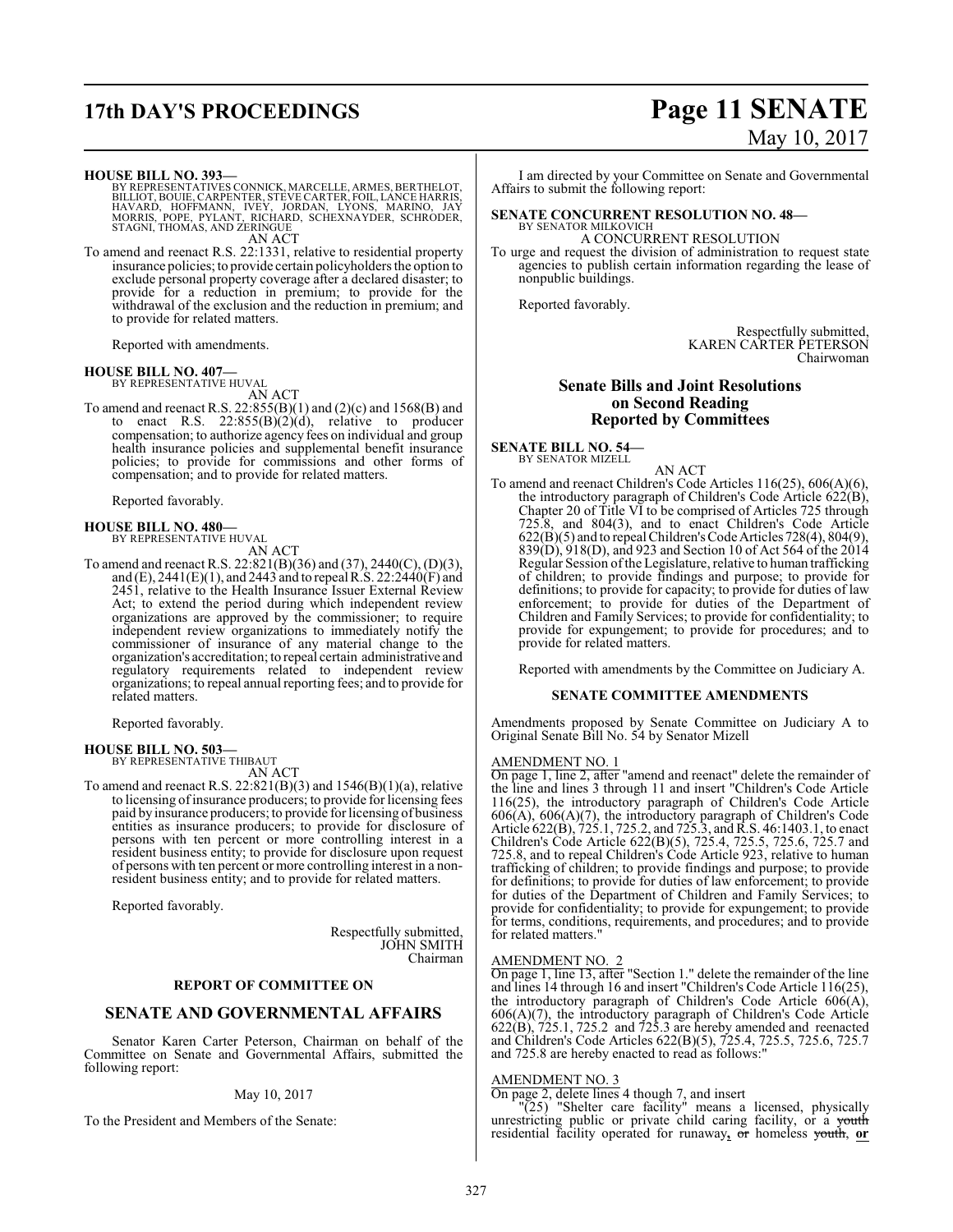# **Page 12 SENATE 17th DAY'S PROCEEDINGS**

## May 10, 2017

**sexually exploited children** which provides temporary care for children."

#### AMENDMENT NO. 4

On page 2, delete lines 13 though 17, and insert the following:

"(7) The child is a victim of commercial sexual exploitation, human trafficking, or trafficking of children for sexual purposes perpetrated by any person regardless of their **the perpetrator's** relationship to the child."

#### AMENDMENT NO. 5

On page 2, line 26, delete "**exploited**" and insert "**the victim of commercial sexual exploitation or human trafficking.**"

#### AMENDMENT NO. 6

On page 3, delete lines 2 through 29 in their entirety

#### AMENDMENT NO. 7

On page 4, delete lines 1 through 5 in their entirety

#### AMENDMENT NO. 8

On page 4, line 9, change "**activity**" to "**exploitation**"

#### AMENDMENT NO. 9

On page 4, delete lines 12 through 29 and insert:

"(2) "Safe house" means a residential facility **or a shelter care facility** operated by an authorized agency, including a nonprofit agency, with experience in providing services to sexually exploited children and approved by the department to provide shelter for sexually exploited children. Safe houses shall include those **licensed residential homes that specialize in the provision of services to children who are victims of commercial sexual exploitation children provided for in Children's Code Article 725.2.**

(3) "Sexually exploited child" means any person under the age of eighteen who has been subject to sexual exploitation **or commercial sexual exploitation** because the person either:

(a) Is a victim of trafficking of children for sexual purposes under R.S.14:46.3.

(b) Is a victim of child sex trafficking under 18 U.S.C. 1591.

(1) **(4)**"Department" means the Department of Public Safety and Corrections, office of juvenile justice **Children and Family Services**."

#### AMENDMENT NO. 10

On page 5, delete lines 1 through 29 and insert:

"Art. 725.2. Safe house for sexually exploited children;

**lack of child's capacity to consent to exploitation**

A.**(1) The department shall identify and maintain a current listing of safe houses which are licensed residential homes that specialize in the provision of services to sexually exploited children, whether or not those facilities receive taxpayer funding. This listing shall be made available to courts, prosecutors, and other stakeholders involved in proceedings pertaining an exploited child.**

**(2)** The department may, to the extent funds are available, operate or contract with an appropriate nongovernmental agencywith experience working with sexually exploited children to operate one or more safe houses in a geographically appropriate area of the state.

**(3)** Each safe house shall provide safe and secure housing and specialized services for sexually exploited children.

**(4)** Nothing in this Article shall be construed to preclude an agency fromapplying for and accepting grants, gifts, and bequests for funds from private individuals, foundations, and the federal government for the purpose of creating or carrying out the duties of a safe house for sexually exploited children.

B. Each safe house operating under a contract **listed** with the department to provide services to sexually exploited children pursuant to the provisions of this Article shall submit to the department an annual report on their operations including information on the services offered, geographic areas served, number of children served, and individual status updates on each child served. This information shall not include the name, address, or other identifying

information of the child served. The department shall compile the data from all the reports submitted by each safe house pursuant to the provisions of this Article and shall provide this information in an annual report to the legislature on or before the first day of February each year.

**C. (1) A child lacks the capacity to consent to commercial sexual activity. Any child who is taken into custody for prostitution, prostitution by massage, or any crime against nature as well as a child who is a victim of trafficking for sexual purposes is conclusively presumed to be exploited, and shall not be prosecuted, convicted, or adjudicated for any criminal or delinquency offenses related to commercial sexual activity.**

**(2) A child lacks the capacity to consent to any act of labor trafficking. A child engaged in any act of labor trafficking, including involuntary servitude, peonage, or slavery, is conclusively presumed to be a victim of labor trafficking, and shall not be prosecuted, convicted, or adjudicated for any criminal or delinquency offenses related to labor trafficking**."

#### AMENDMENT NO. 11

On page 6, delete lines 1 through 29

#### AMENDMENT NO. 12

On page 7, delete lines 1 though 29 in their entirety and insert the following:

#### "Art. 725.3. Statewide protocol**; applicability of child in need of care procedure**

**(1)** The department shall develop a statewide protocol for helping to coordinate the delivery of services to sexually exploited children and shall work with court intake officers to ensure that all state, federal, and community-based resources for sexually exploited children are known and available to children who have been granted diversion under Article 839.

**(2) A child who is a victim of commercial sexual exploitation or human trafficking is a child in need of care, and unless otherwise specified in this Chapter, the provisions of Title VI of this Code shall govern, when applicable.**

#### AMENDMENT NO. 13

On page 8, delete line 1, in its entirety.

#### AMENDMENT NO. 14

On page 8, delete lines 3 through 5 and insert the following:

"**A.(1) After the initial encounter or interview with a child reasonably believed to be a victim of commercial sexual exploitation of human trafficking, and the police officer or a probation officer of the court believe that the child's parent or caretaker is not culpable, the police officer or probation officer shall immediately notify the parents or guardian to come take physical custody of the child.**

**(2) If the officer believes that the child was abused or neglected by a parent or caretaker, a person who maintains an interpersonal dating or engagement relationship with the parent or caretaker, or a person living in the same residence with the parent or caretaker as a spouse whether married or not and immediate removal appears to be necessary for his protection, and protective custody pursuant to Article 725.5 is not necessary, the officer shall have the responsibility to promptly notify and release the child to the department. In all other situations, except when protective custody pursuant to Article 725.5 is necessary, the officer shall refer the child to the local child advocacy center or other community agency for services**."

#### AMENDMENT NO. 15

On page 8, line 8 after "**reporter**" and before "**,shall**" insert "**as required by Children's Code Article 610**"

#### AMENDMENT NO. 16

On page 8, line 10 after "**C.**" and before "**officer**" delete "**The**" and insert "**If the child is taken into custody pursuant to Paragraph A, of this Article but is not released to the department, the**"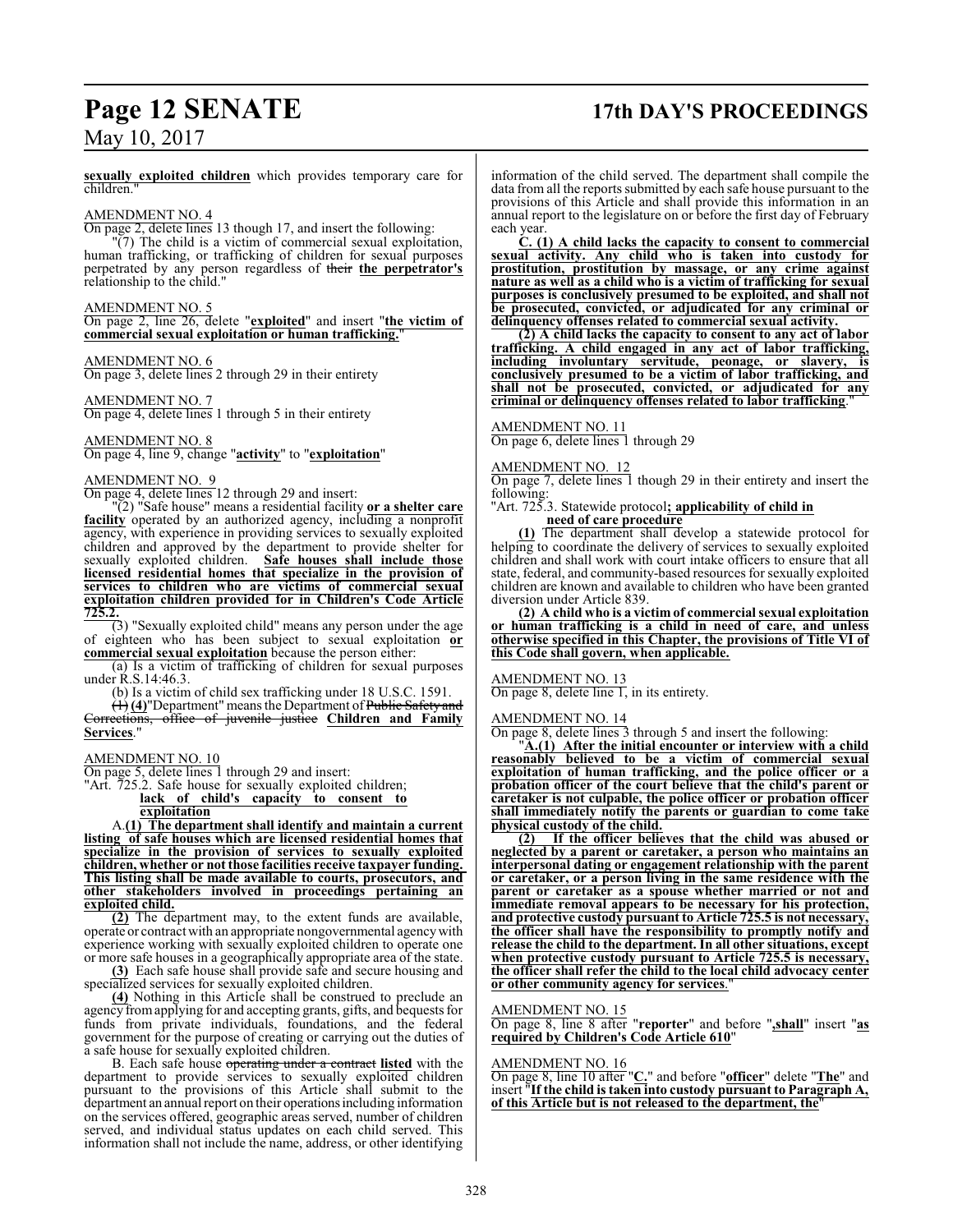# **17th DAY'S PROCEEDINGS Page 13 SENATE**

# May 10, 2017

#### AMENDMENT NO. 17

On page 9, delete lines 22 through 29 and insert

"**A. The department shall be responsible for investigating reports of abuse or neglect where the abuser is believed to be a parent or caretaker, a person who maintains an interpersonal dating or engagement relationship with the parent or caretaker, or a person living in the same residence with the parent or caretaker as a spouse whether married or not.** 

**B. Working with law enforcement, the department shall fully cooperate in investigating allegations of child exploitation.**"

#### AMENDMENT NO. 18

On page 10, delete lines 1 through 5 and insert

"**C. The department shall maintain a current listing of licensed residential homes that specialize in the provision of services to exploited children. This listing shall be made available to courts, prosecutors, and other stakeholders involved in proceedings pertaining an exploited child.**"

#### AMENDMENT NO. 19

On page 10, at the beginning of line 6 delete **"E.**" and insert "**D.**"

#### AMENDMENT NO. 20

On page 10, at the beginning of line 8 delete "**F**." and insert "**E.**"

AMENDMENT NO. 21 On page 10, line 9 delete "**follow**" and insert "**consider**".

AMENDMENT NO. 22

On page 10, line 10, delete "**be responsible for**" and insert "**assist in**"

AMENDMENT NO. 23 On page 10, delete lines 11 through 23 and insert "**commission when available.**"

#### AMENDMENT NO. 24

On page 11, delete line 10 through 29 and insert the following: **Art. 725.8. Expungement of adjudications involving**

**human trafficking victims A. A motion to set aside an adjudication pursuant to the**

**provisions of this Article, may be filed and served upon the district attorney at any time following an adjudication of delinquency and completion of the disposition relating thereto involving the offenses of prostitution pursuant to R.S. 14:82, prostitution by massage pursuant to R.S. 14:83.3 or 83.4, or crime against nature by solicitation pursuant to R.S. 14:89.2 when the child's participation in the offense was a result of having been a victim of human trafficking under R.S. 14:46.2 or a victim of a severe form of trafficking under the federal Trafficking Victims Protection Act (22 U.S.C. 7101 et seq.).**

**B. The motion shall be in writing, shall describe the supporting evidence with particularity, and shall include copies of any documents showing that the child is entitled to relief under this Article.**

**C. The motion shall not be denied without a contradictory hearing unless it appears on the face of the motion that, as a matter of law, the child is not entitled to the relief sought.**

**D. The court shall grant the motion if the court finds by a preponderance of the evidence that the violation was a result of the child having been a victim of human trafficking. Documentation of a child's status as a victim of human trafficking provided by a federal, state, or local government agency shall create a presumption that the child's adjudication was obtained as a result of having been a victim of human trafficking. However, such documentation shall not be required to grant a motion under this Article.**

**E. If the motion is granted, the court shall order the expungement of the record of the delinquency proceedings including but not limited to all records and files related to the child's arrest, citation, investigation, charge, delinquency proceedings, adjudication, and probation for the offense.**

#### AMENDMENT NO. 25

On page 12, delete lines 1 through 23 and insert the following: "Section 2. R.S. 46:1403.1 is hereby amended and reenacted to read as follows:

§1403.1 Extended stay for completion of educational courses or other programs

A. Notwithstanding any other provision of law to the contrary, including but not limited to R.S. 46:1403(A)(1), a child housed at a residential home, may stay at such home for a period not to exceed six months beyond his eighteenth birthday to complete any educational course that he began at such facility, including but not limited to a General Education Development course, and any other program offered by the residential home.

B. Notwithstanding Subsection A of this Section and any other provision of law to the contrary, including but not limited to R.S. 46:1403(A)(1), a child housed at a residential home that does not receive Title IV-E funding pursuant to 42 U.S.C. 670 et seq., may remain at such home until his twenty-first birthday to complete any educational course that he began at such facility, including but not limited to a General Education Development course, and any other program offered by the residential home.

Section 3. Children's Code Article 923 is hereby repealed.

Section 4. The Louisiana State Law Institute is hereby directed to prepare comments to the provisions of this Act."

#### AMENDMENT NO. 26

On page 12, line 24, change "Section 3" to "Section 5"

On motion of Senator Ward, the committee amendment was adopted. The amended bill was read by title, ordered engrossed and recommitted to the Committee on Finance.

#### **SENATE BILL NO. 69—** BY SENATOR CARTER

AN ACT

To enact R.S. 2:2, relative to unmanned aircraft; to provide exclusive jurisdiction to the state in the regulation of such systems; to preempt local ordinances, rules, regulations, and codes; to provide for federal preemption; and to provide for related **matters** 

Reported with amendments by the Committee on Judiciary C.

#### **SENATE COMMITTEE AMENDMENTS**

Amendments proposed by Senate Committee on Judiciary C to Original Senate Bill No. 69 by Senator Carter

#### AMENDMENT NO. 1

On page 2, delete lines 19 through 26 and insert the following:

"**(e) An unmanned aircraft systemused by a person, affiliate, employee, agent, or contractor of any business that is regulated by the Louisiana Public Service Commission, while acting in the course and scope of his employment or agency relating to the operation, repair, or maintenance of a facility, servitude, or any property located on the immovable property belonging to such business.**

**(f) An unmanned aircraft system used by a person, affiliate, employee, agent, or contractor of any business that is regulated by a local franchising authority, while acting in the course and scope of his employment or agency relating to the operation, repair, or maintenance of a facility, servitude, or any property located on the immovable property belonging to such business.**

**(g) An unmanned aircraft system used by a person, affiliate, employee, agent, or contractor of any business that is regulated by the Federal Communications Commission under the Cable Television Consumer Protection and Competition Act of 1992 or under Part 73 of Title 47 of the United States Code of Federal Regulations, while acting in the course and scope of his employment or agency relating to the operation, repair, or maintenance of a facility, servitude, or any property located on the immovable property belonging to such business.**

**(h) An unmanned aircraft system used by a person, affiliate, employee, agent, or contractor of a municipal or public utility while acting in the course and scope of his employment or agency**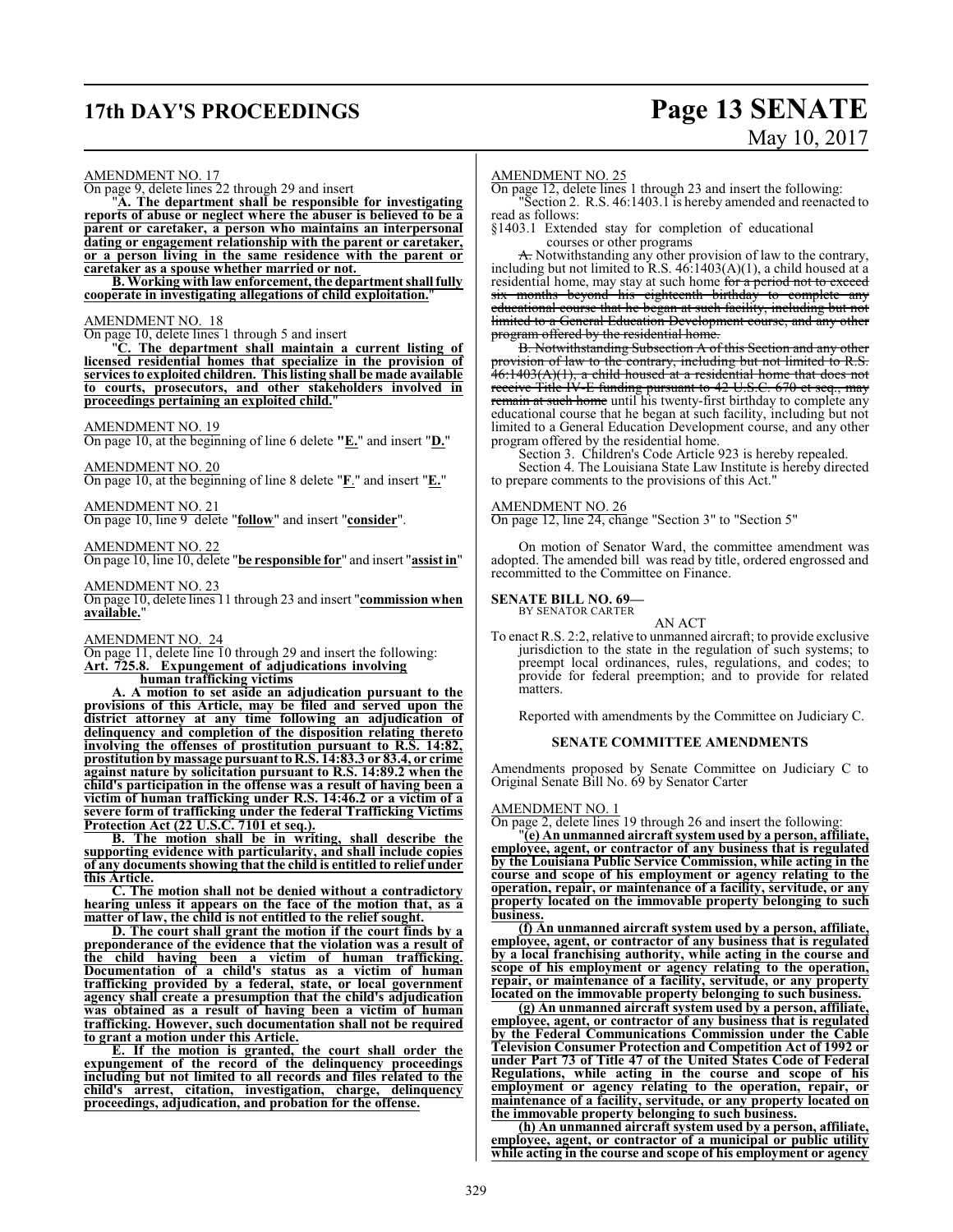# **Page 14 SENATE 17th DAY'S PROCEEDINGS**

May 10, 2017

#### **relating to the operation, repair, or maintenance of a facility, servitude, or any property located on the immovable property belonging to such municipal or public utility.**"

On motion of Senator Claitor, the committee amendment was adopted. The amended bill was read by title, ordered engrossed and passed to a third reading.

**SENATE BILL NO. 92—** BY SENATORS TARVER AND MARTINY AN ACT

To amend and reenact R.S. 9:291 and Civil Code Articles 118 and 2315.8, and to enact Civil Code Article 3496.3 and Code of Evidence Article 412.5, relative to civil actions, proceedings, and remedies; to provide relative to matters involving domestic abuse; to provide relative to suits between spouses; to provide relative to liability; to provide relative to certain remedies, prescriptive periods and evidence; to provide certain terms, conditions, procedures, and requirements; and to provide for related matters.

Reported with amendments by the Committee on Judiciary A.

#### **SENATE COMMITTEE AMENDMENTS**

Amendments proposed by Senate Committee on Judiciary A to Original Senate Bill No. 92 by Senator Tarver

#### AMENDMENT NO. 1

On page 2, line 4, delete "**A**" and insert "**A final and definitive**"

#### AMENDMENT NO. 2

On page 3, delete lines 9 through 11 and insert "**If the victim and defendant were married at the time of the occurrence of the act, this prescription commences to run from the day their judgment of divorce becomes final and definitive**."

AMENDMENT NO. 3 On page 3, line 12, change "**offender**" to "**defendant**"

On motion of Senator Ward, the committee amendment was adopted. The amended bill was read by title, ordered engrossed and passed to a third reading.

#### **SENATE BILL NO. 144—** BY SENATOR JOHNS

AN ACT

To amend and reenact R.S. 26:90(D), (E), (F), and (G) and 286(D), (E), (F), and (G), to enact R.S.  $26:90(L)$  and  $286(K)$ , and to repeal R.S.  $26:90(B)(4)$  and  $286(B)(4)$ , relative to holders of alcoholic retail dealer's permits for beverages or high alcoholic content or low alcoholic content; to provide relative acts prohibited on the premises; to provide relative to age restrictions on certain conduct under certain circumstances; to provide relative to legislative intent; and to provide for related matters.

Reported with amendments by the Committee on Judiciary B.

#### **SENATE COMMITTEE AMENDMENTS**

Amendments proposed by Senate Committee on Judiciary B to Original Senate Bill No. 144 by Senator Johns

AMENDMENT NO. 1

On page 1, line 2 after "R.S. 26:90(D)" delete the remainder of the line and insert "and (E), 286(D) and (E), 931, 932, and 933(E) and (F), to"

#### AMENDMENT NO. 2

On page 1, line 3, after "R.S. 26:90(L)" delete "and 286(K)," insert ", 286(K), 933(G), and 934(A), (B), and (C)"

#### AMENDMENT NO. 3

On page 1, line 4, after "beverages" and before "high" delete "or" and insert "of"

#### AMENDMENT NO. 4

On page 1, delete line 6 and insert "to provide for Human Trafficking Guardians; to provide for training and certification; to provide for a Louisiana Human Trafficking Education Program; to provide for program requirements; to provide for definitions;"

#### AMENDMENT NO. 5

On page 1, line 9, after "R.S. 26:90(D)" delete the remainder of the line and insert "and (E), 286(D) and (E), 931, 932, and 933(E) and (F) are hereby"

#### AMENDMENT NO. 6

On page 1, line 10, after "R.S. 26:90(L)" delete "and 286(K)" insert  $, 286(K), 933(G),$  and  $934(A), (B),$  and  $(C)''$ 

AMENDMENT NO. 7

On page 1, line 14, after "person" insert "**on the licensed premises**"

#### AMENDMENT NO. 8

On page 1, at the end of line 15, insert "**:**"

#### AMENDMENT NO. 9

On page 1, line 16, change "(1) Sexual" to "(1) Sexual" and delete "**sexual**"

#### AMENDMENT NO. 10

On page 2, delete lines 1 through 4 and insert the following:  $(2)$  The touching, caressing or fondling of the breast, buttocks,

anus, or genitals. (3) The displaying of the pubic hair, anus, vulva, genitals, or nipple of the female breast.

**(3)(a) The provisions of Paragraph (2) of this Subsection shall not apply to conduct in theaters, concert halls, art centers, museums, or similar establishments that are primarily devoted to the arts or theatrical performances when the performances that are presented are expressing matters of serious literary, artistic, scientific, or political value.**

**(b)The provisions of Subparagraph(a) of this Paragraph shall not be construed to apply to any sexually oriented business as defined in R.S. 46:231(25) or any commercial establishment that regularly offers live semi-nude conduct.**"

#### AMENDMENT NO. 11

On page 2, line 8, delete "**twenty-one**" and insert "**eighteen**"

AMENDMENT NO. 12

On page 2, line 9, delete "**shall remain**" and insert "**remains**"

#### AMENDMENT NO. 13

On page 2, line 12, change "**Subsection**" to "**Section**"

#### AMENDMENT NO. 14

On page 2, between lines 18 and 19, insert the following:

"**(3) The provisions of this Subsection shall only apply upon a licensed premises that regularly offers live performances or other conduct involving nudity or semi-nudity and shall not apply to performances by burlesque dancers who are scheduled or hired to perform for a live audience.**"

#### AMENDMENT NO. 15

On page 2, delete lines 19 through 29 and on page 3, delete lines 1 through 17

AMENDMENT NO. 16

On page 3, line 21, after "**welfare**" insert "**of the public.**" and delete the remainder of the line and delete lines 22 through 29

#### AMENDMENT NO. 17 On page 4, delete lines 1 through 13

#### AMENDMENT NO. 18

On page 4, line 18, after "person" insert "**on the licensed premises**"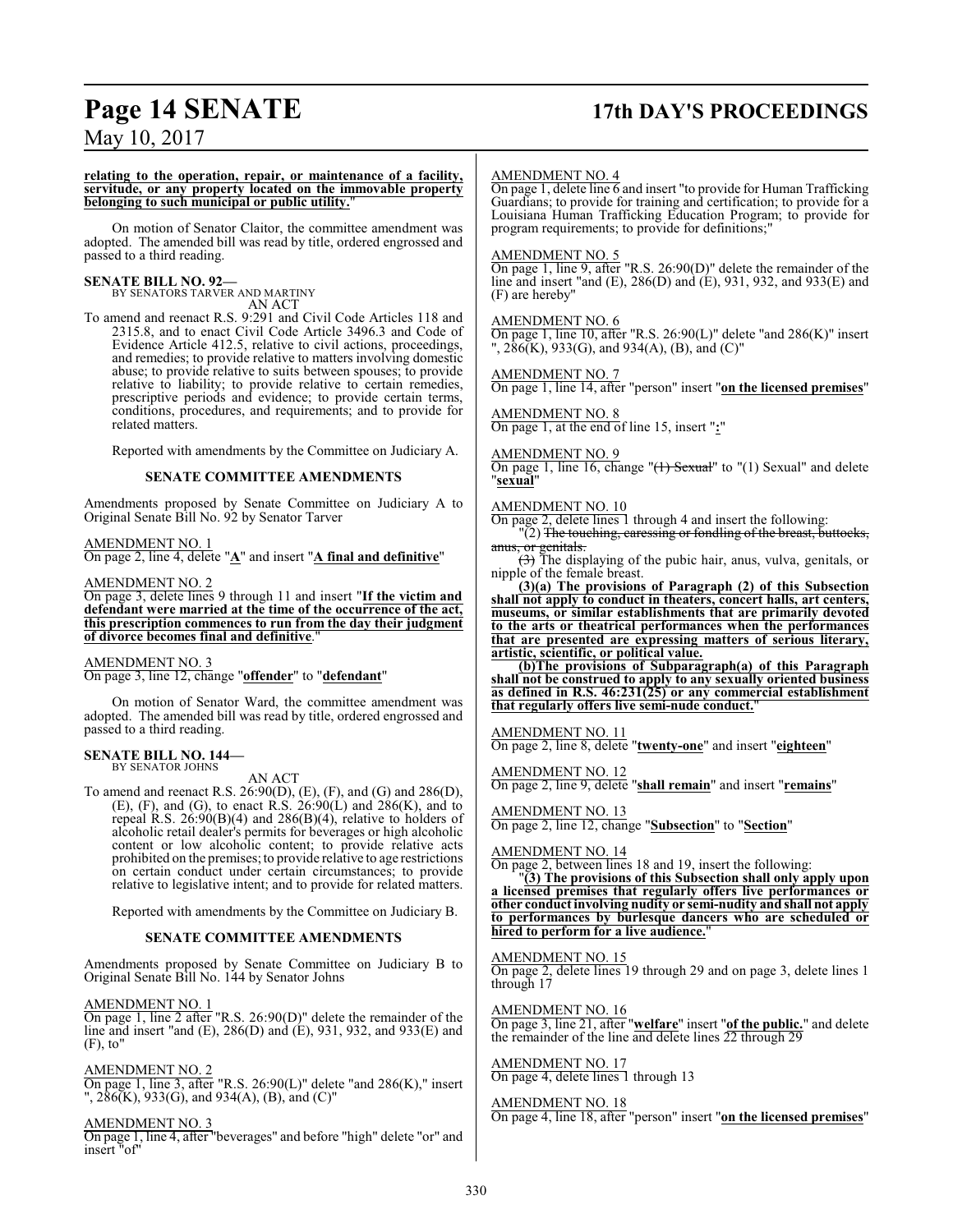# **17th DAY'S PROCEEDINGS Page 15 SENATE**

# May 10, 2017

#### AMENDMENT NO. 19

On page 4, at the end of line 19, insert "**:**"

#### AMENDMENT NO. 20

On page 4, line 20, change "(1) Sexual" to "(1) Sexual" and delete "**sexual**"

#### AMENDMENT NO. 21

On page 4, delete lines 22 through 25 and insert the following:

"(2) <del>The touching, caressing or fondling of the breast, buttocks,</del> anus, or genitals.

 $(3)$  The displaying of the pubic hair, anus, vulva, genitals, or nipple of the female breast.

**(3)(a) The provisions of Paragraph (2) of this Subsection shall not apply to conduct in theaters, concert halls, art centers, museums, or similar establishments that are primarily devoted to the arts or theatrical performances when the performances that are presented are expressing matters of serious literary, artistic, scientific, or political value.** 

**(b) The provisions of Subparagraph(a) of this Paragraph shall not be construed to apply to any sexually oriented business as defined in R.S. 46:231(25) or any commercial establishment that regularly offers live semi-nude conduct.**"

AMENDMENT NO. 22

On page 4, line 29, delete "**twenty-one**" and insert "**eighteen**"

AMENDMENT NO. 23

On page 5, line 1, delete "**shall remain**" and insert "**remains**"

AMENDMENT NO. 24

On page 5, line 4, change "**Subsection**" to "**Section**"

#### AMENDMENT NO. 25

On page 5, between lines 10 and 11, insert the following:

"**(3) The provisions of this Subsection shall only apply upon a licensed premises that regularly offers live performances or other conduct involving nudity or semi-nudity and shall not apply to performances by burlesque dancers who are scheduled or hired to perform for a live audience.**"

#### AMENDMENT NO. 26

On page 5, delete lines 11 through 29

#### AMENDMENT NO. 27

On page 6, delete lines 1 through 9

## AMENDMENT NO. 28

On page 6, line 13, after "**welfare**" insert "**of the public.**" and delete the remainder of the line and delete lines 14 through 29

#### AMENDMENT NO. 29

On page 7, delete lines 1 through 5

#### AMENDMENT NO. 30

On page 7, between lines 5 and 6, insert the following: "\* \* \*

#### §931. Short title

This Chapter shall be known and may be cited as the "Louisiana Responsible Vendor **and Human Trafficking Education Training** Program ".

§932. Definitions

For purposes of this Chapter, the following terms have the respective meanings ascribed to them in this Chapter, unless a different meaning clearly appears from the context:

(1) "Approved provider" means an individual, unincorporated association, partnership, or corporation approved by the program administrator to provide server or security personnel training courses.

(2) "Commissioner" means the commissioner of alcohol and tobacco control.

**(3) "Human Trafficking Education Certificate" means the certificate issued upon successful completion of all courses and all refresher courses required pursuant to this Chapter.**

**(4) "Human Trafficking Guardian" means any person who owns, manages, or participates in the hiring of any person to work at a qualified truck stop as defined in R.S. 27:417, an official gaming establishment as defined in R.S. 27:205(26), an adult bookstore, an adult paraphernalia store, a sexually oriented business as defined in R.S. 37:3558(C), or a retail establishment that provides adult-oriented entertainment in which performers disrobe or perform in an unclothed state for entertainment purposes.**

(3**5**) "Program administrator" means a committee of seven persons provided for in R.S. 26:933.

(4**6**) "Responsible vendor" means any vendor as defined in Paragraph (1011) of this Section who qualifies and maintains certification in accordance with the provisions of this Chapter.

(5**7**) "Security Personnel" includes any person, other than a server, who monitors the entrance and other areas of an establishment for purposes of identifying underage and intoxicated persons, enforcing establishment rules and regulations and otherwise providing security for the establishment and its customers where alcoholic beverages are the principal commodity sold for consumption on the premises. "Security personnel" shall not include persons employed by hotels or motels which consist of sleeping rooms, cottages or cabins unless the person works primarily in an area on the licensed premises of a hotel or motel where the principal commodity sold is alcoholic beverages for consumption on the licensed premises.

(6**8**) "Server" means any employee of a vendor, other than security personnel, who is authorized to sell or serve alcoholic beverages, tobacco products, alternative nicotine products, or vapor products in the normal course of his or her employment or deals with customers who purchase or consume alcoholic beverages or tobacco products. "Server" shall not include individuals employed on a temporary or casual basis by a bona fide hotel or motel for banquets, catering, or other special events.

(7**9**) "Server permit" means the permit issued to a server or security personnel upon completion of all required server or security personnel training courses and all required refresher courses provided for in this Chapter.

(8**10**) "Tobacco wholesale dealer" means a dealer whose principal business is that of a wholesaler, who sells cigarettes, cigars, or other tobacco products to retail dealers for purpose of resale, who is a bona fide wholesaler, and fifty percent or more of whose total tobacco sales are to retail stores other than its own or its subsidiaries within Louisiana. Wholesale dealer shall include any person in the state who acquires cigarettes solely for the purpose of resale in vending machines, provided such person services fifty or more cigarette vending machines in Louisiana other than his own, and a Louisiana dealer who was affixing cigarette and tobacco stamps as of January 1, 1974.

(9**11**) "Tobacconist" means any bona fide tobacco retailer engaged in receiving bulk smoking tobacco for the purpose of blending such tobacco for retail sale at a particular retail outlet where fifty percent or more of the total purchases for the preceding twelve months were purchases of tobacco products, excluding cigarettes.

(10**12**) "Vendor" means any holder of a Class "A" General, Class "A" Restaurant, or Class "B" retail permit issued pursuant to R.S. 26:71 or 271 or any holder of a Retail Dealer Permit defined by R.S. 26:902. "Vendor" shall not include any holder of a Type A or Type B temporary alcoholic beverage permit issued pursuant to R.S.  $26:793(A)(1)$ .

#### §933. Establishment of responsible vendor program **and Louisiana Human Trafficking Education Training Program**

\* \* \* E. **The commissioner shall approve a Louisiana Human Trafficking Education Training Program, hereafter referred to as "the human trafficking education program", designed to educate Human Trafficking Guardians about opportunities to identify potential or actual victims of human trafficking and services available to assist victims or potential victims. The human trafficking education program shall include all of the following:**

**(1) Enrollment and certification of the vendor in the program.**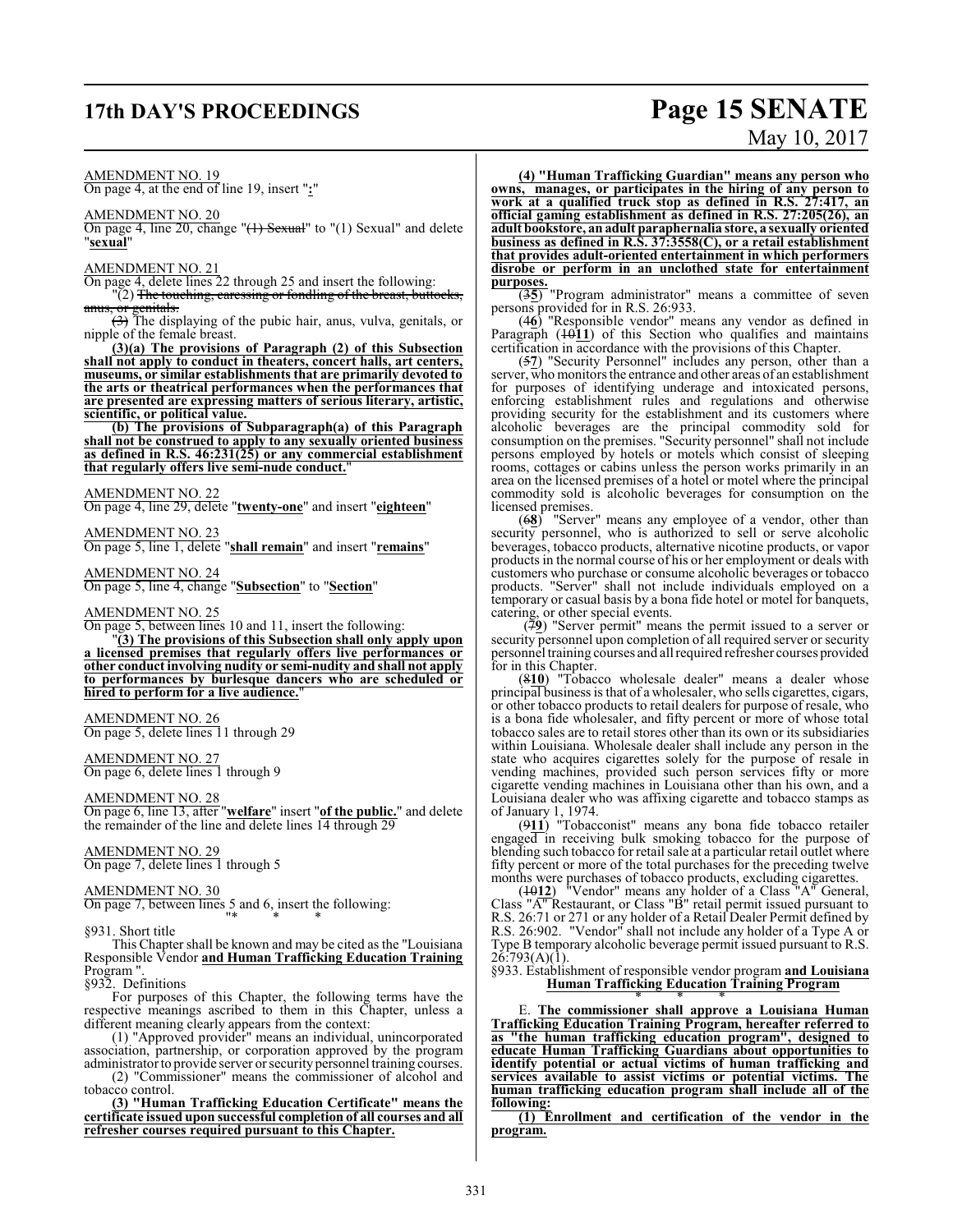# **Page 16 SENATE 17th DAY'S PROCEEDINGS**

May 10, 2017

**(2) Education on the extent of the problem of human trafficking.**

**(3) Education on understanding the definition of human trafficking.**

**(4) Education on recognizing the signs that a person is or may become a victim of human trafficking.**

**(5) Education on community assistance programs that help victims or potential victims of human trafficking and the contact information of the appropriate law enforcement officials to report human trafficking.**

**F.** The commissioner, upon recommendation of the program administrator, may promulgate rules and regulations to effectuate the program in accordance with the Administrative Procedure Act, including but not limited to rules and regulations related to the development, establishment, and maintenance of the entire program.

F**G.** The commissioner shall provide a system for vendors to verify the validity of individual server permits.

§934. Requirements for certification

**A.** In order to qualify for and maintain certification as a responsible vendor, the vendor shall complywith all ofthe following: \* \* \*

**B. In order to qualify for and maintain certification as a Human Trafficking Guardian, all of the following are required:**

**(1) Enrollment in the human trafficking education program and written verification to the commissioner that the Human Trafficking Guardian has read and understands a Human Trafficking Education Handbook, and any periodic amendments thereto, which handbook shall be developed, published and distributed by the program administrator and approved by the commissioner.**

**(2) Successful completion of all human trafficking education courses offered by an approved provider by each Human Trafficking Guardian within forty-five days after commencing employment and securing and maintaining a Human Trafficking EducationCertificate. HumanTraffickingEducationCertificates shall be valid for a period of four years and shall be issued and renewed in accordance with the rules and regulations promulgated by the commissioner.**

**(3) Attendance at a refresher course by each Human Trafficking Guardian at least once every four years as scheduled by any approved provider, which course shall include the dissemination of new information relating to the human trafficking education program subject areas as set forth in R.S. 26:933.**

**(4) Regular training of employees on how to recognize human trafficking, how to report human trafficking, and the obligation to report any suspected or known human trafficking occurring on the premises.**

**(5) Maintenance of training verification records of its employees.**

**C.(1) In addition to the requirements set forth in Subsection B of this Section, all Human Trafficking Guardians and their employees shall be mandatory reporters. Mandatory reporters shall be required to report to law enforcement all instances of human trafficking or suspected human trafficking occurring on the premises set forth in R.S. 26:932(4).**

**(2) After an investigation, if the office of alcohol and tobacco control has obtained evidence that a mandatory reporter knew or should have known of human trafficking or attempted human trafficking on the premises set forth in R.S. 26:932(4), that shall be grounds for proceedings, as set forth in R.S. 26:93, for suspension or revocation of a Human Trafficking Guardian's permit issued pursuant to R.S. 26:71 or R.S. 26:271.**

**(3) For the purpose of this Subsection, "mandatory reporter" shall mean all Human Trafficking Guardians and all full-time and part-time employees employed by the Human Trafficking Guardian on the premises set forth in R.S. 26:932(4).**"

On motion of Senator Gary Smith, the committee amendment was adopted. The amended bill was read by title, ordered engrossed and passed to a third reading.

#### **SENATE BILL NO. 251—**

BY SENATOR LAFLEUR AN ACT

To amend and reenact R.S. 39:91 and to enact Subpart F-2 of Part II-A of Chapter 1 of Subtitle I of Title 39 of the Louisiana Revised Statutes of 1950, to be comprised of R.S. 39:99.51 through 99.69, relative to the issuance of bonds to securitize the state's allocation of the economic damage settlement of the Deepwater Horizon oil spill economic damage litigation; to create the Louisiana Economic Financing Corporation; to provide for the qualifications of the members of the Louisiana Economic Financing Corporation; to provide for the authority of the Louisiana Economic Financing Corporation to issue bonds; to provide for the sale of certain assets of the state to the Louisiana Economic Financing Corporation; to provide for the deposit of the proceeds of the sale into the Deepwater Horizon Economic Damages Collection Fund; to authorize the financing, purchase, ownership, and management of payments from the Deepwater Horizon economic damage settlement; to provide for the security for the payment of the bonds; to provide for bond validation actions; to provide for tax exemptions; to provide for ancillary contracts and derivative instruments; to provide for an effective date; and to provide for related matters.

Reported with amendments by the Committee on Finance.

#### **SENATE COMMITTEE AMENDMENTS**

Amendments proposed by Senate Committee on Finance to Original Senate Bill No. 251 by Senator LaFleur

#### AMENDMENT NO. 1

On page 1, line 2, change "R.S. 39:91" to "the introductory paragraph of R.S. 39:91(B) and R.S. 39:91(E)"

AMENDMENT NO. 2

On page 2, line 2, change "R.S. 39:91 is" to "the introductory paragraph of R.S.  $39:91(B)$  and R.S.  $39:91(E)$  are"

#### AMENDMENT NO. 3

On page 2, line 24, after "**Part,**" delete the remainder of the line, and insert "**and the corporation no longer has any bonds outstanding.**"

#### AMENDMENT NO. 4

On page 3, line 6, between "**damage**" and "**assets**" insert "**revenue**"

#### AMENDMENT NO. 5

On page 3, line 7, between "**damage**" and "**assets**" insert "**revenue**"

On motion of Senator Allain, the committee amendment was adopted. The amended bill was read by title, ordered engrossed and passed to a third reading.

#### **House Bills and Joint Resolutions on Second Reading Reported by Committees**

**HOUSE BILL NO. 25—** BY REPRESENTATIVE ANDERS

AN ACT

To enact R.S. 13:5554(W)(4), relative to group insurance benefits for retired sheriffs and deputy sheriffs of the Madison Parish Sheriff's Department; to provide for the availability of certain insurance benefits to certain retired employees; and to provide for related matters.

Reported favorably by the Committee on Judiciary B. The bill was read by title and referred to the Legislative Bureau.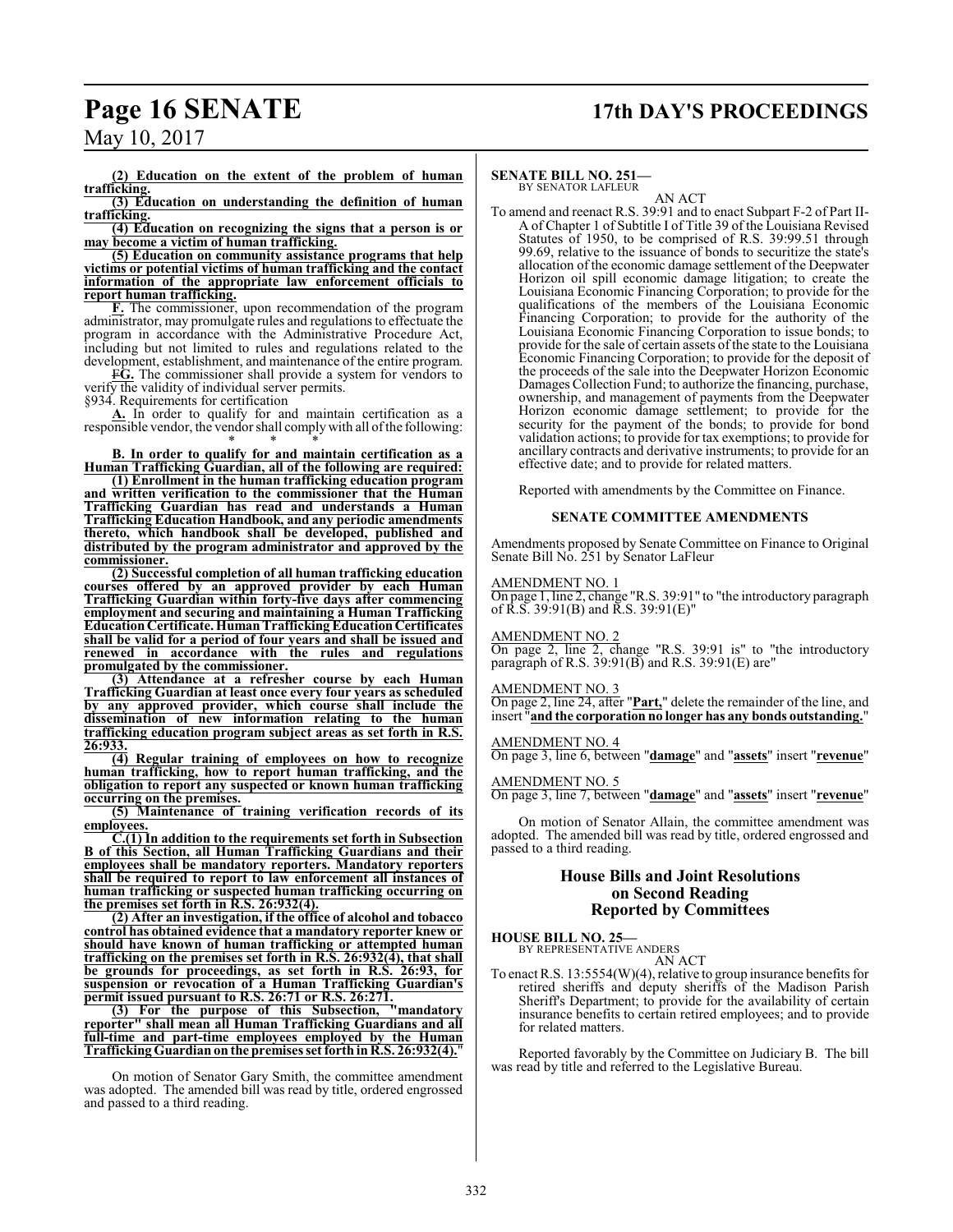# **17th DAY'S PROCEEDINGS Page 17 SENATE**

**HOUSE BILL NO. 82—** BY REPRESENTATIVE MACK AN ACT

To enact R.S. 15:147(B)(17) through (19), relative to the Louisiana Public Defender Board; to provide relative to the powers, duties, and responsibilities of the board; to provide relative to the supervision of staff; to provide relative to the adoption of procedures necessary for the review and preservation of materials; to provide relative to the decision making process of the board; and to provide for related matters.

Reported favorably by the Committee on Judiciary B. The bill was read by title and referred to the Legislative Bureau.

#### **HOUSE BILL NO. 106—** BY REPRESENTATIVE POPE

AN ACT

To enact R.S. 13:5554(FF), relative to the qualification for certain group insurance benefits for the Livingston Parish Sheriff's Office; to require service with the sheriff's office for a certain period of time; and to provide for related matters.

Reported favorably by the Committee on Judiciary B. The bill was read by title and referred to the Legislative Bureau.

# **HOUSE BILL NO. 295—** BY REPRESENTATIVE CHAD BROWN

AN ACT

To amend and reenact R.S. 27:402(17), 405(D), and 407(A), relative to video draw poker devices; to provide relative to the forms of payment video draw poker devices may accept; to authorize the use of ticket vouchers; to raise the denomination of cash accepted in video draw poker devices; and to provide for related matters.

Reported favorably by the Committee on Judiciary B. The bill was read by title and referred to the Legislative Bureau.

#### **HOUSE BILL NO. 315—** BY REPRESENTATIVE BISHOP

AN ACT

To amend and reenact R.S. 26:352, relative to the Alcoholic Beverage Control Law; to provide relative to donations of beverages of high and low alcoholic content; to provide for the applicability of excise taxes on donated alcoholic beverages to certain events or organizations; and to provide for related matters.

Reported with amendments by the Committee on Judiciary B.

#### **SENATE COMMITTEE AMENDMENTS**

Amendments proposed by Senate Committee on Judiciary B to Engrossed House Bill No. 315 by Representative Bishop

#### AMENDMENT NO. 1

On page 1, line 2, after "reenact" delete the remainder of the line and insert "the introductory paragraph ofR.S. 26:341(A) and 352, relative to the Alcoholic Beverage Control Law; to provide relative to taxes on beverages of high and low alcoholic content; to"

#### AMENDMENT NO. 2

On page 1, line 7, delete "R.S. 26:352 is" and insert "The introductory paragraph of R.S. 26:341(A) and 352 are"

#### AMENDMENT NO. 3

On page 1, between lines 7 and 8, insert the following:

"§341. Tax on beverages of high and low alcoholic content; importers of wine

A. The following excise or license taxes are levied on all beverages of high alcoholic content handled in Louisiana: \* \* \*"

# May 10, 2017

On motion of Senator Gary Smith, the committee amendment was adopted. The amended bill was read by title and referred to the Legislative Bureau.

#### **Reconsideration**

The vote by which Senate Bill No. 26 failed to pass on Tuesday, May 9, 2017, was reconsidered.

#### **SENATE BILL NO. 26—** BY SENATOR MORRELL

A JOINT RESOLUTION

Proposing to amend Article VII, Section 21(F) of the Constitution of Louisiana, relative to the industrial property tax exemption; to prohibit contracts pursuant to the industrial property tax exemption program from providing an exemption from school board taxes; and to specify an election for submission of the proposition to electors and provide a ballot proposition.

On motion of Senator Long, the bill was read by title and returned to the Calendar, subject to call.

#### **Senate Bills and Joint Resolutions on Third Reading and Final Passage**

#### **SENATE BILL NO. 3—**

BY SENATOR BOUDREAUX AN ACT

To amend and reenact R.S. 11:2091(B), relative to the board of trustees for the Registrar of Voters Employees' Retirement System; to provide for membership of the board of trustees; to provide for an effective date; and to provide for related matters.

#### **Floor Amendments**

Senator Martiny sent up floor amendments.

#### **SENATE FLOOR AMENDMENTS**

Amendments proposed by Senator Martiny on behalf of the Legislative Bureau to Engrossed Senate Bill No. 3 by Senator Boudreaux

AMENDMENT NO. 1 On page 1, line 16, following "**The**" and before "**treasurer**" insert "**state**"

On motion of Senator Martiny, the amendments were adopted.

The bill was read by title. Senator Boudreaux moved the final passage of the amended bill.

#### **ROLL CALL**

The roll was called with the following result:

Lambert<br>Long

Mizell Morrish Peacock

#### YEAS

| Mr. President |
|---------------|
| Appel         |
| Barrow        |
| Bishop        |
| Boudreaux     |
| Carter        |
| Chabert       |
| Claitor       |
| Cortez        |
| Donahue       |
| Total - 28    |
|               |

Total - 6

Erdey Perry<br>Fannin Peters Peterson<br>Riser Hewitt Riser<br>
Lambert Tarver Long Thompson<br>Martiny Walsworth Walsworth<br>Ward Mills Ward<br>
Mizell White

**NAYS** 

Allain Luneau Smith, G.<br>
Gatti Milkovich Smith, J. Milkovich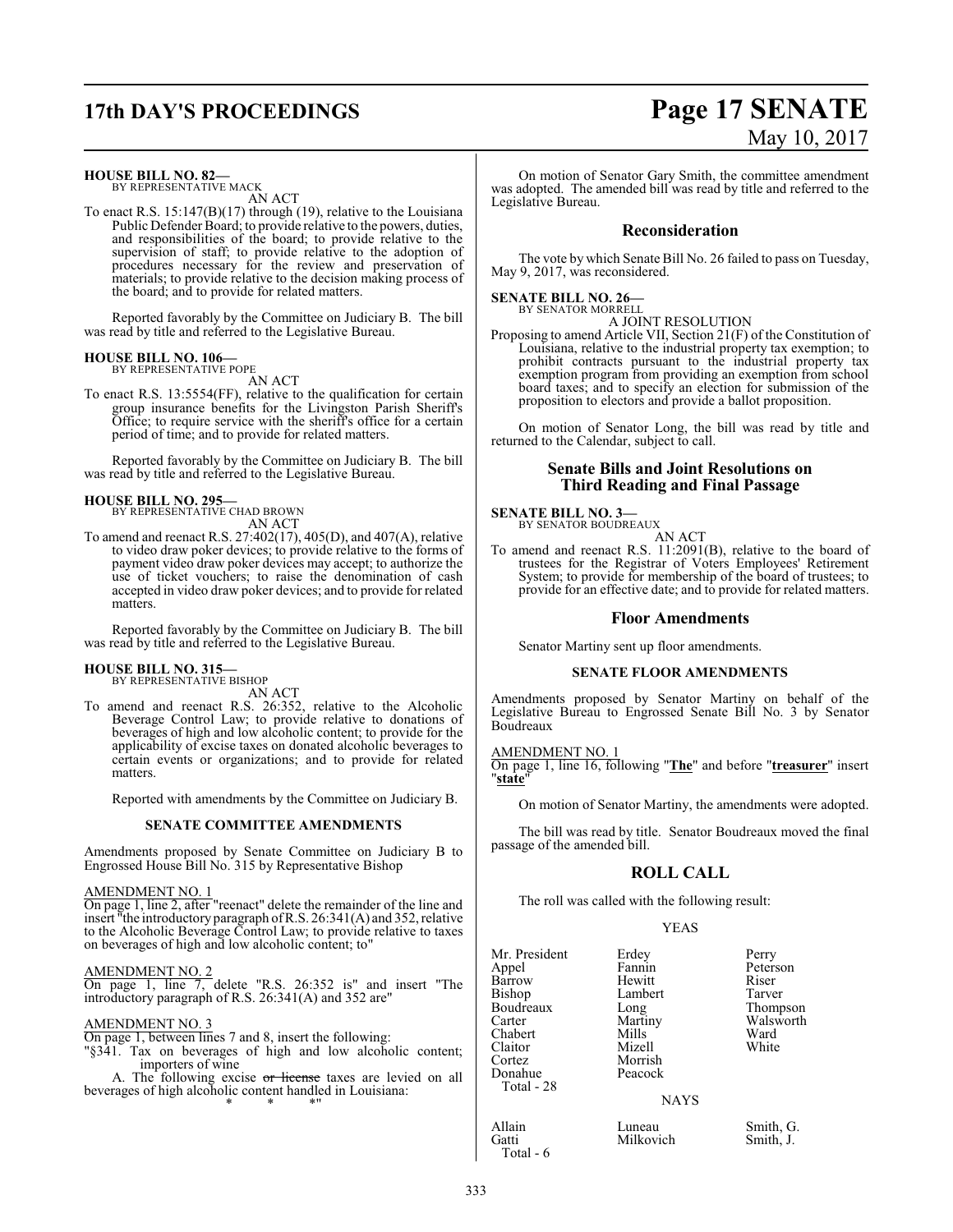#### ABSENT

Morrell

Colomb LaFleur<br>
Iohns Morrell

Total - 4

The Chair declared the amended bill was passed, ordered reengrossed and sent to the House. Senator Boudreaux moved to reconsider the vote by which the bill was passed and laid the motion on the table.

# **SENATE BILL NO. 12—** BY SENATOR ALARIO

AN ACT

To enact R.S. 49:191(10)(b) and to repeal R.S. 49:191(8)(g), relative to the Department of the Treasury, including provisions to provide for the re-creation of the Department of the Treasury and the statutory entities made a part of the department by law; to provide for the effective termination date for all statutory authority for the existence of such statutory entities; and to provide for related matters.

#### **Floor Amendments**

Senator Martiny sent up floor amendments.

#### **SENATE FLOOR AMENDMENTS**

Amendments proposed by Senator Martiny on behalf of the Legislative Bureau to Engrossed Senate Bill No. 12 by Senator Alario

#### AMENDMENT NO. 1

Total - 6

On page 2, line 7, before "operations" change "**its**" to "**their**"

On motion of Senator Martiny, the amendments were adopted.

The bill was read by title. Senator Donahue moved the final passage of the amended bill.

#### **ROLL CALL**

The roll was called with the following result:

#### YEAS

| Mr. President<br>Allain<br>Appel<br>Barrow<br><b>Bishop</b><br>Boudreaux<br>Carter<br>Chabert<br>Claitor<br>Cortez<br>Donahue<br>Total - 32<br>Total - 0 | Erdey<br>Fannin<br>Gatti<br>Hewitt<br>Lambert<br>Long<br>Luneau<br>Martiny<br>Milkovich<br>Mills<br>Morrish<br><b>NAYS</b><br><b>ABSENT</b> | Peacock<br>Perry<br>Riser<br>Smith, G.<br>Smith, J.<br>Tarver<br>Thompson<br>Walsworth<br>Ward<br>White |
|----------------------------------------------------------------------------------------------------------------------------------------------------------|---------------------------------------------------------------------------------------------------------------------------------------------|---------------------------------------------------------------------------------------------------------|
| Colomb                                                                                                                                                   | LaFleur                                                                                                                                     | Morrell                                                                                                 |
| Johns                                                                                                                                                    | Mizell                                                                                                                                      | Peterson                                                                                                |

The Chair declared the amended bill was passed, ordered reengrossed and sent to the House. Senator Donahue moved to reconsider the vote by which the bill was passed and laid the motion on the table.

# **Page 18 SENATE 17th DAY'S PROCEEDINGS**

#### **SENATE BILL NO. 67—**

BY SENATOR FANNIN

AN ACT To amend and reenact R.S. 39:72.1(A) and to enact R.S. 38:2211.1, relative to certain appropriations; to provide that recipients of appropriations be in compliance with audit requirements in order to let contracts; and to provide for related matters.

#### **Floor Amendments**

Senator Barrow proposed the following amendments.

#### **SENATE FLOOR AMENDMENTS**

Amendments proposed by Senator Barrow to Engrossed Senate Bill No. 67 by Senator Fannin

AMENDMENT NO. 1

On page 1, line 9, at the beginning of line 9, insert "**A.**"

#### AMENDMENT NO. 2

On page 1, between lines 15 and 16, insert the following:<br>"B. Any public entity that has been subject

"**B. Any public entity that has been subject to the restrictions in Subsection A of this Section shall, upon coming into compliance with the provisions of R.S. 24:513, shall immediately inform the Legislative Audit Advisory Council in writing of their compliance and upon confirmation of compliance by the Legislative Audit Advisory Council shall be immediately released from the restrictions that were imposed.**"

On motion of Senator Barrow, the amendments were adopted.

The bill was read by title. Senator Fannin moved the final passage of the amended bill.

#### **ROLL CALL**

The roll was called with the following result:

#### YEAS

| Mr. President<br>Allain<br>Appel<br>Barrow<br>Bishop<br>Boudreaux<br>Carter<br>Chabert<br>Claitor<br>Cortez<br>Erdev<br><b>Total - 33</b> | Fannin<br>Gatti<br>Hewitt<br>Johns<br>Lambert<br>Long<br>Luneau<br>Martiny<br>Milkovich<br>Mills<br>Mizell | Morrish<br>Peacock<br>Perry<br>Peterson<br>Riser<br>Smith, G.<br>Smith, J.<br>Tarver<br>Thompson<br>Walsworth<br>Ward |
|-------------------------------------------------------------------------------------------------------------------------------------------|------------------------------------------------------------------------------------------------------------|-----------------------------------------------------------------------------------------------------------------------|
| Total - 0                                                                                                                                 | <b>NAYS</b><br><b>ABSENT</b>                                                                               |                                                                                                                       |
| Colomb<br>Donahue<br>Total - 5                                                                                                            | LaFleur<br>Morrell                                                                                         | White                                                                                                                 |

The Chair declared the amended bill was passed, ordered reengrossed and sent to the House. Senator Fannin moved to reconsider the vote by which the bill was passed and laid the motion on the table.

#### **SENATE BILL NO. 95—** BY SENATOR MORRISH

AN ACT

To amend and reenact the chapter heading of Chapter 3 of Subtitle VII of Title 47 of the Louisiana Revised Statutes of 1950, and R.S. 47:6301(A)(1), the introductory paragraph of 6301(A)(2), 6301(A)(2)(c), and (3), (B)(1)(c)(vii), and (ix),(2)(a)(i),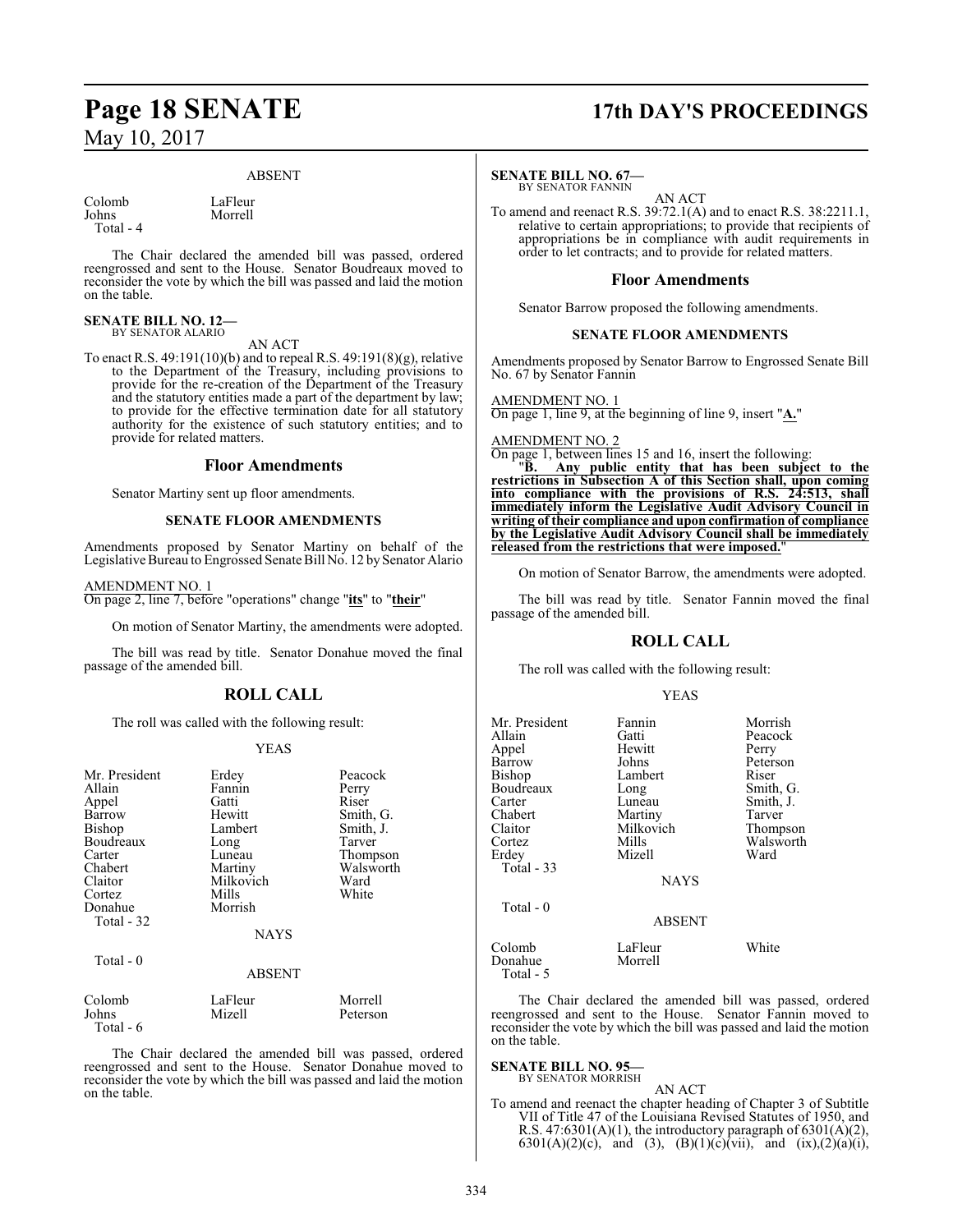$(C)(1)(e)$ , and  $(2)$  and to repeal R.S. 47:6301(D), relative to donations to school tuition organizations; to convert the school tuition organization rebate to a nonrefundable income tax credit; to provide for an effective date; and to provide for related matters.

The bill was read by title. Senator Morrish moved the final passage of the bill.

### **ROLL CALL**

The roll was called with the following result:

#### YEAS

| Mr. President<br>Appel<br>Barrow<br>Bishop<br>Boudreaux<br>Carter<br>Chabert<br>Claitor<br>Total - 22 | Cortez<br>Erdey<br>Fannin<br>Hewitt<br>Johns<br>Lambert<br>Luneau<br>Martiny<br><b>NAYS</b> | Morrish<br>Peacock<br>Peterson<br>Smith, G.<br>Tarver<br>Thompson |
|-------------------------------------------------------------------------------------------------------|---------------------------------------------------------------------------------------------|-------------------------------------------------------------------|
| Allain<br>Donahue<br>Gatti<br>Long<br>Total - 10                                                      | Milkovich<br>Mizell<br>Perry<br>Riser<br><b>ABSENT</b>                                      | Walsworth<br>Ward                                                 |
| Colomb<br>LaFleur<br>Total - 6                                                                        | Mills<br>Morrell                                                                            | Smith, J.<br>White                                                |

The Chair declared the bill was passed and ordered it sent to the House. Senator Morrish moved to reconsider the vote by which the bill was passed and laid the motion on the table.

#### **SENATE BILL NO. 183—** BY SENATOR MORRELL

AN ACT

To amend and reenact R.S. 51:1787(K), the introductory paragraph of R.S. 51:2452(A), 2453(1), the introductory paragraph of  $2453(2)$ ,  $2453(2)(a)$ , (b), and (c)(ix), (4), and (6),  $2455(E)(1)$ ,  $2457(A)(2)(b)$ , (f), and (5), 2461, and 3121(C)(3)(a)(ii) and to enact R.S. 17:3389(G), R.S. 51:2367(F), 2453(2)(c)(x),(xi), and (xii), and 2458(11), relative to tax incentives and rebates; to provide for a termination date for the incentive program for university research and development parks; to extend the termination date of certain tax incentive and rebate programs administered by the Department of Economic Development to increase the benefit rate for the Quality Jobs Program; to provide for employer qualifications for the Quality Jobs Program; to increase the new direct jobs and gross payroll thresholds for certain employers for the Quality Jobs Program; to provide for an effective date; and to provide for related matters.

On motion of Senator Long, the bill was read by title and returned to the Calendar, subject to call.

## **SENATE BILL NO. 206—** BY SENATOR MORRELL

AN ACT

To amend and reenact R.S. 3:84 and 147, R.S. 12:425, R.S. 22:2065, R.S. 26:345, R.S. 47:121, 713, 716.1 and 818.14(A)(3), and to enact R.S. 3:4684(C), R.S. 26:354(L), 366(C) and 421(F), R.S. 47:158(I), 246(H), 287.71(C), 287.73(D), 287.86(F), 287.501(C), 287.521(C), 287.732(D), 287.738(H), 287.745(C), 602(I), 605(D), 606(G), 632(C), 633.1, and 823(F) and to repeal certain other exemptions against sales tax, relative to taxation; to provide for the elimination of certain tax exemptions and

# **17th DAY'S PROCEEDINGS Page 19 SENATE** May 10, 2017

deductions; to provide for applicability unless required under certain circumstances; to provide for an effective date; and to provide for related matters.

On motion of Senator Long the bill was read by title and recommitted to the Committee on Finance.

#### **SENATE BILL NO. 223—** BY SENATOR RISER

AN ACT To enact Part II-B of Part I of Chapter 1 of Subtitle I of Title 39 of the Louisiana Revised Statutes of 1950, to be comprised of R.S. 39:100.150 through 100.156, relative to the investment of state funds; to prohibit the investment of state special funds that directly or indirectly support terrorist activities; to provide for purposes, definitions, application, prohibitions, reporting, deadlines, rules ofimplementation, and penalties; and to provide for related matters.

#### **Floor Amendments**

Senator Martiny sent up floor amendments.

#### **SENATE FLOOR AMENDMENTS**

Amendments proposed by Senator Martiny on behalf of the Legislative Bureau to Engrossed Senate Bill No. 223 by Senator Riser

#### AMENDMENT NO. 1

On page 1, line 2, following "II-B" and before "ofChapter" delete "of Part I"

#### AMENDMENT NO. 2

On page 1, line 9, following "II-B" and before "of Chapter" delete "of Part I"

#### AMENDMENT NO. 3

On page 2, line 7, following "**a**" and before "**entity**" change "**foreign domiciled or based**" to "**foreign-domiciled-or-based**"

#### AMENDMENT NO. 4

On page 2, line 26, following "**Subtitle**" and before "**of Title**" change "**1**" to "**I**"

#### AMENDMENT NO. 5

On page 3, line 1, following "**Article VII,**" and before "**10.1**" change "**Section**" to "**Sections**"

On motion of Senator Martiny, the amendments were adopted.

#### **Floor Amendments**

Senator Riser proposed the following amendments.

#### **SENATE FLOOR AMENDMENTS**

Amendments proposed by Senator Riser to Engrossed Senate Bill No. 223 by Senator Riser

## AMENDMENT NO. 1

On page 2, line 1 change "**insure**" to "**ensure**"

#### AMENDMENT NO. 2

On page 2, line 7 change "**real**" to "**natural**"

On motion of Senator Riser, the amendments were adopted.

#### **Floor Amendments**

Senator Riser proposed the following amendments.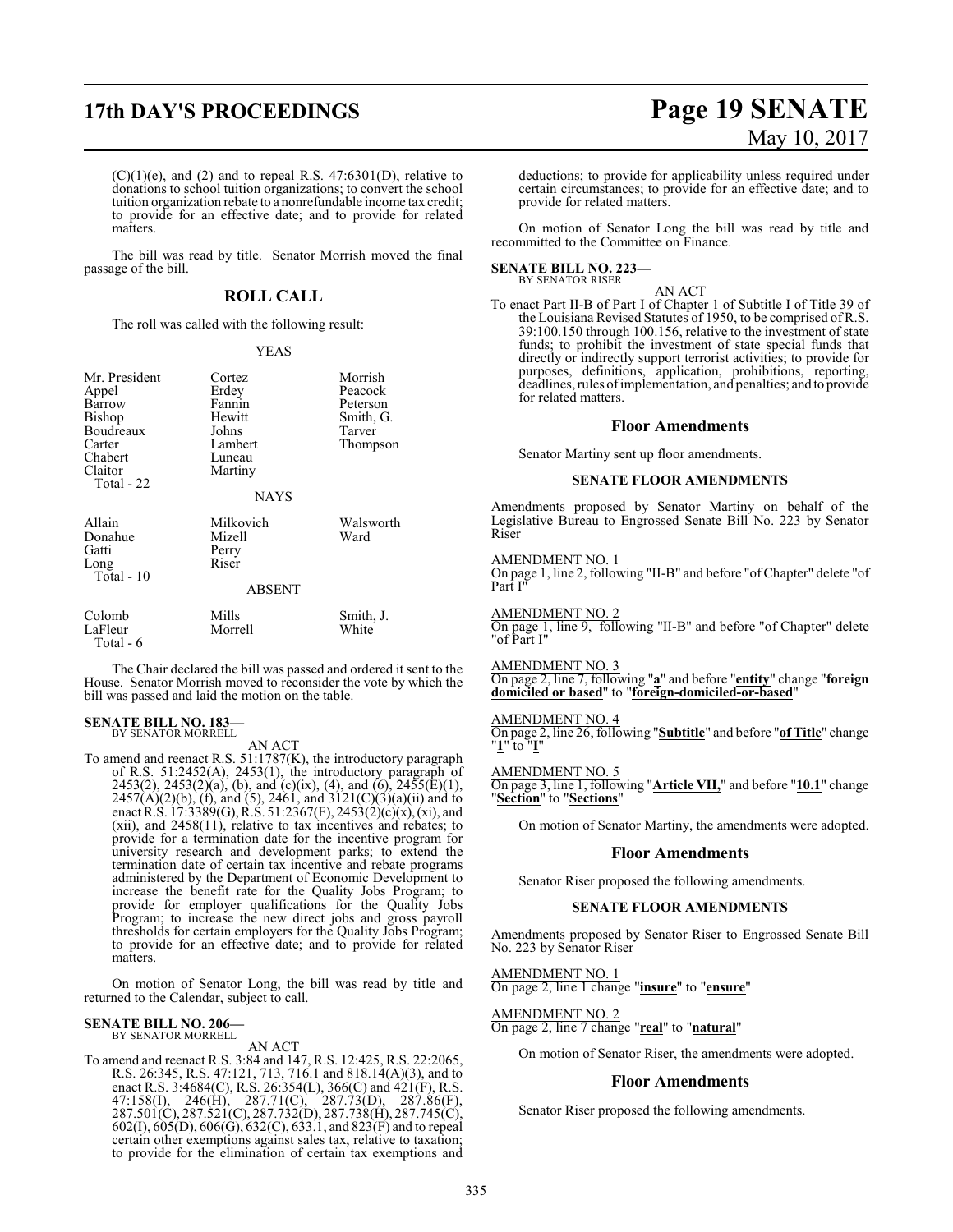# **Page 20 SENATE 17th DAY'S PROCEEDINGS**

May 10, 2017

#### **SENATE FLOOR AMENDMENTS**

Amendments proposed by Senator Riser to Engrossed Senate Bill No. 223 by Senator Riser

AMENDMENT NO. 1

On page 2, line 23, after "**"Prohibited nation" means**"delete the rest of the line and delete line 24 and insert "**Iran, Sudan or Syria.**"

AMENDMENT NO. 2

On page 3, line 6, insert after "**A.**" insert the following: "**On or before July 1, 2017, and every July first thereafter, the thereafter, the treasurer shall file a report with the legislature. The report shall include the following:**

**(1) A list of investments the treasurer has in companies with business operations that satisfy the criteria for investment in prohibited nations provided for in R.S. 39:100.151 including the issuer, and the name of the investment.**

**(2) A detailed summary of the business operations in prohibited nations of any company included on the list prepared pursuant to Paragraph (1) of this Subsection. B.**"

AMENDMENT NO. 3 On page 3, line 11, after "**nation**" and before the period "**.**" insert "**, as identified by the treasurer**"

AMENDMENT NO. 4 On page 3, delete line 12, and insert "**C.(1) The treasurer, in relation**"

AMENDMENT NO. 5 On page 3, line 13, delete "**to the state of Louisiana related**"

AMENDMENT NO. 6 On page 3, line 18, after "**special fund, the**" delete "**investment**"

AMENDMENT NO. 7 On page 3, line 19, change "**fund manager**" to "**treasurer**"

AMENDMENT NO. 8 On page 3, line 22, change "**investment fund manager**" to "**treasurer**"

AMENDMENT NO. 9 On page 3, line 23, change "**treasurer**" to "**speaker of the House of Representatives and the president of the Senate**"

AMENDMENT NO. 10 On page 3, line 24, after "**special fund, the**" delete "**investment**"

AMENDMENT NO. 11 On page 3, line 25, change "**fund manager**" to "**treasurer**

AMENDMENT NO. 12 On page 3, line 28, change "**investment fund manager**" to "**treasurer**"

AMENDMENT NO. 13 On page 3, line 29, change "**treasurer**" to "**speaker of the House of Representatives and the president of the Senate**"

AMENDMENT NO. 14 On page 4, line 2, after "**any**" insert "**recommended and**"

AMENDMENT NO. 15

On page 4, between lines 7 and 8, insert the following: **D. The provisions of this Part shall apply only to this Part and shall not apply to any other Part or Chapter in Title 39 nor shall they apply to any other Title of the Louisiana Revised Statutes of 1950.**

AMENDMENT NO. 16

On page 5, line 13, before "**The**" insert "**A.**"

AMENDMENT NO. 17

On page 5, between lines 14 and 15, insert the following:

"**B. The treasurer, in compliance with Subsection A of this Section, shall add or remove a nation from the list of prohibited nations, if the United States Department of State adds or removes that nation from the list of terror-sponsoring nations.**"

On motion of Senator Riser, the amendments were adopted.

The bill was read by title. Senator Riser moved the final passage of the amended bill.

## **ROLL CALL**

The roll was called with the following result:

YEAS

| Mr. President<br>Allain<br>Appel<br>Barrow<br>Bishop<br>Boudreaux<br>Carter<br>Chabert<br>Claitor<br>Cortez<br>Donahue | Fannin<br>Gatti<br>Hewitt<br>Johns<br>Lambert<br>Long<br>Luneau<br>Martiny<br>Milkovich<br>Mills<br>Mizell | Peacock<br>Perry<br>Riser<br>Smith, G.<br>Smith, J.<br>Tarver<br>Thompson<br>Walsworth<br>Ward<br>White |
|------------------------------------------------------------------------------------------------------------------------|------------------------------------------------------------------------------------------------------------|---------------------------------------------------------------------------------------------------------|
|                                                                                                                        |                                                                                                            |                                                                                                         |
| Erdey<br>Total $-34$                                                                                                   | Morrish                                                                                                    |                                                                                                         |
|                                                                                                                        | <b>NAYS</b>                                                                                                |                                                                                                         |
| Total - 0                                                                                                              |                                                                                                            |                                                                                                         |
|                                                                                                                        | ABSENT                                                                                                     |                                                                                                         |

Colomb Morrell<br>
LaFleur Petersoi Peterson Total - 4

The Chair declared the bill was passed and ordered it sent to the House. Senator Riser moved to reconsider the vote by which the bill was passed and laid the motion on the table.

**SENATE BILL NO. 249—** BY SENATOR CHABERT

AN ACT

To enact R.S. 49:214.5.4(E)(5), relative to the Coastal Protection and Restoration Fund; to provide for the disbursement of monies in the fund for hurricane protection purposes; to provide for effectiveness; and to provide for related matters.

On motion of Senator Chabert, the bill was read by title and returned to the Calendar, subject to call.

**SENATE BILL NO. 252—** BY SENATORS PETERSON, BISHOP AND CARTER AN ACT

To amend and reenact the introductory paragraph of R.S.  $47:551(D)(4)(b)$  and R.S.  $47:551(D)(4)(b)(i)$ , relative to the automobile rental tax; to provide for the dedication of the local automobile rental tax collected in Orleans Parish; to provide for an effective date; and to provide for related matters.

#### **Floor Amendments**

Senator Peterson proposed the following amendments.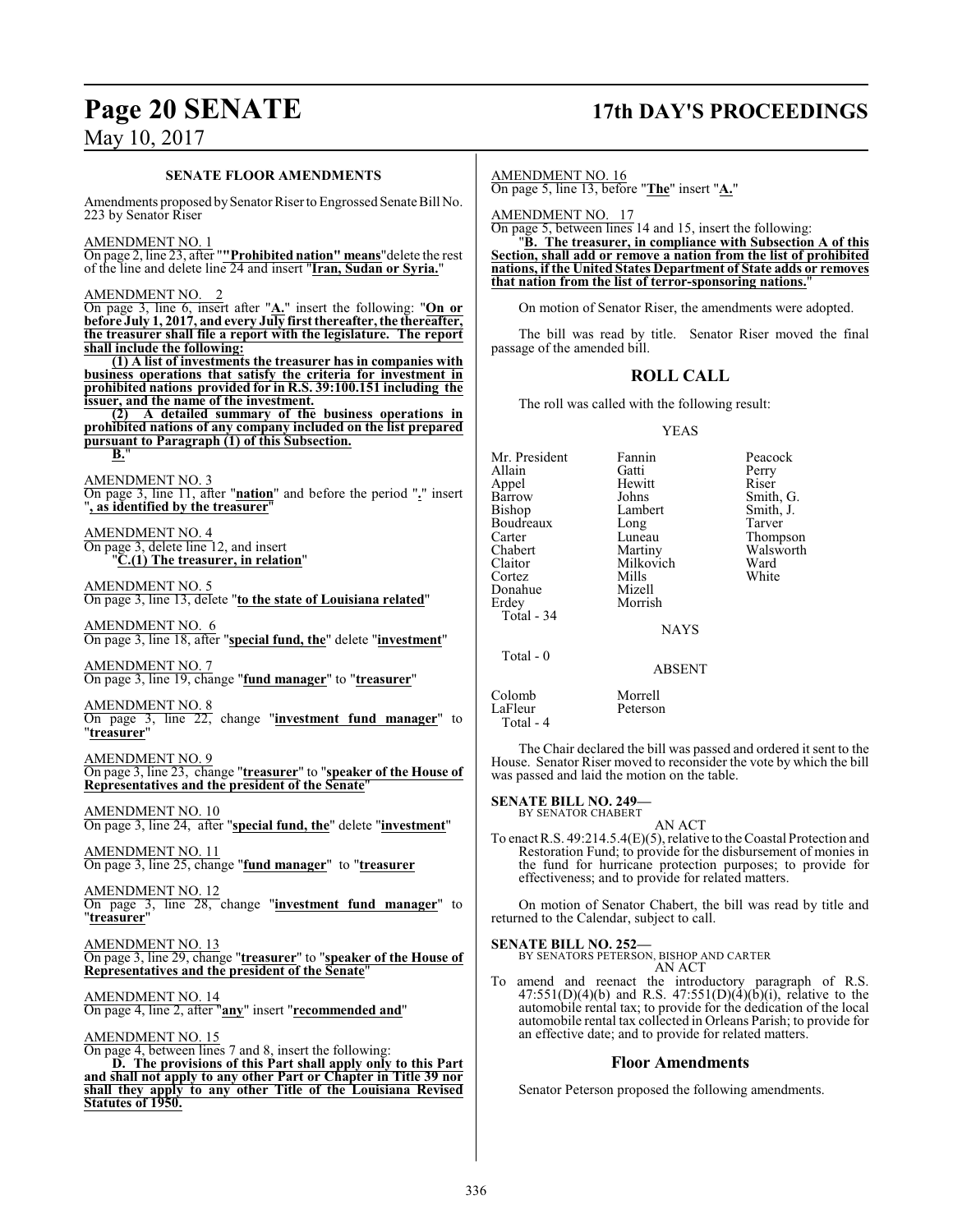# **17th DAY'S PROCEEDINGS Page 21 SENATE**

#### **SENATE FLOOR AMENDMENTS**

Amendments proposed by Senator Peterson to Engrossed Senate Bill No. 252 by Senator Peterson

AMENDMENT NO. 1 On page 1, line 2, after "reenact" delete the remainder of the line

AMENDMENT NO. 2 On page 1, line 3, change "47:551(D)(4)(b)(i)" to "R.S. On page 1, line  $47:551(D)(4)''$ 

AMENDMENT NO. 3 On page 1, line 7, after "Section 1." delete the remainder of the line

AMENDMENT NO. 4 On page 1, line 8, change "47:551(D)(4)(b)(i) are" to "R.S.  $47:551(D)(4)$  is"

#### AMENDMENT NO. 5

On page 1, delete lines 12 through 17, and insert:

 $\Gamma(4)$ (a) The local tax as provided in Subsection A of this Section which that is collected in Orleans Parish shall be distributed for road repairs and beautification projects. **as follows:**

(b) Notwithstanding the provisions of Subparagraph (a) of this Paragraph, the local tax as provided in Subsection A of this Section which is collected in Orleans Parish shall be distributed as follows:

(i)**(a)** Twenty-five percent to the Downtown Development District of New Orleans**Regional Black Chamber of Commerce**; and

(ii)(b) Seventy-five percent to the New Orleans Council on Aging."

On motion of Senator Peterson, the amendments were adopted.

The bill was read by title. Senator Peterson moved the final passage of the amended bill.

#### **ROLL CALL**

The roll was called with the following result:

#### YEAS

| Mr. President<br>Allain<br>Barrow<br>Bishop<br>Boudreaux<br>Carter<br>Donahue<br>Erdey<br>Total - 24 | Fannin<br>Hewitt<br>Johns<br>Lambert<br>Long<br>Luneau<br>Milkovich<br>Morrish<br><b>NAYS</b> | Peterson<br>Smith, G.<br>Smith, J.<br>Tarver<br>Thompson<br>Walsworth<br>Ward<br>White |
|------------------------------------------------------------------------------------------------------|-----------------------------------------------------------------------------------------------|----------------------------------------------------------------------------------------|
| Appel<br>Mizell<br>Total - 4                                                                         | Peacock<br>Riser<br>ABSENT                                                                    |                                                                                        |
| Chabert<br>Claitor<br>Colomb<br>Cortez<br>Total - 10                                                 | Gatti<br>LaFleur<br>Martiny<br>Mills                                                          | Morrell<br>Perry                                                                       |

The Chair declared the amended bill was passed, ordered reengrossed and sent to the House. Senator Peterson moved to reconsider the vote by which the bill was passed and laid the motion on the table.

# May 10, 2017

**SENATE BILL NO. 255— (Substitute of Senate Bill No. 133 by Senator MORRELL)**

BY SENATOR MORRELL AN ACT

To enact R.S. 17:407.50.1, relative to early learning centers; to provide relative to health-related policies established by early learning centers; to provide for parental notification; and to provide for related matters.

On motion of Senator Long, the bill was read by title and returned to the Calendar, subject to call.

#### **Senate Bills and Joint Resolutions on Third Reading and Final Passage, Subject to Call**

#### **Called from the Calendar**

Senator Claitor asked that Senate Bill No. 146 be called fromthe Calendar.

#### **SENATE BILL NO. 146—**

BY SENATOR CLAITOR AN ACT

To amend and reenact R.S. 15:529.1(C) and (G), relative to the Habitual Offender Law; to decrease the cleansing period for offenses that are not crimes of violence or sex offenses; to provide for the suspension of imposition or execution of a sentence under the Habitual Offender Law under certain circumstances; and to provide for related matters.

#### **Floor Amendments**

Senator Martiny sent up floor amendments.

#### **SENATE FLOOR AMENDMENTS**

Amendments proposed by Senator Martiny on behalf of the Legislative Bureau to Engrossed Senate Bill No. 146 by Senator Claitor

AMENDMENT NO. 1 On page 2, line 5, following "of" and before "**five-year**" change "said" to "**the**"

AMENDMENT NO. 2 On page 2, line 19, following "**of**" and before "**ten-year**" change "**said**" to "**the**"

On motion of Senator Martiny, the amendments were adopted.

#### **Floor Amendments**

Senator Claitor proposed the following amendments.

#### **SENATE FLOOR AMENDMENTS**

Amendments proposed by Senator Claitor to Engrossed Senate Bill No. 146 by Senator Claitor

#### AMENDMENT NO. 1

On page 1, line 2, after "R.S." delete "15:529.1(C) and (G)," and insert  $\frac{15:529.1(A)(1)}{3}$ , and (4) and (C) and to enact R.S.  $15:529.1(I)$  and  $(J)$ ,

#### AMENDMENT NO. 2

On page 1, at the beginning of line 4, after "offenses; to provide for the" delete "suspension of imposition or execution" and insert "reduction by the court"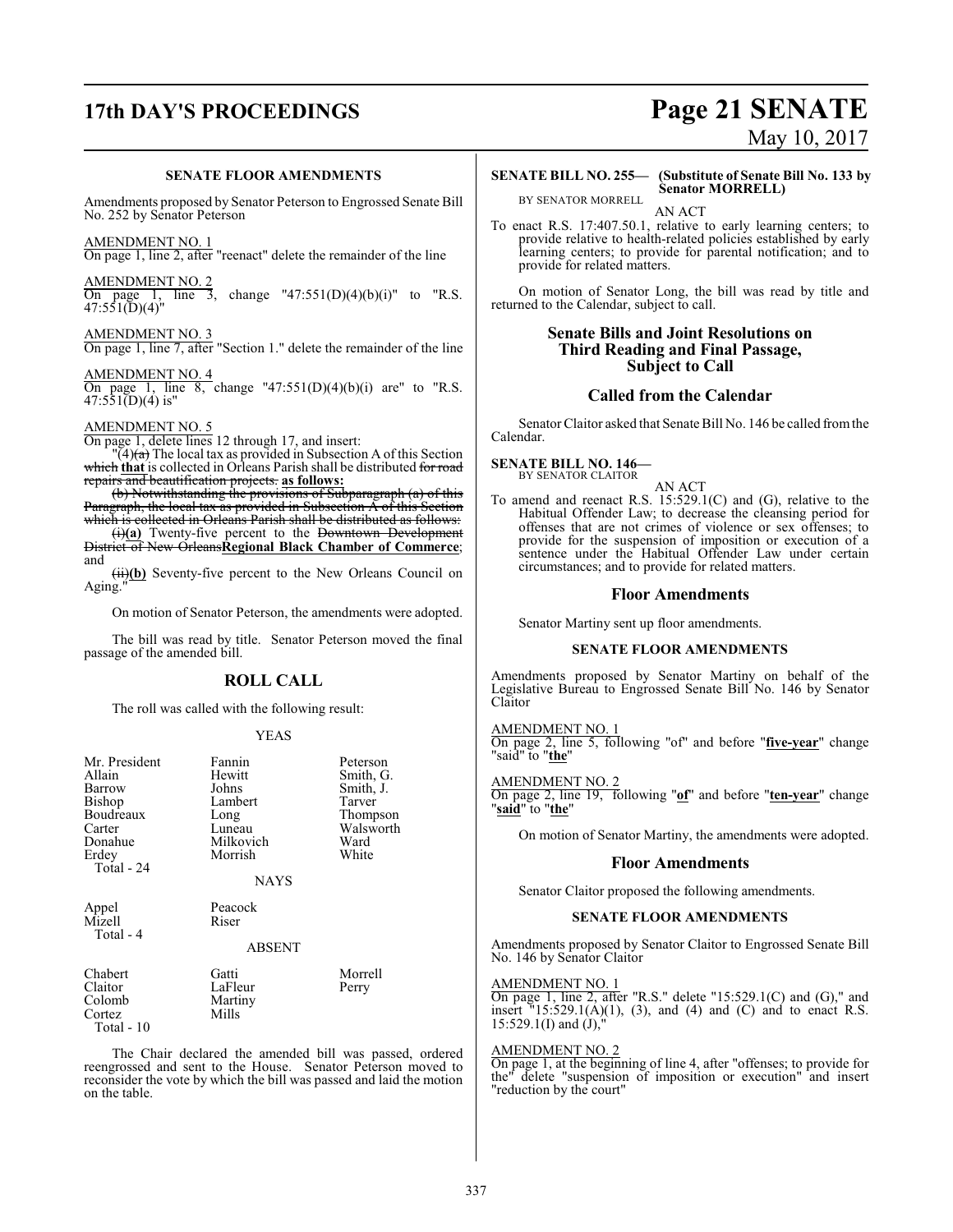#### AMENDMENT NO. 3

On page 1, line 8, after "R.S." delete "15:529.1(C) and (G)" and insert  $"15:529.1(A)(1), (3), and (4) and (C)" and after "amended and$ reenacted" insert "and R.S. 15:529.1(I) and (J) are hereby enacted"

#### AMENDMENT NO. 4

On page 1, delete lines 12 through 17, and delete page 2, and insert the following:

"A. Any person who, after having been convicted within this state of a felony, or who, after having been convicted under the laws of any other state or of the United States, or any foreign government of a crime which, if committed in this state would be a felony, thereafter commits any subsequent felony within this state, upon conviction of said felony, shall be punished as follows:

(1) If the second felony is such that upon a first conviction the offender would be punishable by imprisonment for any termless than his natural life, then the sentence to imprisonment shall be for a determinate term not less than one-half **one-third** the longest term and not more than twice the longest term prescribed for a first conviction.

\* \* \* (3) If the third felony is such that upon a first conviction, the offender would be punishable by imprisonment for any termless than his natural life then:

(a) The person shall be sentenced to imprisonment for a determinate term not less than two-thirds **one half** of the longest possible sentence for the conviction and not more than twice the longest possible sentence prescribed for a first conviction; or

(b) If the third felony and the two prior felonies are felonies defined as a crime of violence under R.S. 14:2(B), **or** a sex offense as defined in R.S. 15:540 et seq. when the victim is  $\overline{under}$  the age of eighteen at the time of commission of the offense, or as a violation of the Uniform Controlled Dangerous Substances Law punishable by imprisonment for ten years or more, or any other crimes punishable by imprisonment for twelve years or more, or any combination of such crimes, the person shall be imprisoned for the remainder of his natural life, without benefit of parole, probation, or suspension of sentence.

(4) If the fourth or subsequent felony is such that, upon a first conviction the offender would be punishable by imprisonment for any term less than his natural life then:

(a) The person shall be sentenced to imprisonment for the fourth or subsequent felony for a determinate term not less than the longest prescribed for a first conviction but in no event less than twenty years and not more than his natural life; or

**If the fourth felony and no prior felony is defined as a crime of violence under R.S. 14:2(B) or as a sex offense under R.S. 15:541, the person shall be imprisoned for not less than twenty years nor more than twice the longest possible sentence prescribed for a first conviction. If twice the possible sentence prescribed for a first conviction is less than twenty years, the person shall be imprisoned for twenty years; or**

(b) If the fourth felony and two of the prior felonies are felonies defined as a crime of violence under R.S. 14:2(B), a sex offense as defined in R.S. 15:540 et seq. when the victim is under the age of eighteen at the time of commission of the offense, or as a violation of the Uniform Controlled Dangerous Substances Law punishable by imprisonment for ten years or more, or of any other crime punishable by imprisonment for twelve years or more, or any combination of such crimes, the person shall be imprisoned for the remainder of his natural life, without benefit of parole, probation, or suspension of sentence.

\* \* \* C.**(1)** The **Except as provided in Paragraph (2) of this Subsection, the** current offense shall not be counted as, respectively, a second, third, fourth, or higher offense if more than ten **five** years have elapsed between the date of the commission of the current offense or offenses and the expiration of the maximum sentence or sentences of **correctional supervision for** the previous conviction or convictions, or between the expiration of the maximum sentence or sentences of **correctional supervision for** each preceding conviction or convictions alleged in the multiple offender bill and the date of the commission of the following offense or offenses. In computing the intervals of time as provided herein, any period of parole, probation,

or incarceration by a person in a penal institution, within or without the state, shall not be included in the computation of any of said tenyear **the five-year** periods between the expiration of the maximum sentence or sentences **correctional supervision** and the next succeeding offense or offenses.

**(2) The current offense shall not be counted as, respectively, a second, third, fourth, or higher offense if more than ten years have elapsed between the date of the commission of the current offense or offenses and the expiration of correctional supervision for a crime of violence as defined in R.S. 14:2(B) or a sex offense as defined in R.S. 15:541, or between the expiration of correctional supervision for each preceding conviction or convictions alleged in the multiple offender bill for a crime of violence as defined in R.S. 14:2(B) or a sex offense as defined in R.S. 15:541 and the date of the commission of the following offense or offenses. In computing the intervals of time as provided herein, any period of parole, probation, or incarceration by a person in a penal institution, within or without the state, shall not be included in the computation of any of the ten-year periods between the expiration of correctional supervision for a crime of violence as defined in R.S. 14:2(B) or a sex offense as defined in R.S. 15:541 and the next succeeding offense or offenses.**

\* \* \* **I. If the court finds that a sentence imposed under the provisions of this Section would be constitutionally excessive pursuant to the criteria set forth in** *State v. Dorthey***, 623 So.2d 1276 (La. 1993), then the court shall state for the record the reasons for such finding and shall impose the most severe sentence that is not constitutionally excessive.**

**J. For purposes of this Section, "correctional supervision" means any period of parole, probation, or incarceration of a person in a penal institution, either within the state of Louisiana or outside of the state.**

Section 2. This Act shall become effective November 1, 2017, and shall have prospective application only to offenders whose convictions became final on or after November 1, 2017.

#### AMENDMENT NO. 5

On page 3, delete lines 1 through 6

On motion of Senator Claitor, the amendments were adopted.

The bill was read by title. Senator Claitor moved the final passage of the amended bill.

#### **ROLL CALL**

The roll was called with the following result:

YEAS

| Mr. President<br>Allain<br>Appel<br>Barrow<br>Bishop<br>Boudreaux<br>Carter<br>Total - 19 | Claitor<br>Donahue<br>Hewitt<br>Johns<br>Long<br>Luneau<br>Martiny | Milkovich<br>Mills<br>Morrish<br>Peterson<br>Smith, G. |
|-------------------------------------------------------------------------------------------|--------------------------------------------------------------------|--------------------------------------------------------|
|                                                                                           | <b>NAYS</b>                                                        |                                                        |
| Chabert<br>Cortez<br>Erdey<br>Fannin<br>Gatti                                             | Lambert<br>Mizell<br>Peacock<br>Perry<br>Riser                     | Smith, J.<br>Thompson<br>Walsworth<br>Ward<br>White    |

ABSENT

Colomb Morrell<br>
LaFleur Tarver

Total - 15

LaFleur Total - 4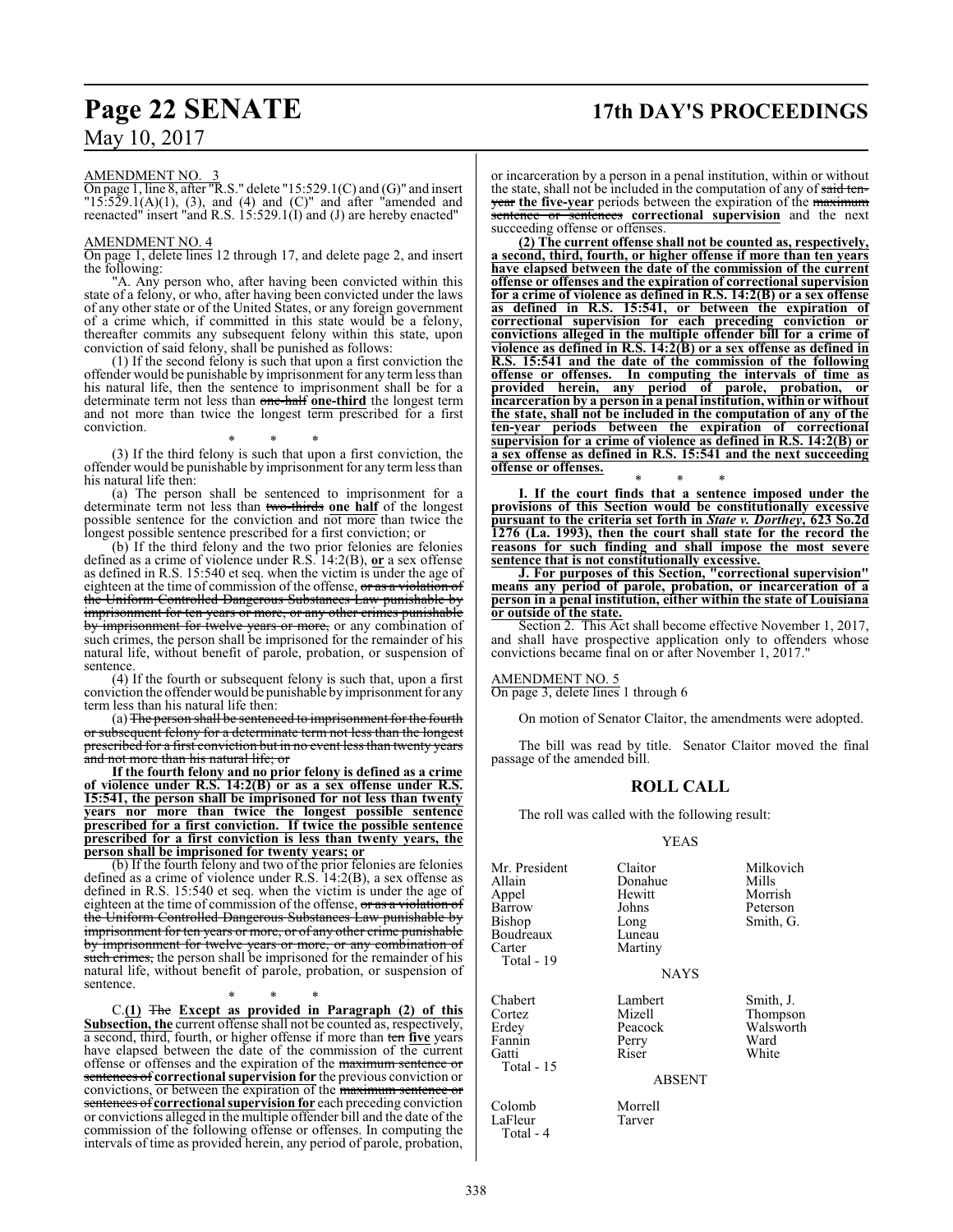# **17th DAY'S PROCEEDINGS Page 23 SENATE**

# May 10, 2017

The Chair declared the amended bill failed to pass.

#### **Notice of Reconsideration**

Senator Claitor moved to reconsider on the next Legislative Day the vote by which the amended bill failed to pass.

#### **Called from the Calendar**

Senator Mills asked that Senate Bill No. 59 be called from the Calendar.

#### **SENATE BILL NO. 59—**

BY SENATORS MILLS, JOHNS AND MORRISH

AN ACT

To enact R.S. 37:1741.1, relative to prescription drug price information; to provide for disclosure of certain information; to provide for an effective date; and to provide for related matters.

#### **Floor Amendments**

Senator Martiny sent up floor amendments.

#### **SENATE FLOOR AMENDMENTS**

Amendments proposed bySenator Mills to Engrossed Senate Bill No. 59 by Senator Mills

AMENDMENT NO. 1 On page 1, line 16, after "**disclosed.**" delete the remainder of the line and delete line 17.

AMENDMENT NO. 2 On page 2, delete lines 1 and 2.

AMENDMENT NO. 3

On page 2, between lines 12 and 13, insert the following: "**(4) "Prescription drug marketing" shall include in-person meetings, mailings, telephonic conversations, video conferencing, and electronic mail activities with prescribers.**"

AMENDMENT NO. 4 On page 2, line 13, change "**(4)**" to "**(5)**"

On motion of Senator Martiny, the amendments were adopted.

#### **Floor Amendments**

Senator Mills proposed the following amendments.

#### **SENATE FLOOR AMENDMENTS**

Amendments proposed by Senator Mills to Engrossed Senate Bill No. 59 by Senator Mills

#### AMENDMENT NO. 1

On page 1, line 2, delete "R.S. 37:1741.1" and insert "Part VI of Chapter 14 of Title 37 of the Louisiana Revised Statutes of 1950, to be comprised of R.S. 37:1251"

#### AMENDMENT NO. 2

On page 1, line 3, after "information;" insert "to provide for required data; to provide for responsibilities of the Louisiana Board of Pharmacy; to provide for a website; to provide for grant funding opportunities:

#### AMENDMENT NO. 3

On page 1, delete lines 6 through 17, and on page 2, delete lines 1 and 2, and insert the following:

"Section 1. Part VI of Chapter 14 of Title 37 of the Louisiana Revised Statutes of 1950, comprised of R.S. 37:1251, is hereby enacted to read as follows:

#### **PART VI. DISCLOSURE OF PRESCRIPTION DRUG PRICE INFORMATION**

**§1251. Disclosure of prescription drug price information**

**A.(1) The Louisiana Board of Pharmacy shall develop a website to contain prescription drug price information to be made available to Louisiana prescribers on the board's website with a dedicated link that is prominently displayed on the board's home page, or by a separate easily identifiable internet address. (2) The website shall include at a minimum, the following**

**data elements, separated by therapeutic category:**

**(a) Name of the product. (b) Whether the drug is a brand or a generic.**

**(c) Drug strength.**

**(d) Per pill Average Wholesale Price (AWP) of the drug.**

**(e) Any disclaimers deemed appropriate by the board.**

**(3) When a pharmaceutical marketer engages in any form of prescription drug marketing directly to a prescriber, his designee, or any member of his staff, the marketer may disclose the website Internet address and inform the prescriber that he may access the website to obtain information on the cost of prescription drugs. The provisions of this Section shall only apply to pharmaceutical marketing engaged in by a pharmaceutical marketer and a prescriber licensed by the state of Louisiana, his designee, or any member of his staff, while physically present in the state of Louisiana.**

**(4) The board shall have the authority to enter into a contract for the administration of their responsibilities pursuant to this Section.**

**(5) Each health profession licensing board that regulates individuals with prescriptive authority in Louisiana shall advise their licensees at least once annually of the opportunity to access this website.**"

AMENDMENT NO. 4

On page 2, line 8, after "**company**" delete "**or**" and on line 9, delete "**other pharmaceutical distributor,**"

#### AMENDMENT NO. 5

On page 2, between lines 12 and 13, insert

"**(4) "Prescription drug marketing"means in-person meeting, mailings, telephonic conversations, video conferencing, and electronic mail activities with prescribers.**"

#### AMENDMENT NO. 6

On page 2, line 13, change "**(4)**" to "**(5)**"

#### AMENDMENT NO. 7

On page 2, between lines 15 and 16, insert the following:

"**C. Implementation of this Section shall be contingent upon the Louisiana Board of Pharmacy obtaining grant funds from a private entity for the development, implementation, operation, and continued maintenance of the drug pricing disclosure website.**"

On motion of Senator Mills, the amendments were adopted.

The bill was read by title. Senator Mills moved the final passage of the amended bill.

#### **ROLL CALL**

The roll was called with the following result:

#### YEAS

| Fannin    | Morrish               |
|-----------|-----------------------|
| Gatti     | Peacock               |
| Hewitt    | Perry                 |
| Johns     | Peterson              |
| Lambert   | Riser                 |
| Long      | Smith, G.             |
| Luneau    | Smith, J.             |
| Martiny   | Tarver                |
| Milkovich |                       |
| Mills     | Thompson<br>Walsworth |
|           |                       |

339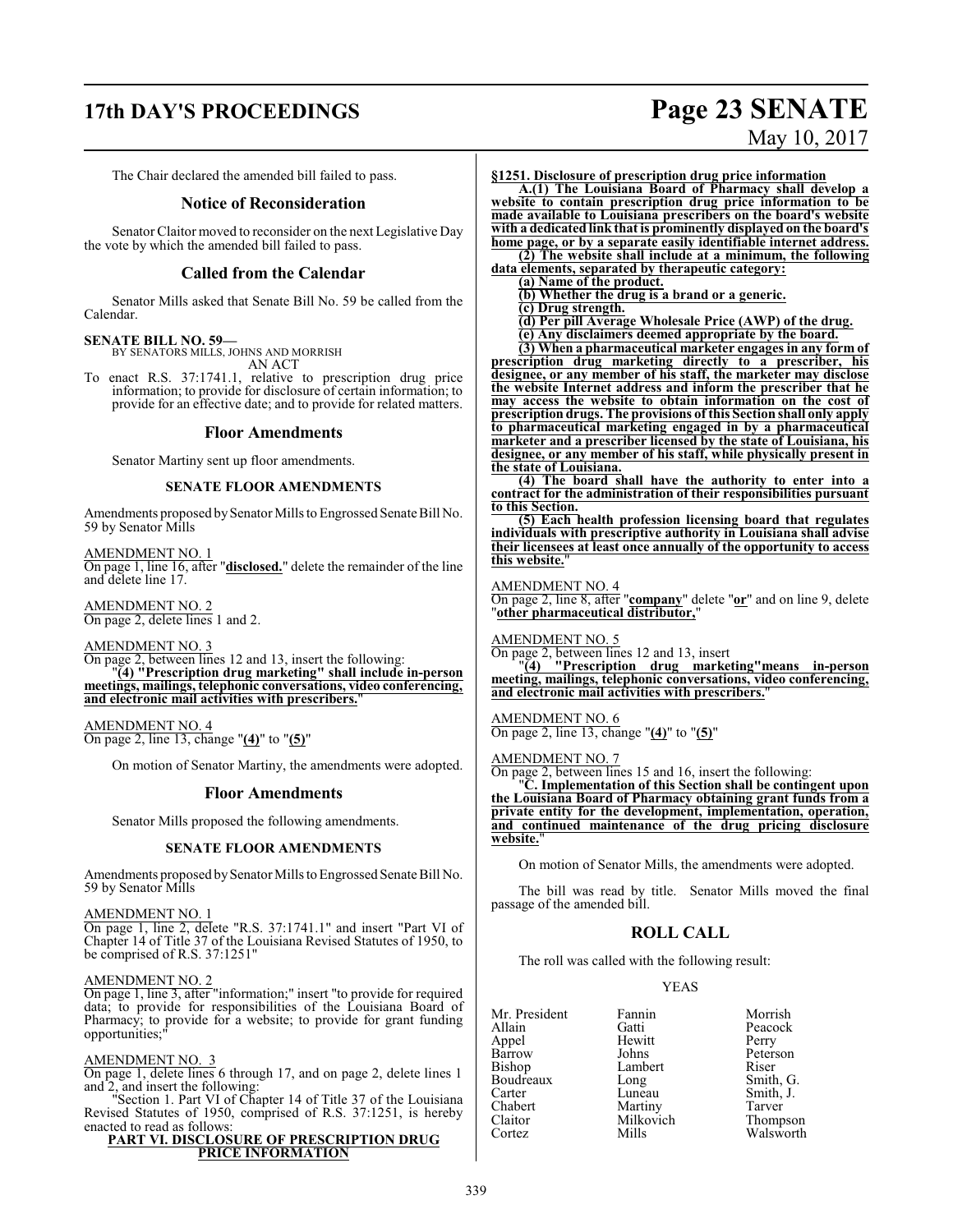| Donahue<br>Erdey | Mizell<br>Morrell | Ward<br>White |  |
|------------------|-------------------|---------------|--|
| Total $-36$      | <b>NAYS</b>       |               |  |
| Total $-0$       | ABSENT            |               |  |

Colomb LaFleur Total - 2

The Chair declared the amended bill was passed, ordered reengrossed and sent to the House. Senator Mills moved to reconsider the vote by which the bill was passed and laid the motion on the table.

#### **Called from the Calendar**

Senator Allain asked that Senate Bill No. 61 be called from the Calendar.

#### **SENATE BILL NO. 61—** BY SENATOR ALLAIN

A JOINT RESOLUTION

Proposing to add Article VII, Section 21(N) of the Constitution of Louisiana, relative to ad valorem tax exemptions; to authorize local economic development authorities or districts, or parish governing authorities to exempt offshore vessels from ad valorem taxes; and to specify an election for submission of the proposition to electors and provide a ballot proposition.

#### **Floor Amendments**

Senator Martiny sent up floor amendments.

#### **SENATE FLOOR AMENDMENTS**

Amendments proposed by Senator Martiny on behalf of the Legislative Bureau to Engrossed Senate Bill No. 61 by Senator Allain

#### AMENDMENT NO. 1

On page 2, line 17, following "**within**" change "**Outer Continental Shelf Lands Act Waters.**" to "**the waters of the Outer Continental Shelf.**"

On motion of Senator Martiny, the amendments were adopted.

#### **Floor Amendments**

Senator Allain proposed the following amendments.

#### **SENATE FLOOR AMENDMENTS**

Amendments proposed by Senator Allain to Engrossed Senate Bill No. 61 by Senator Allain

AMENDMENT NO. 1

On page 1, line 16, between "**Section,**" and "**the**" insert "**offshore vessels for which contracts have been entered into for the exemption from parish, municipal, and special ad valorem taxes by**"

AMENDMENT NO. 2

On page 1, line 17, between "**parish**" and "**is**" insert "**which contract**"

AMENDMENT NO. 3

On page 2, delete lines 1 and 2, and insert "**hereby authorized. In the absence of**"

On motion of Senator Allain, the amendments were adopted.

The bill was read by title. Senator Allain moved the final passage of the amended bill.

## **Page 24 SENATE 17th DAY'S PROCEEDINGS**

## **ROLL CALL**

The roll was called with the following result:

YEAS

| Mr. President<br>Allain<br>Appel<br>Bishop<br>Chabert<br>Claitor<br>Cortez<br>Donahue<br>Erdey<br>Fannin<br>Gatti<br>Total - 31 | Hewitt<br>Johns<br>Lambert<br>Long<br>Luneau<br>Martiny<br>Milkovich<br>Mills<br>Mizell<br>Morrell<br>Morrish | Peacock<br>Perry<br>Riser<br>Smith, J.<br>Tarver<br>Thompson<br>Walsworth<br>Ward<br>White |
|---------------------------------------------------------------------------------------------------------------------------------|---------------------------------------------------------------------------------------------------------------|--------------------------------------------------------------------------------------------|
|                                                                                                                                 | <b>NAYS</b>                                                                                                   |                                                                                            |
| Barrow<br>Carter<br>Total - 4                                                                                                   | Peterson<br>Smith, G.                                                                                         |                                                                                            |
|                                                                                                                                 | <b>ABSENT</b>                                                                                                 |                                                                                            |
| Boudreaux                                                                                                                       | Colomb                                                                                                        | LaFleur                                                                                    |

The Chair declared the amended bill was passed, ordered reengrossed and sent to the House. Senator Allain moved to reconsider the vote by which the bill was passed and laid the motion on the table.

#### **Called from the Calendar**

Senator Peacock asked that Senate Bill No. 11 be called from the Calendar.

#### **SENATE BILL NO. 11—**

Total - 3

BY SENATOR PEACOCK

AN ACT To amend and reenact R.S. 11:701(introductory paragraph), (7), and (29), 702, 821, 822(A)(2), (7), (8)(introductory paragraph), (9), and (10), 826, 831, 832, 833, 834(A)(1) and (2)(introductory paragraph), (B), (C), and (D), 1001, 1002(introductory paragraph), (8), and (26), and 1161, to enact R.S. 11:691, 701(22.2), and 1002(21.1), and to repeal R.S. 11:1162 through 1165 and 1166 through 1171 and R.S. 36:769(D)(4), relative to the merger of the Teachers' Retirement Systemof Louisiana and the Louisiana School Employees'Retirement System; to provide for consolidation of administration of the two systems; to provide for the maintenance of separate plans, including asset pools, actuarial valuations, and contribution rates, without a change in benefits; to provide for development of a strategy to consolidate the plans; to provide for the redesignation of certain provisions of the Louisiana Revised Statutes of 1950 and to direct the Louisiana State Law Institute with respect to the redesignations; to provide for an effective date; and to provide for related matters.

#### **Floor Amendments**

Senator Long proposed the following amendments.

#### **SENATE FLOOR AMENDMENTS**

Amendments proposed by Senator Long to Engrossed Senate Bill No. 11 by Senator Peacock

#### AMENDMENT NO. 1

Delete Senate Floor Amendment No. 8 proposed by Senator Peacock and adopted by the Senate on April 26, 2017.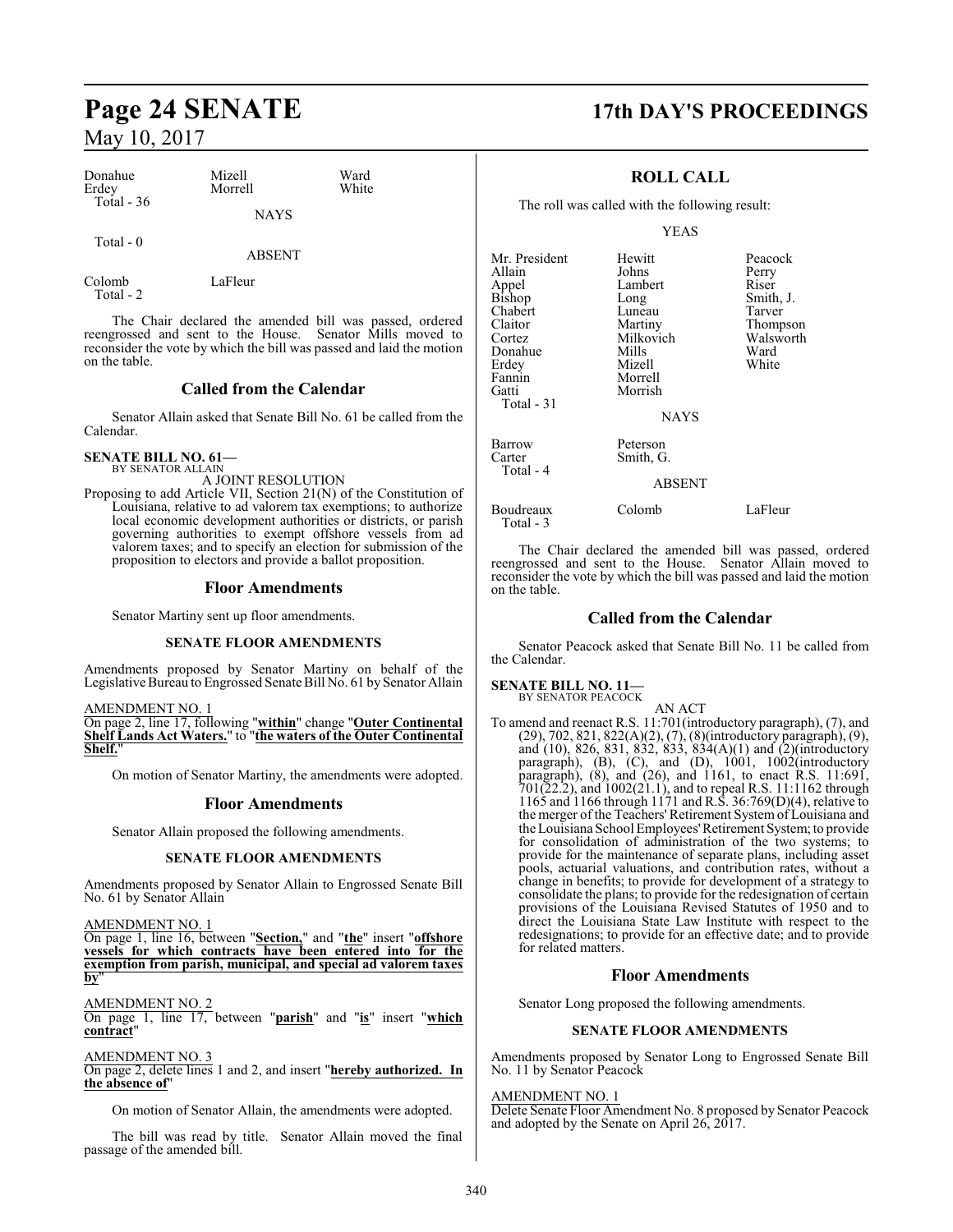# **17th DAY'S PROCEEDINGS Page 25 SENATE**

#### AMENDMENT NO. 2

On page 13, between lines 4 and 5 insert the following:

"Section 5.(A) The Louisiana School Employees' Retirement Plan Advisory Board is hereby established to assist the Teachers' Retirement System of Louisiana board of trustees, as defined in this Act, in the transition and management of the incorporation. The following provisions shall apply to the advisory board:

(1) The advisory board shall consist of two active representatives, one retiree representative, and one representative atlarge to be elected by the Louisiana School Employees' Retirement System board of trustees from its membership.

(2) The advisory board shall meet as frequently as necessary, but not less than quarterly and shall meet in conjunction with the regularly scheduled board of trustee meetings.

(3) The advisory board shall operate under the laws, rules, and regulations ofthe Teachers' Retirement Systemof Louisiana board of trustees, including those governing open meetings (Chapter 1-A of Title 42 of the Louisiana Revised Statutes of 1950), per deim requirements (R.S. 11:181(D)), and fiduciary duty (R.S. 11:261 et seq.).

(B) The Louisiana School Employees'Retirement System board of trustees shall elect from its membership an active member to represent LSERP as provided forin R.S. 11:822(A)(1) as amended by this Act. The elected member shall serve as an interim member on the Teachers'Retirement SystemofLouisiana board oftrustees until such time as the position is filled pursuant to Section 3 (B) of this Act.

(C) All elections required by this Section shall occur on or before  $\text{June } 30, 2017$ .

On motion of Senator Long, the amendments were adopted.

Senator Luneau moved to recommit the amended bill to the Committee on Finance.

Senator Peacock objected.

#### **ROLL CALL**

The roll was called with the following result:

#### YEAS

| Barrow<br>Bishop<br>Boudreaux<br>Carter<br>Total - 12                                               | Gatti<br>Luneau<br>Milkovich<br>Peterson<br><b>NAYS</b>                                     | Smith, G.<br>Smith, J.<br>Tarver<br>Thompson                 |
|-----------------------------------------------------------------------------------------------------|---------------------------------------------------------------------------------------------|--------------------------------------------------------------|
| Mr. President<br>Allain<br>Appel<br>Chabert<br>Claitor<br>Cortez<br>Donahue<br>Erdey<br>Total $-22$ | Fannin<br>Hewitt<br>Johns<br>Lambert<br>Long<br>Martiny<br>Mills<br>Mizell<br><b>ABSENT</b> | Morrell<br>Morrish<br>Peacock<br>Perry<br>Walsworth<br>White |
| Colomb<br>LaFleur<br>Total - 4                                                                      | Riser<br>Ward                                                                               |                                                              |

The Chair declared the Senate refused to recommit the bill.

The bill was read by title. Senator Peacock moved the final passage of the amended bill.

# May 10, 2017

### **ROLL CALL**

The roll was called with the following result:

Long

#### YEAS

**NAYS** 

Erdey Morrish<br>Fannin Peacock

Mr. President Donahue Mizell<br>Allain Erdey Morris Appel Fannin Peacock<br>Chabert Gatti Walswor Chabert Gatti Walsworth<br>Claitor Hewitt White Claitor Hewitt<br>Cortez Long Total - 17

Lambert Total - 17

LaFleur Total - 4

Boudreaux Milko<br>Carter Mills

Barrow Luneau Peterson<br>Bishop Martiny Smith, G Martiny Smith, G.<br>Milkovich Smith, J. Carter Mills Tarver<br>
Johns Morrell Thomp Morrell Thompson<br>Perry

ABSENT

# Colomb<br>LaFleur Ward

The Chair declared the amended bill failed to pass.

#### **Notice of Reconsideration**

Senator Peacock moved to reconsider on the next Legislative Day the vote by which the amended bill failed to pass.

#### **Called from the Calendar**

Senator Long asked that Senate Bill No. 56 be called from the Calendar.

#### **SENATE BILL NO. 56—** BY SENATOR LONG

AN ACT

To amend and reenact R.S. 22:1563(A), relative to reporting of administrative actions against an insurance producer; to provide with respect to the reporting of actions taken by a governmental or nongovernmental agency against an insurance producer; and to provide for related matters.

The bill was read by title. Senator Long moved the final passage of the bill.

#### **ROLL CALL**

The roll was called with the following result:

Morrell

#### YEAS

Mr. President Fannin Morrish<br>Allain Gatti Peacock Allain Gatti Peacock Barrow Johns<br>Bishop Lambert Boudreaux Long Smith,<br>Carter Luneau Tarver Carter Luneau<br>
Chabert Martiny Chabert Martiny Thompson<br>Claitor Milkovich Walsworth Claitor Milkovich Walsworth<br>Cortez Mills White Cortez Mills White Donahue Mizell<br>Erdey Morrel Total - 34

Hewitt Perry<br>Johns Riser Lambert Smith, G.<br>
Long Smith, J.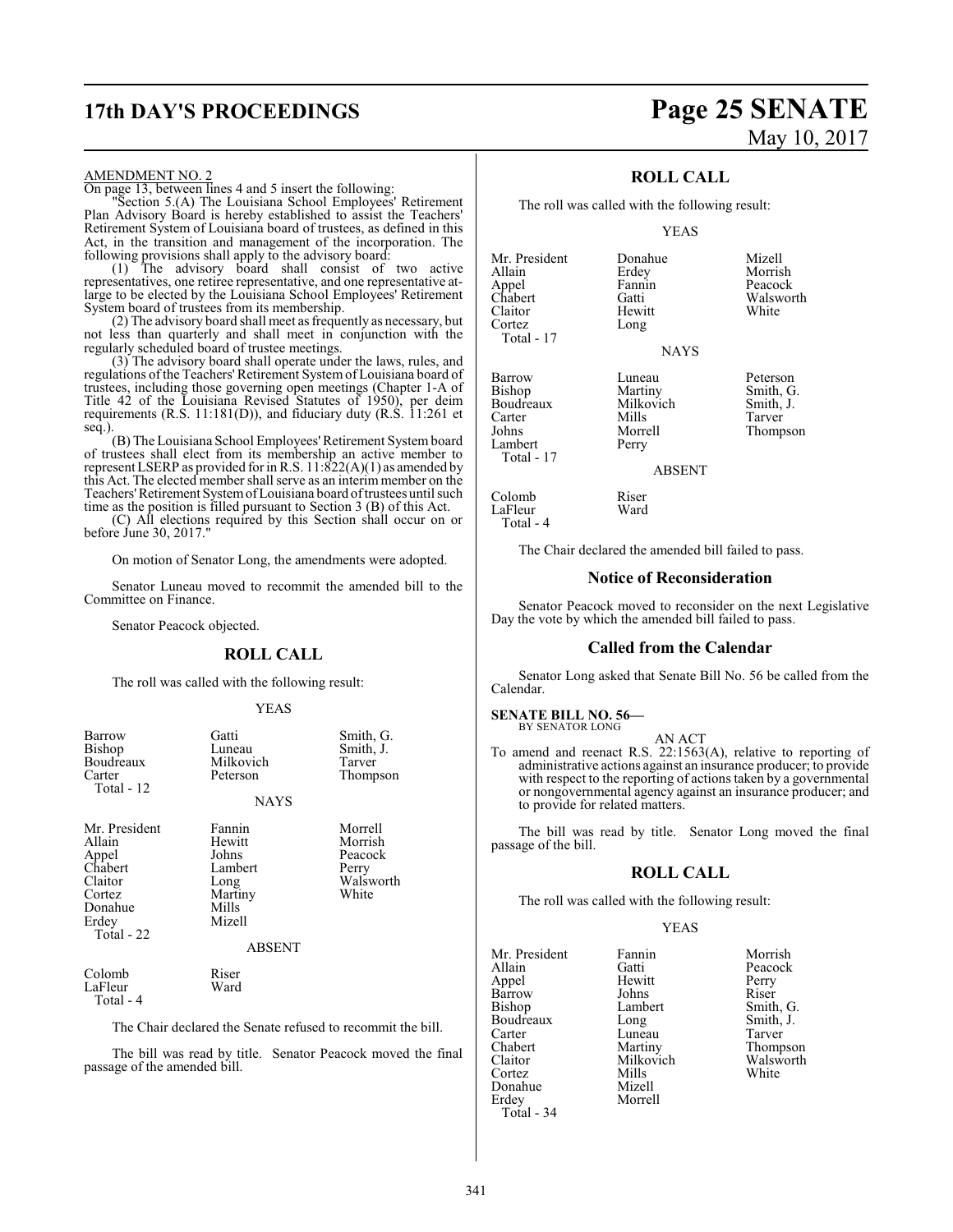#### NAYS

ABSENT

Peterson Total - 1

Colomb LaFleur Ward Total - 3

The Chair declared the bill was passed and ordered it sent to the House. Senator Long moved to reconsider the vote by which the bill was passed and laid the motion on the table.

## **Called from the Calendar**

Senator Donahue asked that Senate Bill No. 100 be called from the Calendar.

#### **SENATE BILL NO. 100—** BY SENATOR DONAHUE

AN ACT

To amend and reenact R.S. 39:29(A) and (B), 32(E)(3) and (7), and 36(B)(1)(c), (6), and (8) and to enact R.S. 39:2(40.1) and 29(C) and (D), relative to budgets; to provide for the budget office under the direction of the division of administration to produce a standstill budget; to define and describe the elements of the standstill budget; to provide for the utilization of the standstill budget in the executive budget contents; to provide for an effective date; and to provide for related matters.

#### **Floor Amendments**

Senator Donahue proposed the following amendments.

#### **SENATE FLOOR AMENDMENTS**

Amendments proposed by Senator Donahue to Engrossed Senate Bill No. 100 by Senator Donahue

AMENDMENT NO. 1 On page 1, at the beginning of line 5, insert "non-discretionary adjusted"

AMENDMENT NO. 2 On page 1, line 5, after "of the" and before "standstill", insert "nondiscretionary adjusted"

AMENDMENT NO. 3 On page 1, line 6, after "of the" and before "standstill", insert "nondiscretionary adjusted"

#### AMENDMENT NO. 4

On page 1, line 17, after "**Non-discretionary**" delete the remainder of the line and insert "**adjusted standstill budget" shall mean and shall contain the following:**

**(a) The budget unit's current year existing operating budget as of December first.**

**(b) Non-discretionary expenditures including the costs to provide such expenditures in the ensuing fiscal year.**

**(c) The mandatory statewide adjustments provided for in R.S. 39:29 for the ensuing fiscal year.**

**(d) Discretionary expenditures at the existing operating budget level as of December first for the current fiscal without growth.**

**(e) Adjustments for the elimination of non-recurring expenditures.**

**In the event mid-year reductions occur after December first, an addendum to the non-discretionary adjusted standstill budget shall be submitted with the governor's executive budget. The non-**"

AMENDMENT NO. 5 On page 2, delete lines 1 through 3

# **Page 26 SENATE 17th DAY'S PROCEEDINGS**

AMENDMENT NO. 6 On page 2, line 4, between "**discretionary**" and "**standstill**" insert "**adjusted**"

AMENDMENT NO. 7 On page 2, delete lines 6 and 7

AMENDMENT NO. 8 On page 2, line 13, between "**non-discretionary**" and "**standstill**" insert "**adjusted**"

AMENDMENT NO. 9 On page 2, line 14, between "**non-discretionary**" and "**standstill**" insert "**adjusted**"

AMENDMENT NO. 10 On page 2, line 21, between "**non-discretionary**" and "**standstill**" insert "**adjusted**"

AMENDMENT NO. 11 On page 2, line 27, change "**initial**" to "**existing**"

AMENDMENT NO. 12 On page 2, at the end of line 27, change "**for**" to "**as of December first of**"

AMENDMENT NO. 13 On page 2, line 29, after "**non-discretionary**" and before "**standstill**" insert "**adjusted**"

AMENDMENT NO. 14 On page 3, line 2, after "**non-discretionary**" and before "**standstill**" insert "**adjusted**"

AMENDMENT NO. 15 On page 3, line 5, after "**non-discretionary**" and before "**budget**" insert "**adjusted standstill**"

AMENDMENT NO. 16 On page 3, line 7, after "**non-discretionary**" and before "**standstill**" insert "**adjusted**"

AMENDMENT NO. 17 On page 3, line 8, after "**non-discretionary**" and before "**standstill**" insert "**adjusted**"

AMENDMENT NO. 18 On page 3, line 12, after "**non-discretionary**" and before "**standstill**" insert "**adjusted**"

AMENDMENT NO. 19 On page 3, line 16, after "**non-discretionary**" and before "**standstill**" insert "**adjusted**"

AMENDMENT NO. 20 On page 3, line 18, "**non-discretionary**" and before "**standstill**" insert "**adjusted**"

AMENDMENT NO. 21

On page 3, line 21, after "**non-discretionary**" and before "**standstill**" insert "**adjusted**"

AMENDMENT NO. 22

On page 3, line 23, after "**page.**" and before "**The**", insert: "**For purposes of this Section, there shall be no less than four columns in this document:**

**(1) The first column shall represent the budget unit's current year existing operating budget as of December first.**

**(2) The second column shall represent the non-discretionary adjusted standstill budget which shall be the budget unit's current year existing operating budget as of December first. including the cost to provide the mandatory expenditures in the ensuing fiscal year, and the growth in the mandatory statewide adjustments.**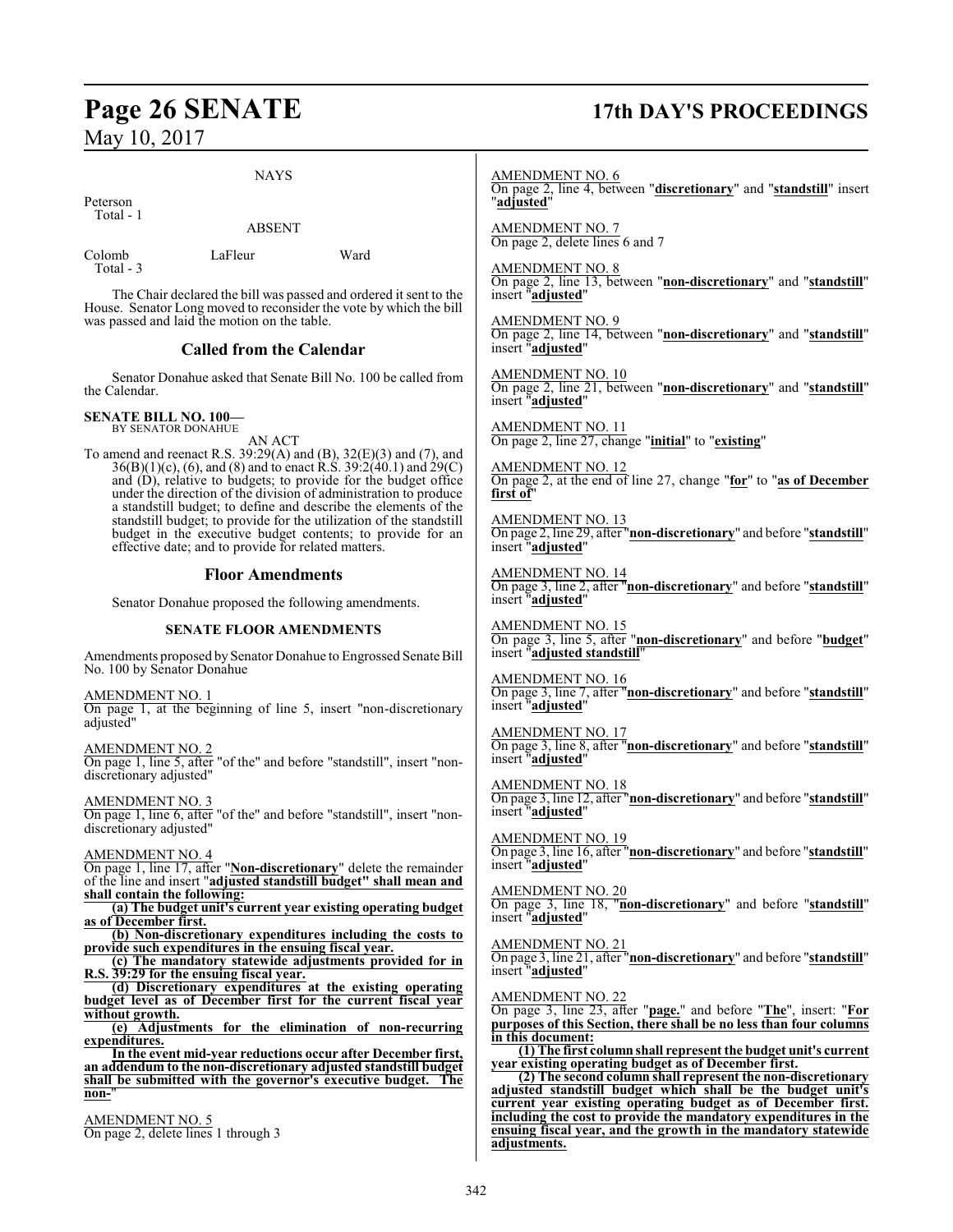# **17th DAY'S PROCEEDINGS Page 27 SENATE**

# May 10, 2017

#### **(3) The third column shall be the continuation budget as provided for in this Section.**

**(4) The fourth column shall represent the difference between the non-discretionary adjusted standstill budget and the continuation budget.**"

#### AMENDMENT NO. 23

On page 3, line 23, after "**non-discretionary**" and before "**standstill**" insert "**adjusted**"

#### AMENDMENT NO. 24

On page 4, line 6, after "**non-discretionary**" and before "**standstill**" insert "**adjusted**"

#### AMENDMENT NO. 25

On page 4, line 11, after "**non-discretionary**" and before "**standstill**" insert "**adjusted**"

AMENDMENT NO. 26

On page 4, delete lines 14 through 29 and on page 5, delete lines 1 through 8

On motion of Senator Donahue, the amendments were adopted.

The bill was read by title. Senator Donahue moved the final passage of the amended bill.

### **ROLL CALL**

The roll was called with the following result:

#### YEAS

| Mr. President<br>Allain<br>Appel<br>Barrow<br>Bishop<br>Boudreaux<br>Carter<br>Chabert<br>Claitor<br>Cortez<br>Donahue<br>Erdey<br>Total - 35 | Fannin<br>Gatti<br>Hewitt<br>Johns<br>Lambert<br>Long<br>Luneau<br>Martiny<br>Milkovich<br>Mills<br>Mizell<br>Morrish<br><b>NAYS</b> | Peacock<br>Perry<br>Peterson<br>Riser<br>Smith, G.<br>Smith, J.<br>Tarver<br>Thompson<br>Walsworth<br>Ward<br>White |
|-----------------------------------------------------------------------------------------------------------------------------------------------|--------------------------------------------------------------------------------------------------------------------------------------|---------------------------------------------------------------------------------------------------------------------|
| Total $-0$                                                                                                                                    | <b>ABSENT</b>                                                                                                                        |                                                                                                                     |
| Colomb<br>Total - 3                                                                                                                           | LaFleur                                                                                                                              | Morrell                                                                                                             |

The Chair declared the amended bill was passed, ordered reengrossed and sent to the House. Senator Donahue moved to reconsider the vote by which the bill was passed and laid the motion on the table.

#### **Called from the Calendar**

Senator Gatti asked that Senate Bill No. 63 be called from the Calendar.

#### **SENATE BILL NO. 63—**

BY SENATORS GATTI, BISHOP AND CARTER AN ACT

To amend and reenact R.S. 33:2011(A) and (B), relative to occupational diseases; to provide with respect to the firefighters; to provide for the classification of certain types of cancer as occupational diseases or infirmities connected with the duties of a firefighter; and to provide for related matters.

#### **Floor Amendments**

Senator Peterson proposed the following amendments.

#### **SENATE FLOOR AMENDMENTS**

Amendments proposed by Senator Peterson to Engrossed Senate Bill No. 63 by Senator Gatti

#### AMENDMENT NO. 1

On page 2, line 8, after "gastrointestinal" insert "**or reproductive**"

#### AMENDMENT NO. 2

On page 2, line 10, after "**cancer**" insert "**, or any other type of cancer, due to occupational exposure, for which firefighters are determined to have a statistically significant increased risk over that of the general population**"

On motion of Senator Peterson, the amendments were adopted.

The bill was read by title. Senator Gatti moved the final passage of the amended bill.

### **ROLL CALL**

The roll was called with the following result:

|--|--|--|

| Mr. President | Fannin        | Perry  |
|---------------|---------------|--------|
| Allain        | Gatti         | Peters |
| Appel         | Hewitt        | Riser  |
| Barrow        | Lambert       | Smith. |
| <b>Bishop</b> | Long          | Smith  |
| Boudreaux     | Luneau        | Tarver |
| Carter        | Martiny       | Thom   |
| Chabert       | Milkovich     | Walsw  |
| Claitor       | Mills         | Ward   |
| Cortez        | Morrell       | White  |
| Donahue       | Morrish       |        |
| Erdey         | Peacock       |        |
| Total - 34    |               |        |
|               | <b>NAYS</b>   |        |
| Total - 0     |               |        |
|               | <b>ABSENT</b> |        |
| Colomb        | LaFleur       |        |
| Iohns         | Mizell        |        |

Gatti Peterson<br>
Hewitt Riser Lambert Smith, G.<br>
Long Smith, J. Smith, J.<br>Tarver Thompson<br>Walsworth Milkovich Walsw<br>Mills Ward

Mizell

Total - 4

The Chair declared the amended bill was passed, ordered reengrossed and sent to the House. Senator Gatti moved to reconsider the vote by which the bill was passed and laid the motion on the table.

### **Called from the Calendar**

Senator Carter asked that Senate Bill No. 152 be called from the Calendar.

#### **SENATE BILL NO. 152—**

BY SENATORS CARTER, CORTEZ AND GARY SMITH AN ACT

To amend and reenact R.S. 40:2405.5(D), to enact R.S. 32:412(O) and R.S. 40:1321(R), and to repeal R.S. 40:2405.5(F), relative to motor vehicles; to provide for identification of persons who need accommodation; to require law enforcement training regarding mental health; and to provide for related matters.

#### **Floor Amendments**

Senator Carter proposed the following amendments.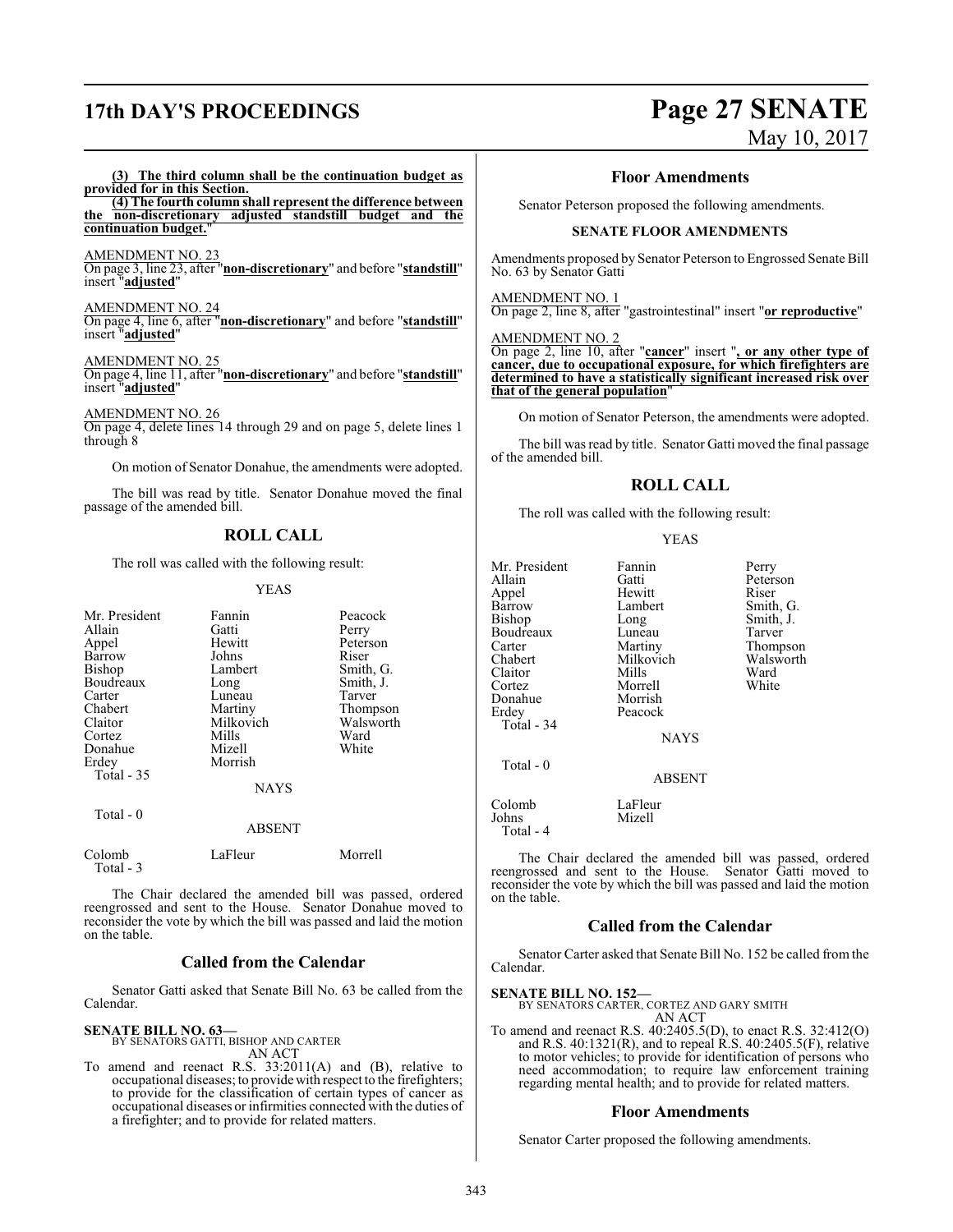## **Page 28 SENATE 17th DAY'S PROCEEDINGS**

#### **SENATE FLOOR AMENDMENTS**

Amendments proposed by Senator Carter to Engrossed Senate Bill No. 152 by Senator Carter

#### AMENDMENT NO. 1

On page 1, line 5, after "mental health;" insert "to require promulgation of administrative rules by a certain date; to provide for an effective date;"

AMENDMENT NO. 2 On page 1, line 14, after "**O.**" insert "**(1)**"

#### AMENDMENT NO. 3

On page 1, line 15, after "**accommodation,**" delete the remainder of line 15 and delete lines 16 and 17 and insert the following: "**a designation that the applicant needs accommodation shall be exhibited on the driver's license, upon presentation of a sworn statement from a qualified medical professional licensed in Louisiana or any other state or territory of the United States verifying the reason the applicant needs accommodation as established by administrative rule.**"

#### AMENDMENT NO. 4

On page 2, delete lines 1 and 2 and insert "**No**"

#### AMENDMENT NO. 5

On page 2, line 3, after "**designation.**" delete the remainder of line 3 and delete lines 4 through 8 and insert the following:

"**(2) The deputy secretary of the Department of Public Safety and Corrections, public safety services, shall promulgate rules and regulations to implement this Subsection, including a waiver of liability for the release of any medical information. Such rules shall be effective no later than July 1, 2018. Notwithstanding the provisions of R.S. 49:968(12), the senate and house committees on transportation, highways, and public works shall have oversight of the adoption of rules and regulations required by this Subsection.**

**(3) The designation authorized by this Subsection shall not be available prior to the effective date of the administrative rules** required by Paragraph (2) of this Subsection.

#### AMENDMENT NO. 6

On page 2, line 18, after "**R.**" insert "**(1)**"

#### AMENDMENT NO. 7

On page 2, line 19, after "**accommodation,**" delete the remainder of line 19 and delete lines 20 through 23 and insert the following: "**a designation that the applicant needs accommodation shall be exhibited on the special identification card, upon presentation of a sworn statement from a qualified medical professional licensed in Louisiana or any other state or territory of the United States verifying the reason the applicant needs accommodation as established by administrative rule. No**"

#### AMENDMENT NO. 8

On page 2, line 24, after "**designation.**" delete the remainder of line 24 and delete lines 25 through 29 and insert the following:

"**(2) The deputy secretary of the Department of Public Safety and Corrections, public safety services, shall promulgate rules and regulations to implement this Subsection, including a waiver of liability for the release of any medical information. Such rules shall be effective no later than July 1, 2018. Notwithstanding the provisions of R.S. 49:968(12), the senate and house committees on transportation, highways, and public works shall have oversight of the adoption of rules and regulations required by this Subsection.**

#### **(3) The designation authorized by this Subsection shall not be available prior to the effective date of the administrative rules required by Paragraph (2) of this Subsection.**"

AMENDMENT NO. 9 On page 3, delete line 9

On motion of Senator Carter, the amendments were adopted.

The bill was read by title. Senator Carter moved the final passage of the amended bill.

## **ROLL CALL**

The roll was called with the following result:

YEAS

| Mr. President | Fannin        | Peacock   |
|---------------|---------------|-----------|
| Allain        | Gatti         | Perry     |
| Appel         | Hewitt        | Peterson  |
| Barrow        | Lambert       | Riser     |
| Bishop        | Long          | Smith, G. |
| Boudreaux     | Luneau        | Smith, J. |
| Carter        | Martiny       | Tarver    |
| Chabert       | Milkovich     | Thompson  |
| Claitor       | Mills         | Walsworth |
| Cortez        | Mizell        | Ward      |
| Donahue       | Morrell       | White     |
| Erdey         | Morrish       |           |
| Total $-35$   |               |           |
|               | <b>NAYS</b>   |           |
| Total - 0     |               |           |
|               | <b>ABSENT</b> |           |
|               |               |           |

Colomb Johns LaFleur Total - 3

The Chair declared the amended bill was passed, ordered reengrossed and sent to the House. Senator Carter moved to reconsider the vote by which the bill was passed and laid the motion on the table.

#### **Called from the Calendar**

Senator Carter asked that Senate Bill No. 154 be called from the Calendar.

#### **SENATE BILL NO. 154—**

BY SENATOR CARTER

#### AN ACT

To enact R.S. 32:45, relative to traffic; to require posting notification of a mobile and fixed location speed camera; and to provide for related matters.

#### **Floor Amendments**

Senator Martiny sent up floor amendments.

#### **SENATE FLOOR AMENDMENTS**

Amendments proposed by Senator Martiny on behalf of the Legislative Bureau to Engrossed Senate Bill No. 154 by Senator Carter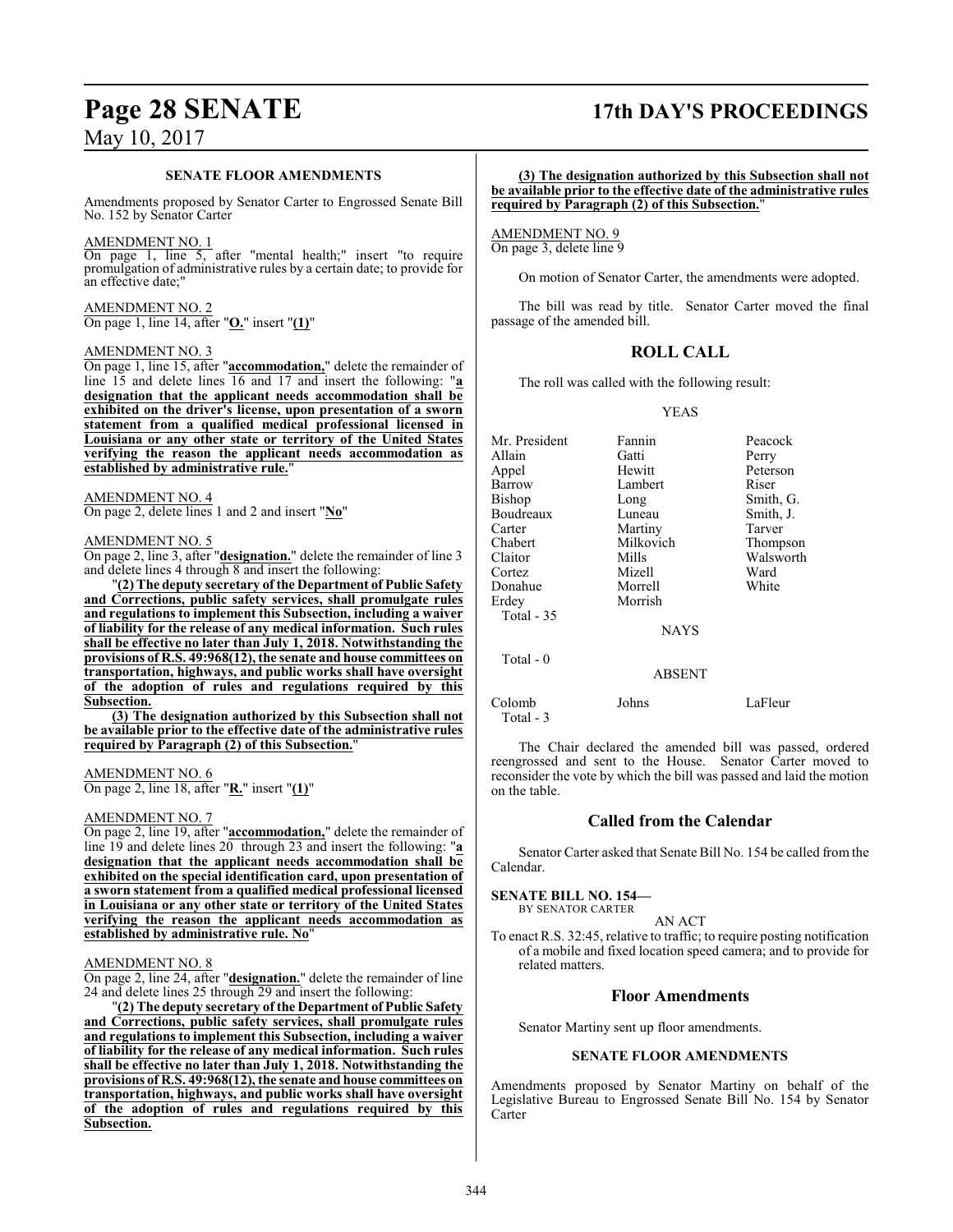# **17th DAY'S PROCEEDINGS Page 29 SENATE**

#### AMENDMENT NO. 1

On page 1, line 12, following "**and**" change "**can be easily viewed by traffic**" to "**shall be easily viewable by drivers**"

On motion of Senator Martiny, the amendments were adopted.

The bill was read by title. Senator Carter moved the final passage of the amended bill.

## **ROLL CALL**

The roll was called with the following result:

#### YEAS

| Mr. President<br>Allain | Fannin<br>Gatti | Peacock<br>Perry |
|-------------------------|-----------------|------------------|
| Appel                   | Hewitt          | Peterson         |
| Barrow                  | Lambert         | Riser            |
| Bishop                  | Long            | Smith, G.        |
| Boudreaux               | Luneau          | Smith, J.        |
| Carter                  | Martiny         | Tarver           |
| Chabert                 | Milkovich       | Thompson         |
| Claitor                 | Mills           | Walsworth        |
| Cortez                  | Mizell          | Ward             |
| Donahue                 | Morrell         | White            |
| Erdey                   | Morrish         |                  |
| Total $-35$             |                 |                  |
|                         | <b>NAYS</b>     |                  |
| Total $-0$              |                 |                  |
|                         | <b>ABSENT</b>   |                  |
| Colomb<br>Total - 3     | Johns           | LaFleur          |

The Chair declared the amended bill was passed, ordered reengrossed and sent to the House. Senator Carter moved to reconsider the vote by which the bill was passed and laid the motion on the table.

## **Called from the Calendar**

Senator Martiny asked that Senate Bill No. 37 be called fromthe Calendar.

#### **SENATE BILL NO. 37—** BY SENATOR MARTINY

AN ACT

To amend and reenact R.S. 37:2353(C)(5), 2354(B)(1), 2356(A)(6), and 2359(C) and to enact R.S. 37:2354(B)(4) and (5), relative to the Louisiana State Board of Examiners of Psychologists; to provide for authority to conduct hearings; to provide for hearing fees; to provide for informal resolution fees; to provide for experience substitutions; to provide for authority to withhold license; to provide for an effective date; and to provide for related matters.

#### **Floor Amendments**

Senator Milkovich proposed the following amendments.

#### **SENATE FLOOR AMENDMENTS**

Amendments proposed by Senator Milkovich to Engrossed Senate Bill No. 37 by Senator Martiny

# May 10, 2017

#### AMENDMENT NO. 1

On page 2, line 14, after "**fee**" insert "**, not to exceed ten thousand dollars,**"

Senator Milkovich moved the adoption of the amendments.

Senator Martiny objected.

#### **ROLL CALL**

The roll was called with the following result:

Milkovich<br>Mills

Peacock

#### YEAS

**NAYS** 

Lambert Peterson<br>
Luneau Riser

Barrow Gatti Perry<br>Bishop Lambert Peters Boudreaux<br>Claitor Cortez Total - 13 Mr. President Fannin Smith, G.<br>Allain Hewitt Thompson Allain Hewitt Thompson Appel Long Walsworth<br>Carter Mizell Ward Chabert Morrell<br>
Donahue Morrish Donahue<br>Erdey Total - 19 Colomb LaFleur Smith, J. Johns Martiny Tarver Total - 6

Mizell Ward<br>
Morrell White

## ABSENT

The Chair declared the amendments were rejected.

The bill was read by title. Senator Martiny moved the final passage of the bill.

### **ROLL CALL**

The roll was called with the following result:

#### YEAS

| Mr. President | Erdey   | Morrish   |
|---------------|---------|-----------|
| Allain        | Fannin  | Peacock   |
| Appel         | Gatti   | Perry     |
| Barrow        | Hewitt  | Peterson  |
| Bishop        | Lambert | Riser     |
| Boudreaux     | Long    | Smith, G. |
| Carter        | Luneau  | Smith, J. |
| Chabert       | Martiny | Thompson  |
| Claitor       | Mills   | Walsworth |
| Cortez        | Mizell  | Ward      |
| Donahue       | Morrell | White     |
| Total - $33$  |         |           |

**NAYS** 

Milkovich Total - 1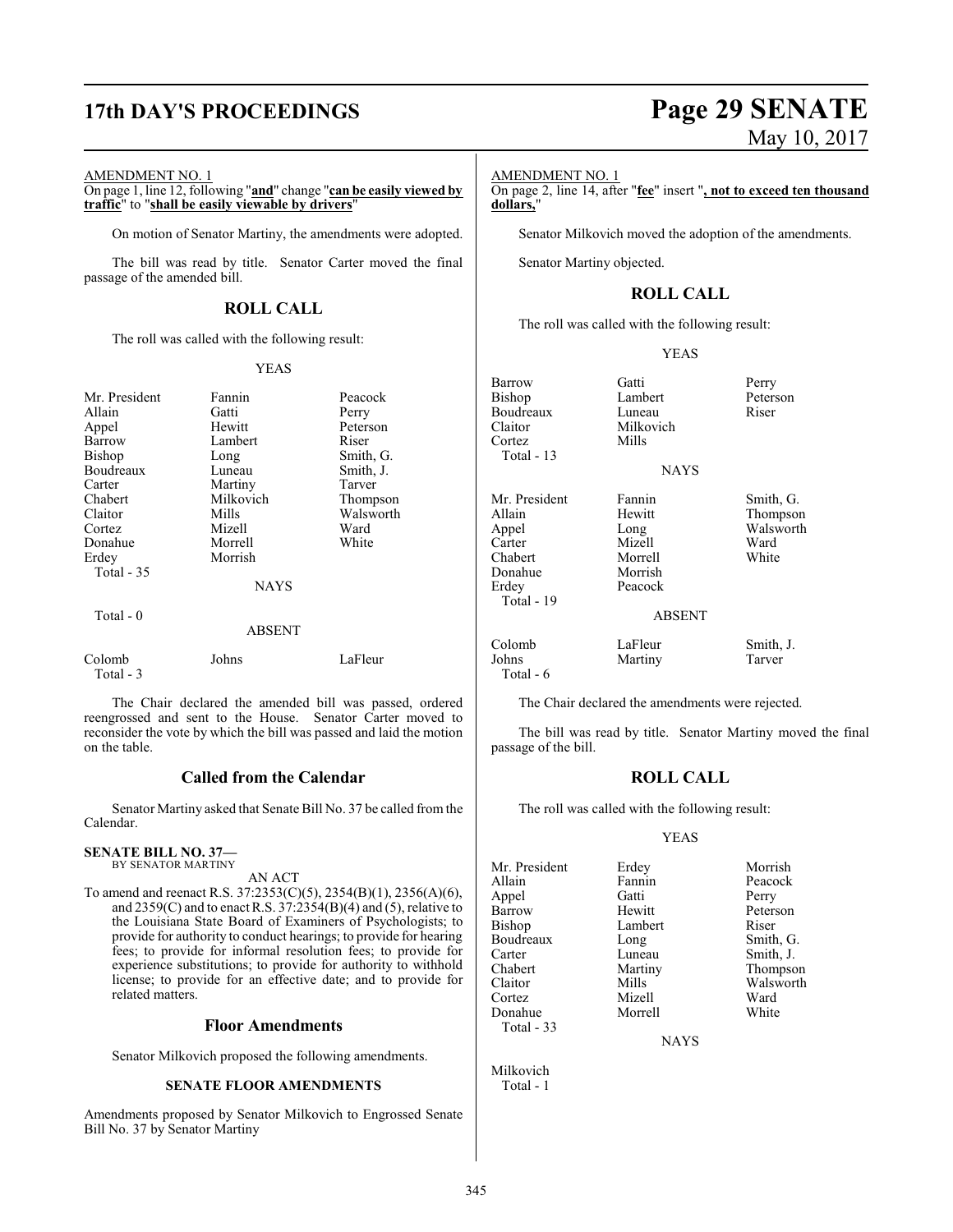#### ABSENT

Colomb LaFleur<br>Iohns Tarver Total - 4

Tarver

The Chair declared the bill was passed and ordered it sent to the House. Senator Martiny moved to reconsider the vote by which the bill was passed and laid the motion on the table.

## **Rules Suspended**

Senator Hewitt asked for and obtained a suspension of the rules to revert to the Morning Hour.

### **Message from the House**

#### **CONCURRING IN SENATE CONCURRENT RESOLUTIONS**

#### May 10, 2017

To the Honorable President and Members of the Senate:

I am directed to inform your honorable body that the House of Representatives has finally concurred in the following Senate Concurrent Resolutions:

#### **SENATE CONCURRENT RESOLUTION NO. 72—**

- BY SENATOR PERRY AND REPRESENTATIVE HENSGENS A CONCURRENT RESOLUTION
- To commend Kaylee Lopez on being the 2017 Class 3A Most Valuable Player of the state championship game.

Reported without amendments.

**SENATE CONCURRENT RESOLUTION NO. 85—** BY SENATORS WALSWORTH AND FANNIN AND REPRESENTATIVE HOFFMANN A CONCURRENT RESOLUTION

To commend Alton Ralph "Red" Sims on his many years of public service.

Reported without amendments.

#### **SENATE CONCURRENT RESOLUTION NO. 86—**

BY SENATOR PERRY AND REPRESENTATIVE HENSGENS A CONCURRENT RESOLUTION To commend North Vermilion High School Lady Patriots on winning the Class 3A girls' softball state championship title.

Reported without amendments.

#### **SENATE CONCURRENT RESOLUTION NO. 87—**

BY SENATOR PERRY AND REPRESENTATIVE HENSGENS A CONCURRENT RESOLUTION

To commend Vermilion Catholic High School Lady Eagles upon being state runner-up in the Division IV state softball championship tournament.

Reported without amendments.

Respectfully submitted, ALFRED W. SPEER Clerk of the House of Representatives

# **Page 30 SENATE 17th DAY'S PROCEEDINGS**

## **Introduction of Senate Concurrent Resolutions**

**SENATE CONCURRENT RESOLUTION NO. 89—** BY SENATORS CLAITOR AND RISER AND REPRESENTATIVE BROADWATER

A CONCURRENT RESOLUTION

To express the sincere condolences of the Legislature of Louisiana upon the death of Curt Eysink, former executive director of the Louisiana Workforce Commission.

The resolution was read by title and placed on the Calendar for a second reading.

**SENATE CONCURRENT RESOLUTION NO. 90—** BY SENATOR THOMPSON A CONCURRENT RESOLUTION

To commend Dr. Linnea Eitmann upon earning a Doctor of Philosophy in Public Health Management and Policy from Tulane University.

The resolution was read by title and placed on the Calendar for a second reading.

#### **SENATE CONCURRENT RESOLUTION NO. 91—** BY SENATOR HEWITT A CONCURRENT RESOLUTION

To commend Leo Joseph Casanave for over fifty years of service to the St. Tammany Parish School System as a math and science teacher and counselor.

The resolution was read by title and placed on the Calendar for a second reading.

#### **Message from the House**

#### **ASKING CONCURRENCE IN HOUSE BILLS AND JOINT RESOLUTIONS**

#### May 10, 2017

To the Honorable President and Members of the Senate:

I am directed to inform your honorable body that the House of Representatives has finally passed and asks your concurrence in the following House Bills and Joint Resolutions:

| HB No. 328 | HB No. 343 | HB No. 566        |
|------------|------------|-------------------|
| HB No. 156 | HB No. 225 | <b>HB</b> No. 231 |
| HB No. 268 | HB No. 164 |                   |

Respectfully submitted, ALFRED W. SPEER Clerk of the House of Representatives

#### **House Bills and Joint Resolutions on First Reading**

**HOUSE BILL NO. 156—**

BY REPRESENTATIVE DWIGHT AN ACT

To amend and reenact R.S. 56:435.1(A) and 435.1.1(A)(2) and (C), relative to oyster harvest in Calcasieu Lake and Sabine Lake; to provide for the gear authorized for oyster harvest on Calcasieu Lake and Sabine Lake; and to provide for related matters.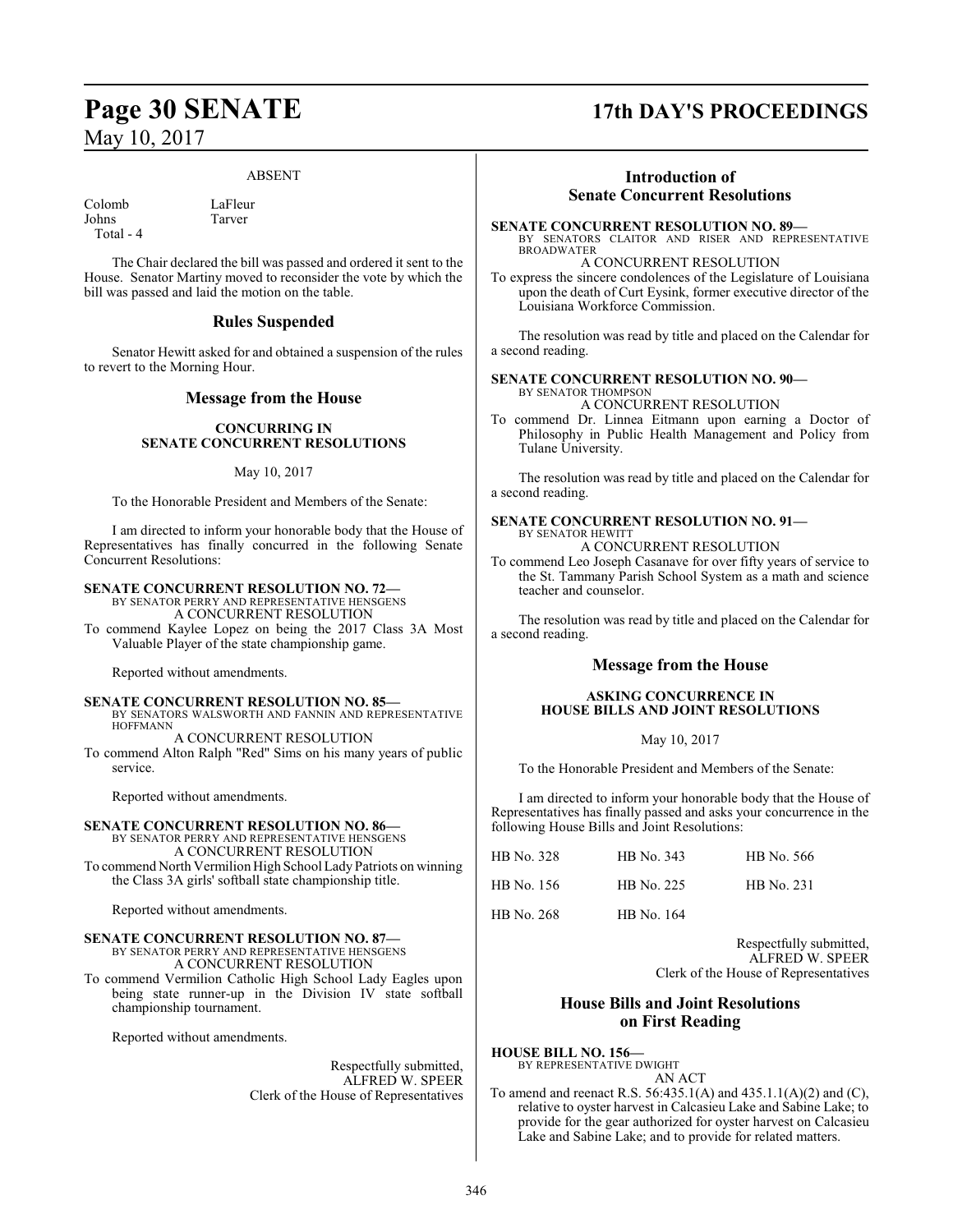# **17th DAY'S PROCEEDINGS Page 31 SENATE**

# May 10, 2017

The bill was read by title and placed on the Calendar for a second reading.

#### **HOUSE BILL NO. 164—** BY REPRESENTATIVE BAGLEY

AN ACT

To enact R.S. 33:381(C)(34), relative to the town of Stonewall and DeSoto Parish; to provide for the abolition of the office of police chief and the police department in the town of Stonewall; to authorize the town to contract with other law enforcement entities in the parish for law enforcement services; and to provide for related matters.

The bill was read by title and placed on the Calendar for a second reading.

#### **HOUSE BILL NO. 225—**

BY REPRESENTATIVE PEARSON

- AN ACT
- To amend and reenact R.S. 40:961(25) and to enact R.S. 40:964(Schedule I)(A)(57) through (60), (D)(5), (Schedule II)(B)(29), (F)(2), and (Schedule V)(D)(4) and (F)(1), relative to the Uniform Controlled Dangerous Substances Law; to amend the definition of marijuana; to add certain substances to Schedules I, II, and V; and to provide for related matters.

The bill was read by title and placed on the Calendar for a second reading.

#### **HOUSE BILL NO. 231—** BY REPRESENTATIVE THIBAUT

AN ACT

To amend and reenact R.S. 42:1123(22), relative to an exception from ethics laws for transactions involving certain municipalities; to allow an immediate family member and related legal entities to enter into certain transactions with the municipality subject to certain conditions; and to provide for related matters.

The bill was read by title and placed on the Calendar for a second reading.

#### **HOUSE BILL NO. 268—**

BY REPRESENTATIVE JIMMY HARRIS AN ACT

To enact R.S. 15:587.5 and 587.6, R.S. 23:1657.1, R.S. 36:254.3 and 701.1, R.S. 39:15.1.1 and 15.1.2, R.S. 46:51.3, and R.S. 47:1504.1, relative to criminal historyrecords checks; to provide for criminal history records checks for current and prospective employees, contractors, and subcontractors of agencies with access to federal tax information, criminal history record information, or state issued REAL ID information; to provide relative to the procedures and costs for the criminal history records checks; to provide for the use of these records; to provide for a definition; and to provide for related matters.

The bill was read by title and placed on the Calendar for a second reading.

#### **HOUSE BILL NO. 328—** BY REPRESENTATIVE COUSSAN

AN ACT

To amend and reenact R.S. 9:5176(D), relative to the extinction of rights; to provide for acknowledgment of the extinction of rights; to provide with regard to attorney fees and costs in actions related to extinction of rights; and to provide for related matters.

The bill was read by title and placed on the Calendar for a second reading.

#### **HOUSE BILL NO. 343—**

BY REPRESENTATIVE FRANKLIN AN ACT

To amend and reenact Children's Code Articles 1004(B), (D), (F), and (I), 1035(B), 1036(C)(introductory paragraph), (D)(introductory paragraph), and (E), and 1036.2(E), relative to termination of parental rights; to provide relative to grounds for termination; to provide for technical corrections; and to provide for related matters.

The bill was read by title and placed on the Calendar for a second reading.

#### **HOUSE BILL NO. 566—** BY REPRESENTATIVE HAZEL



To enact Subpart ZZ of Part 1 of Chapter 1 of Subtitle II of Title 47 of the Louisiana Revised Statutes of 1950, to be comprised of R.S. 47:120.331, relative to state individual income tax return checkoffs for certain donations; to provide for a method for individuals to donate all or a portion of any refund due to them to the Louisiana Horse Rescue Association; to provide for the administration and disbursement of donated monies; to provide for reporting; to provide for an effective date; and to provide for related matters.

The bill was read by title and placed on the Calendar for a second reading.

#### **Message from the House**

#### **ASKING CONCURRENCE IN HOUSE CONCURRENT RESOLUTIONS**

May 10, 2017

To the Honorable President and Members of the Senate:

I am directed to inform your honorable body that the House of Representatives has finally passed and asks your concurrence in the following House Concurrent Resolutions:

HCR No. 66 HCR No. 65

Respectfully submitted, ALFRED W. SPEER Clerk of the House of Representatives

#### **House Concurrent Resolutions on First Reading**

#### **HOUSE CONCURRENT RESOLUTION NO. 65—** BY REPRESENTATIVE ZERINGUE A CONCURRENT RESOLUTION

To express support for the annual Gulf Hypoxia Mapping Cruise conducted by the Louisiana Universities Marine Consortium (LUMCON), as well as support for continued funding for this important effort, and to recognize the important role the cruise plays in understanding and conserving our coastal resources by memorializing the United States Congress and the Louisiana Congressional delegation to authorize continued funding forthis most important endeavor.

The resolution was read by title and placed on the Calendar for a second reading.

## **HOUSE CONCURRENT RESOLUTION NO. 66—** BY REPRESENTATIVE ZERINGUE A CONCURRENT RESOLUTION

To memorialize the United States Congress to take such actions as are necessary to continue to provide appropriate and sufficient funding for the National Sea Grant College Program.

The resolution was read by title and placed on the Calendar for a second reading.